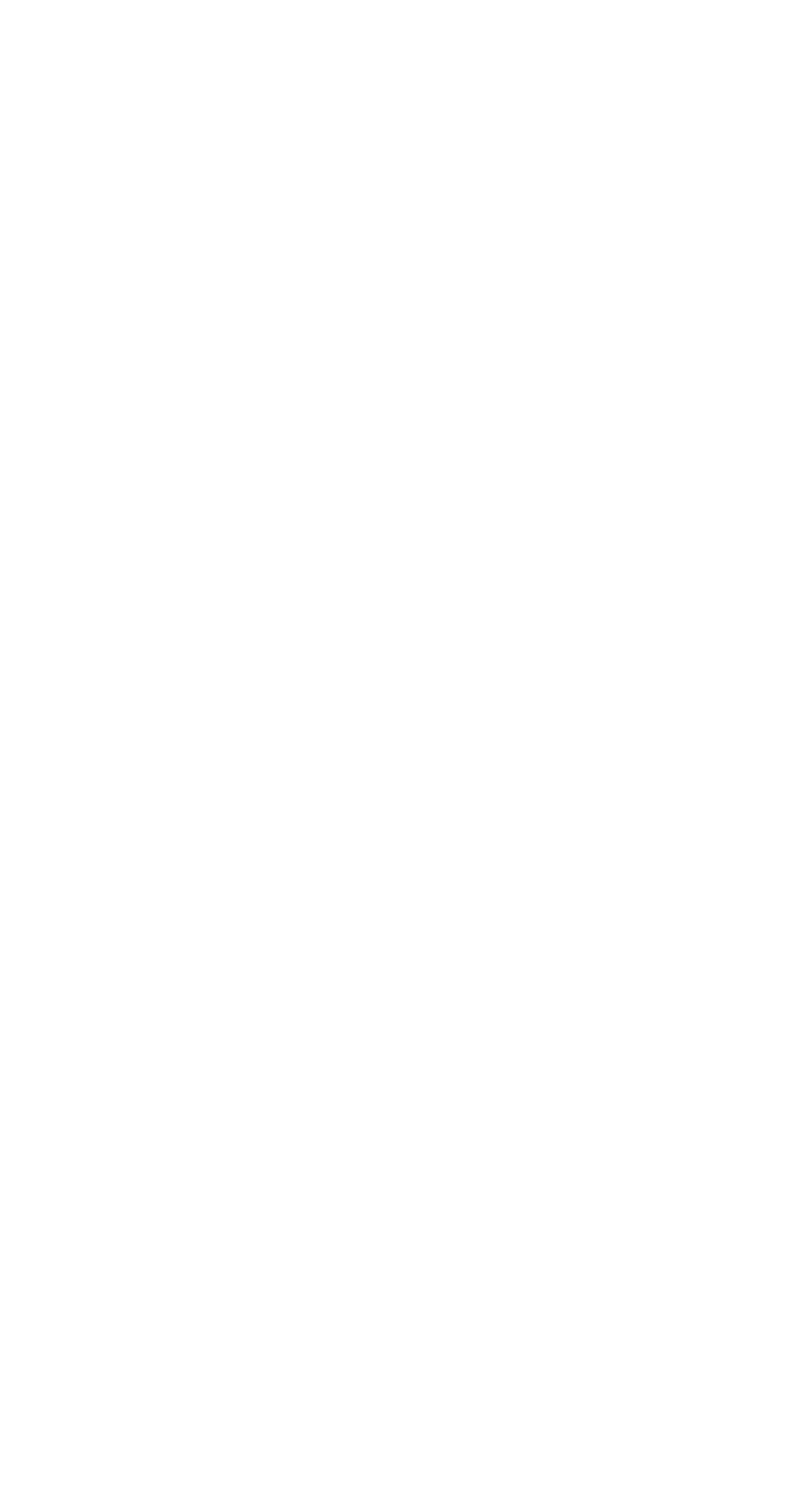## **CONTENTS**

## APRIL 30 1:00 P.M. Commencement I Program *For the School of Nursing*

2

## ť

### MAY 1

10:00 A.M. Commencement II Program *For the Dr. Robert B. Pamplin Jr. School of Business and the Donald P. Shiley School of Engineering* 

4

## MAY 1

2:00 P.M. Commencement III Program *For the College of Arts & Sciences and the School of Education* 

6

## $\mathbf{v}$

### CANDIDATES FOR DEGREES

# 11

## $\mathbf{v}$

## SENIOR HONORARIA

### 44

## $\mathbf{C}$

## BREVIA

51

*Since final action cannot always be taken by the time the Commencement program is printed, the enclosed list of degree candidates is tentative. The University reserves the right to add or withdraw names.*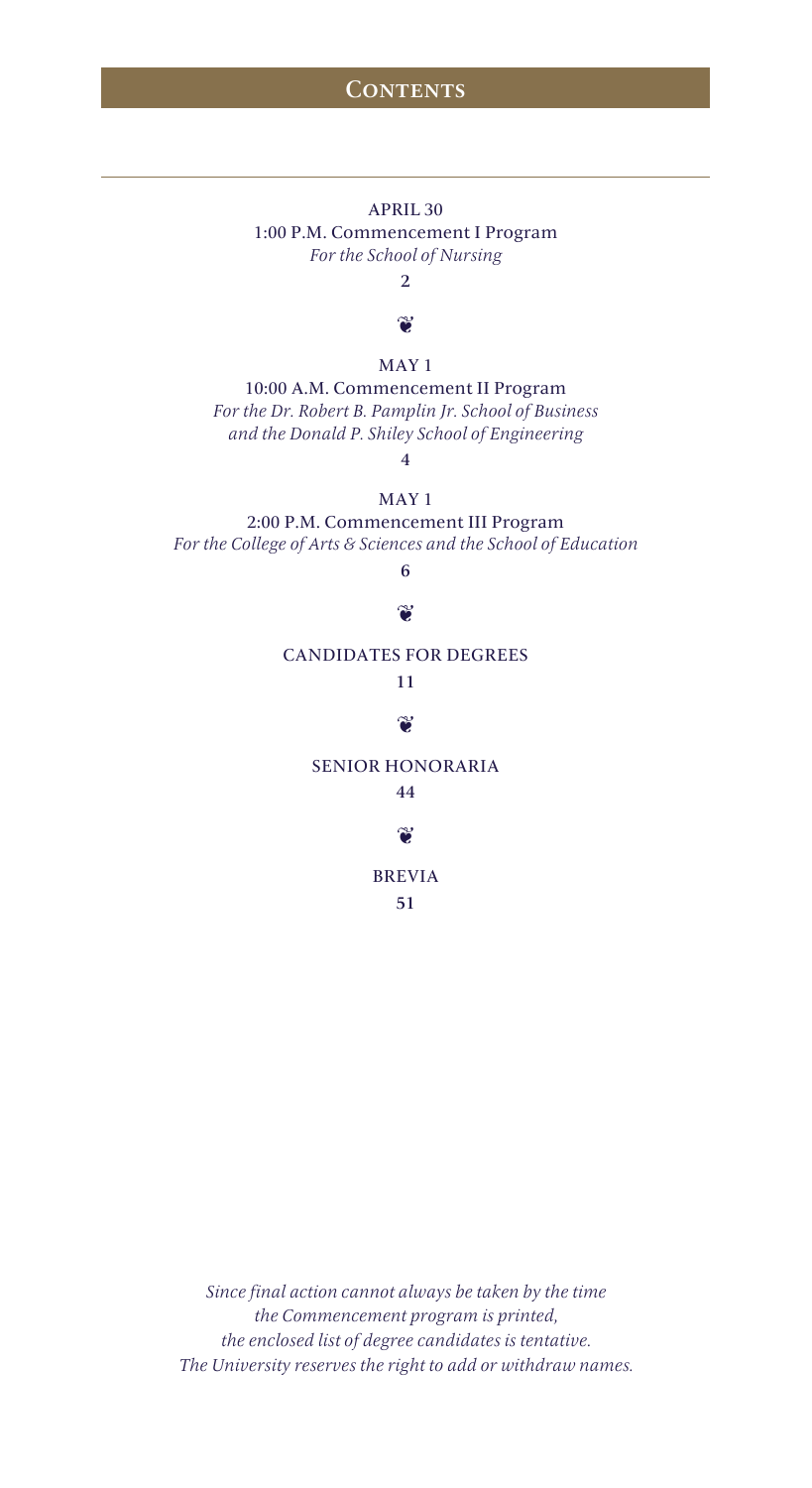### Commencement I Program

For the School of Nursing 1:00 p.m., Saturday April the Thirtieth, Two-Thousand and Twenty-Two

> PRELUDE University of Portland Wind Symphony Patrick C. Murphy, D.M.A. *Conductor*

Lee Forgey *Conducting Associate* '23 *The Sun Will Rise Again; Philip Sparke*

### $\mathbf{v}$

PRESIDING

Herbert A. Medina, Ph.D. *Acting University President Provost*

### ൞

GRAND MARSHAL Joane T. Moceri, Ph.D., RN

### $\bullet$

FACULTY MARSHAL Lori Chorpenning, R.N., M.S.

### $\bullet$

PROCESSIONAL

*British Eighth—Zo Elliot Under the Flag of Glory—Junichi Naito Chasing Sunlight—Cait Nishimura The American Red Cross March—Louis Panella March Grandioso—Roland Seitz March of the Women—Ethel Smyth The Fairest of the Fair—John Philip Sousa English Folk Song Suite—Ralph Vaughan Williams*

### $\mathbf{\widetilde{e}}$

## MASTER OF CEREMONIES

Herbert A. Medina, Ph.D. *Acting University President Provost*

### $\mathbf{v}$

INVOCATION The Reverend Edwin H. Obermiller, C.S.C., M.Div.

*Interim Vice President for University Relations*

### $\mathbf{\hat{z}}$

### AMERICA THE BEAUTIFUL

*Whitney Botsford* '*22, Aidan Brown* '*22, Tyler Bryant* '*22, Mary Clyde* '*22, Austin Dela Cruz* '*22, Nick Hinson* '*22, Bao Huynh* '*22, Max McAtee '22, Sadie Wuertz* '*22*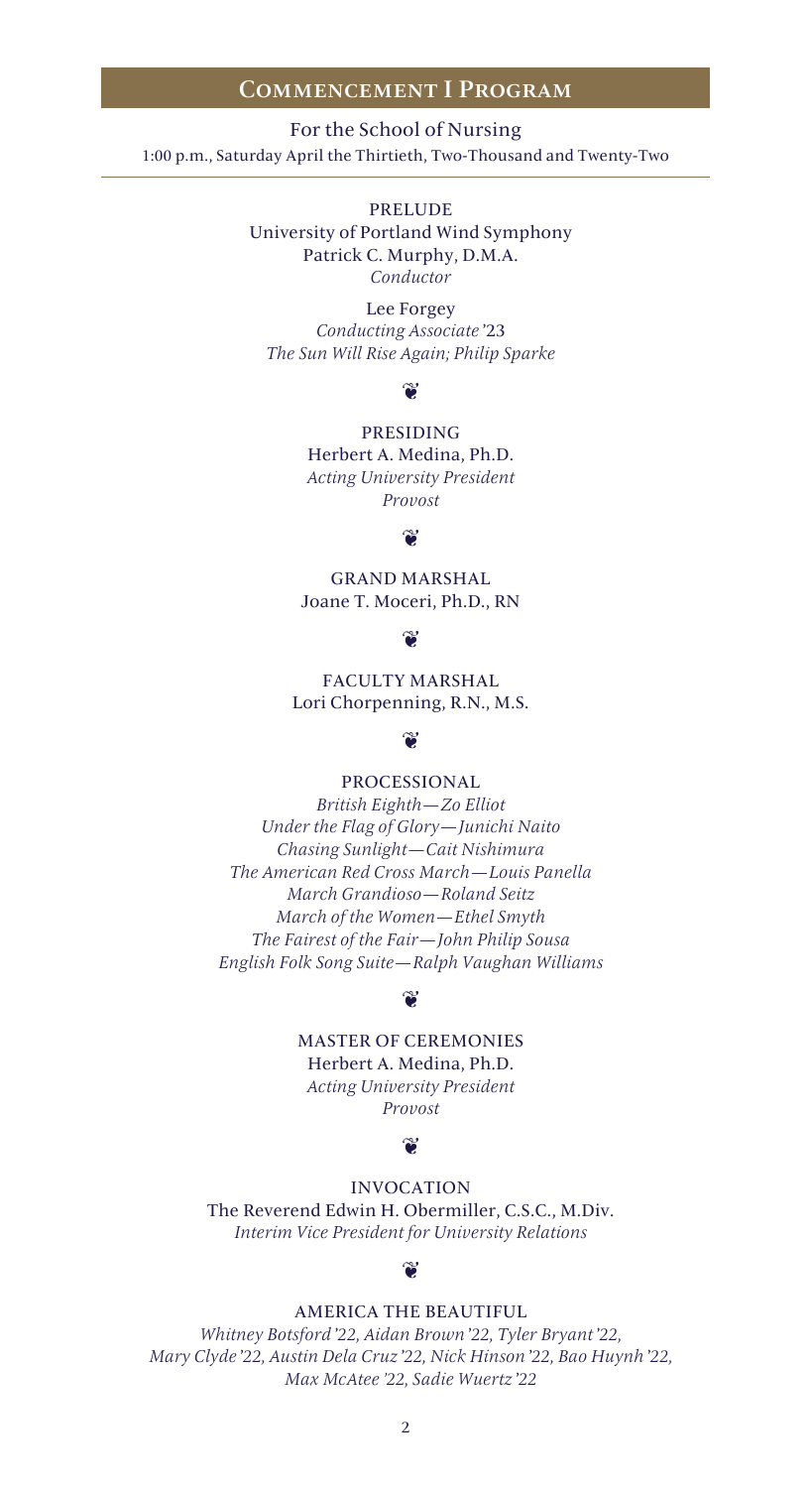## Commencement I Program

For the School of Nursing 1:00 p.m., Saturday April the Thirtieth, Two-Thousand and Twenty-Two

> WELCOME Thomas D. Arndorfer *Chair, Board of Regents*

# $\mathbf{v}$

CONFERRING OF HONORARY DEGREES

## $\mathbf{v}$

COMMENCEMENT ADDRESS Marla E. Salmon, Sc.D.

## $\gamma$

VALEDICTORY ADDRESS Jake F. Riegel School of Nursing

### $\bullet$

BLESSING OF HOODS, PINS, & CORDS

### $\mathbf{C}$

CONFERRING OF DEGREES

### $\mathbf{v}$

DEAN'S ADDRESS Casey R. Shillam, Ph.D., RN

### $\infty$

STUDENT ADDRESS Tina Truong, '22, Isaiah D. Saluta, '22, Grace M. Kinney, '22

## $\mathbf{v}$

BENEDICTION The Reverend James T. Gallagher, C.S.C., M.Div. *Director of Campus Ministry*

## $\mathbf{v}$

## ALMA MATER

## $\mathbf{v}$

CLOSING

### $\mathbf{v}$

RECESSIONAL

*Fanfare and Ceremony—Darren Jenkins Processional March—John Philip Sousa*

*Guests are requested to remain seated during the processional and recessional.*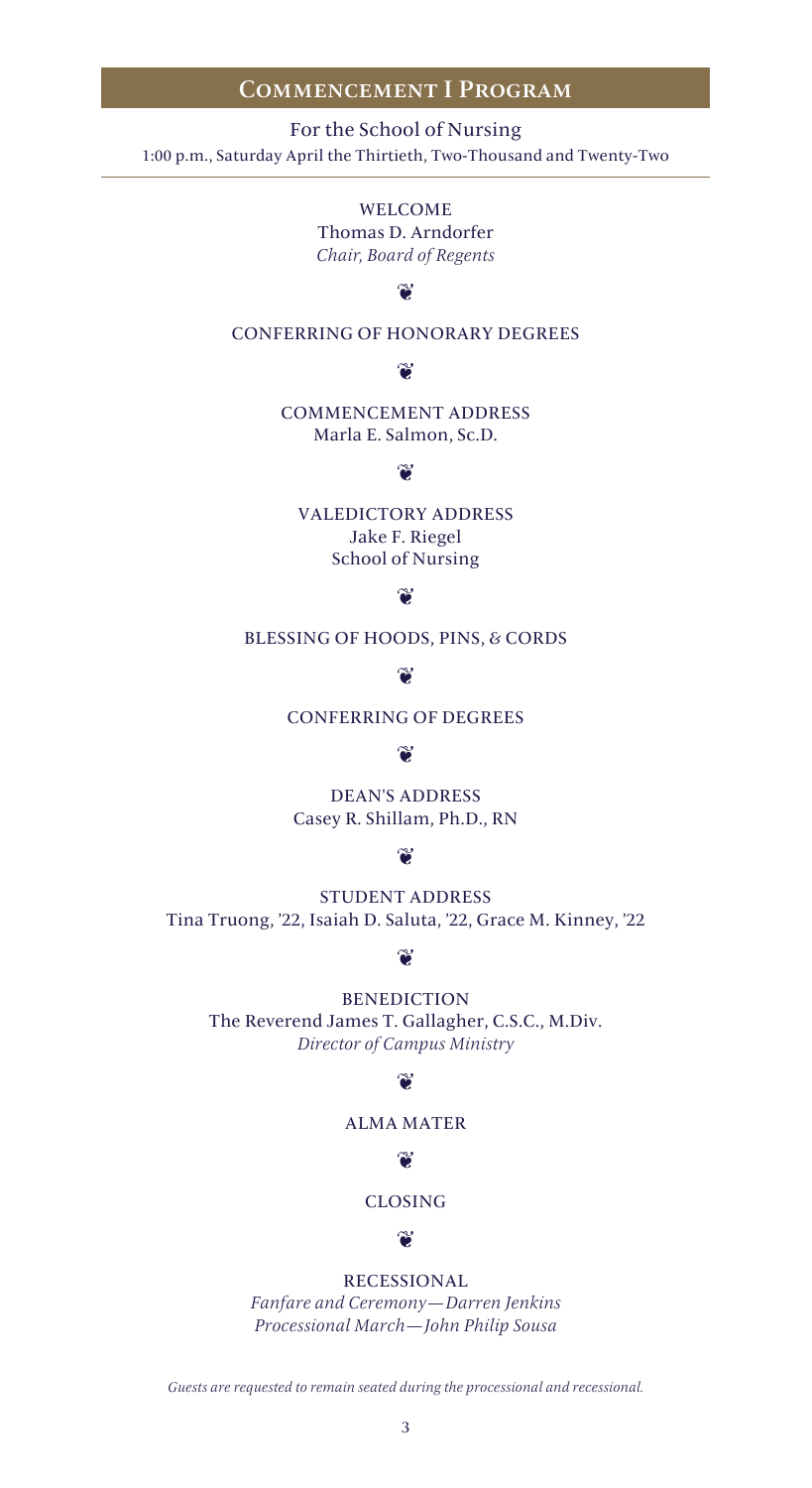### Commencement II Program

Pamplin School of Business and Donald P. Shiley School of Engineering 10:00 a.m., Sunday, May the First, Two-Thousand and Twenty-Two

> PRELUDE University of Portland Wind Symphony Patrick C. Murphy, D.M.A. *Conductor*

Lee Forgey *Conducting Associate* '23 *The Sun Will Rise Again; Philip Sparke*

### $\mathbf{\widetilde{v}}$

PRESIDING Herbert A. Medina, Ph.D. *Acting University President Provost*

### $\mathbf{v}$

GRAND MARSHAL Trudie Booth, M.A.

### $\mathbf{\widetilde{v}}$

FACULTY MARSHAL Matthew R. Kuhn, Ph.D.

### $\infty$

PROCESSIONAL

*British Eighth—Zo Elliot Under the Flag of Glory—Junichi Naito Chasing Sunlight—Cait Nishimura March Grandioso—Roland Seitz March of the Women—Ethel Smyth The Fairest of the Fair—John Philip Sousa English Folk Song Suite—Ralph Vaughan Williams*

## $\mathbf{\hat{v}}$

MASTER OF CEREMONIES

Herbert A. Medina, Ph.D. *Acting University President Provost*

### $\approx$

INVOCATION The Reverend Timothy R. Weed, C.S.C., M.Div. *Campus Minister for Liturgy*

### $\sim$

### AMERICA THE BEAUTIFUL

*Whitney Botsford* '*22, Aidan Brown* '*22, Tyler Bryant* '*22, Mary Clyde* '*22, Austin Dela Cruz* '*22, Nick Hinson* '*22, Bao Huynh* '*22, Max McAtee '22, Sadie Wuertz* '*22*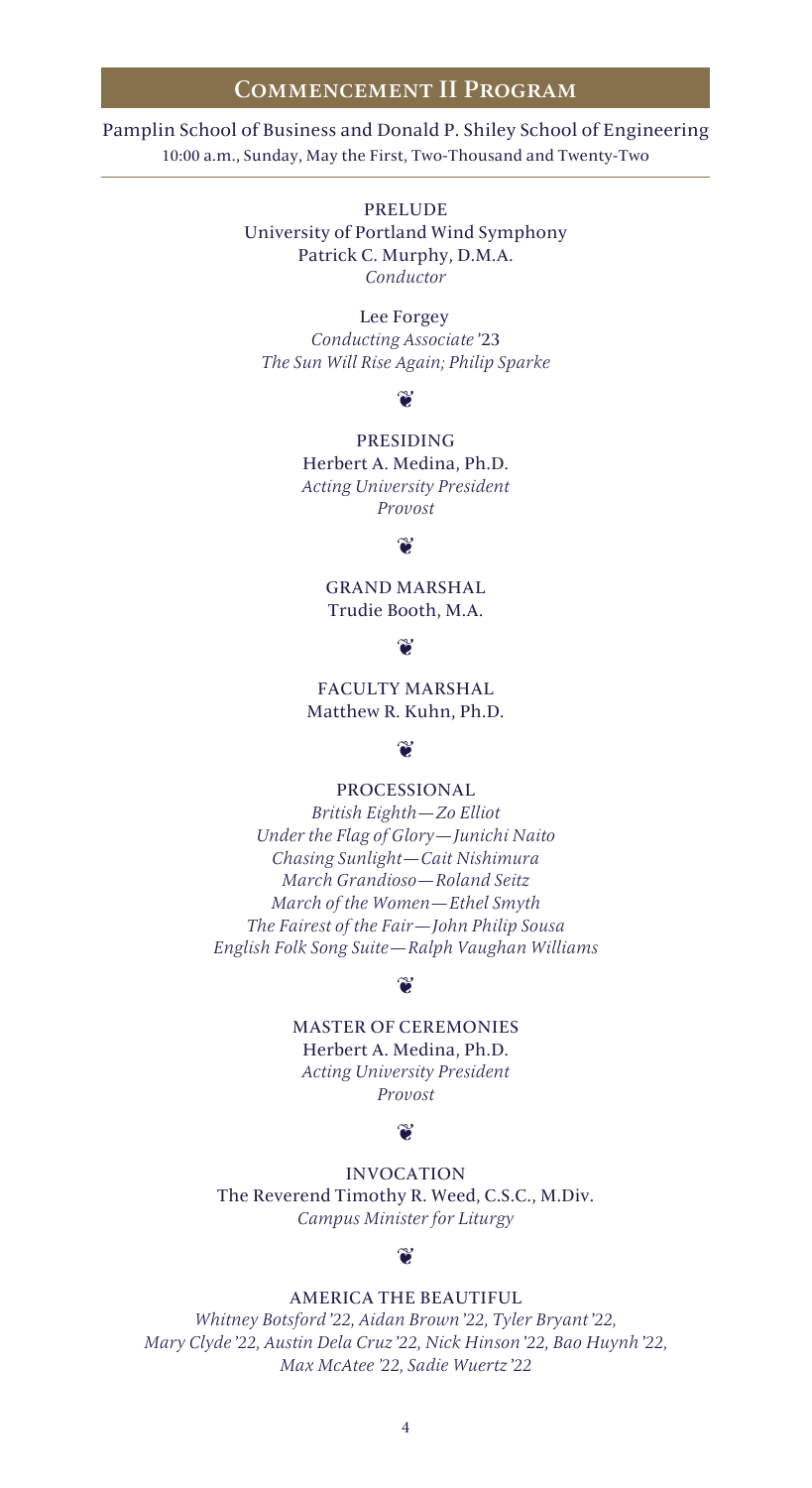## Commencement II Program

10:00 a.m., Sunday, May the First, Two-Thousand and Twenty-Two Pamplin School of Business and Donald P. Shiley School of Engineering

> WELCOME Thomas D. Arndorfer *Chair, Board of Regents*

# $\mathbf{v}$

### CONFERRING OF HONORARY DEGREES

### $\mathbf{v}$

COMMENCEMENT ADDRESS Kunal Nayyar, M.F.A.

# $\mathbf{v}$

VALEDICTORY ADDRESS Grace E. Adam Pamplin School of Business

## $\mathbf{v}$

CONFERRING OF DEGREES

### $\mathbf{v}$

BENEDICTION The Reverend James T. Gallagher, C.S.C., M.Div. *Director of Campus Ministry*

### $\mathbf{C}$

## ALMA MATER

 $\mathbf{v}$ 

## CLOSING

### $\mathbf{v}$

### RECESSIONAL

*Fanfare and Ceremony—Darren Jenkins Processional March—John Philip Sousa*

*Guests are requested to remain seated during the processional and recessional.*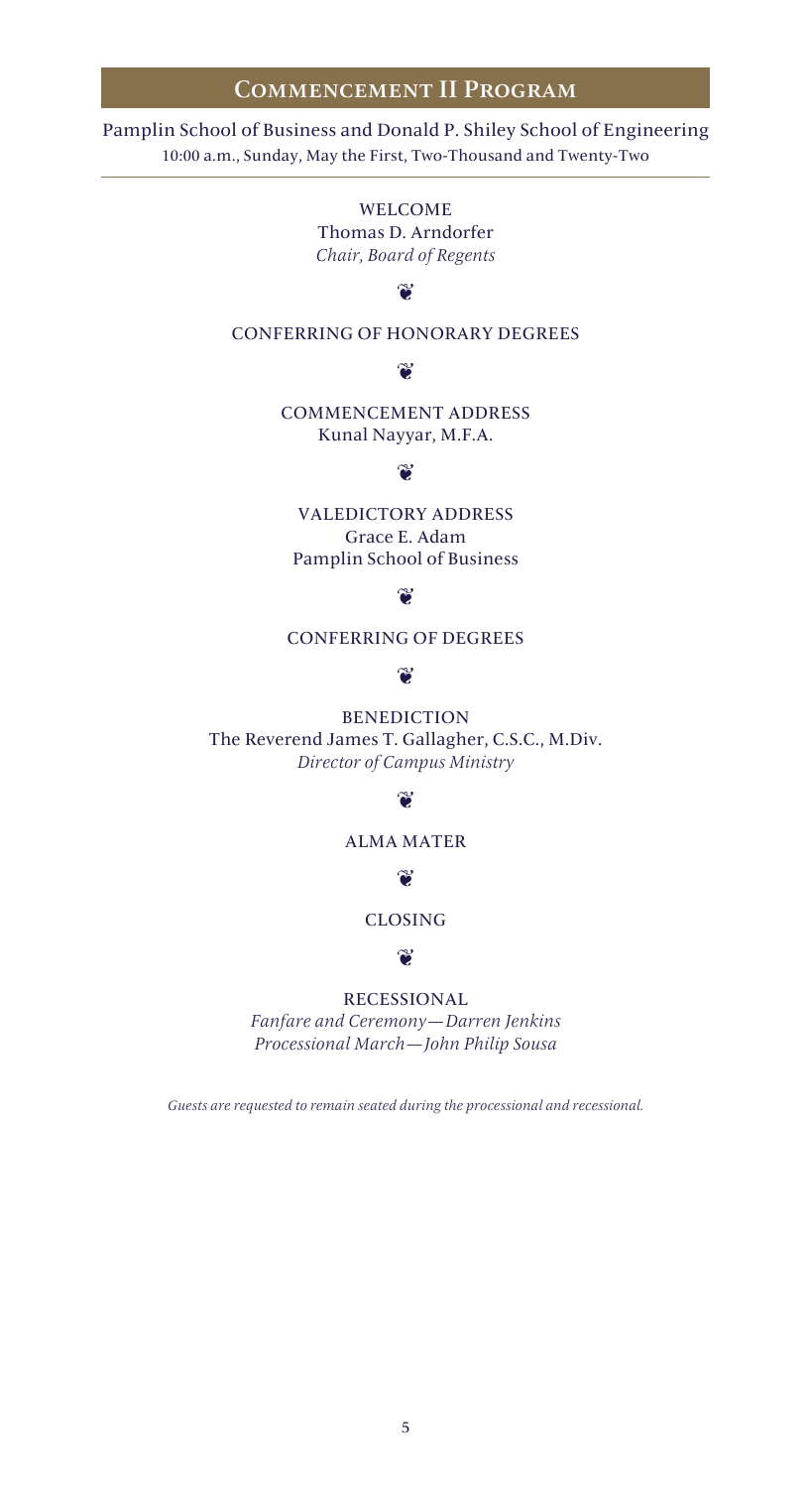### Commencement III Program

For the College of Arts & Sciences and the School of Education 2:00 p.m., Sunday, May the First, Two-Thousand and Twenty-Two

> PRELUDE University of Portland Wind Symphony Patrick C. Murphy, D.M.A. *Conductor*

Lee Forgey *Conducting Associate* '23 *The Sun Will Rise Again; Philip Sparke*

### $\mathbf{\widetilde{v}}$

PRESIDING Herbert A. Medina, Ph.D. *Acting University President Provost*

### $\mathbf{v}$

GRAND MARSHAL Trudie Booth, M.A.

### $\mathbf{\widetilde{v}}$

FACULTY MARSHAL John C. Orr, Ph.D.

### $\mathbf{v}$

PROCESSIONAL

*British Eighth—Zo Elliot Under the Flag of Glory—Junichi Naito Chasing Sunlight—Cait Nishimura March Grandioso—Roland Seitz March of the Women—Ethel Smyth The Fairest of the Fair—John Philip Sousa English Folk Song Suite—Ralph Vaughan Williams*

### $\mathbf{\widetilde{v}}$

MASTER OF CEREMONIES

Herbert A. Medina, Ph.D. *Acting University President Provost*

### $\approx$

INVOCATION The Reverend Charles F. McCoy, C.S.C., Ph.D. *Mathematics, Associate Professor* 

### $\approx$

## AMERICA THE BEAUTIFUL

*Whitney Botsford* '*22, Aidan Brown* '*22, Tyler Bryant* '*22, Mary Clyde* '*22, Austin Dela Cruz* '*22, Nick Hinson* '*22, Bao Huynh* '*22, Max McAtee '22, Sadie Wuertz* '*22*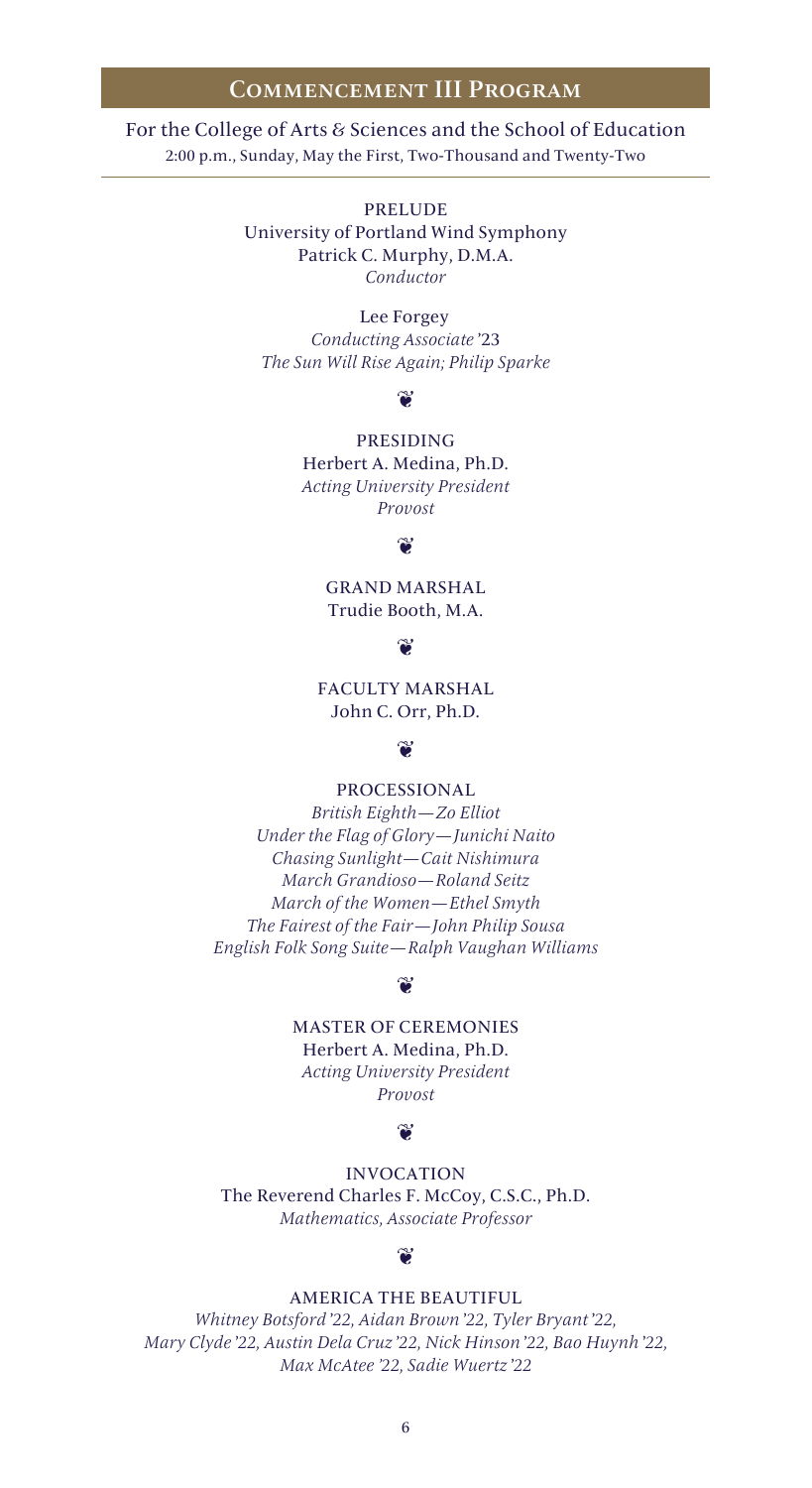## Commencement III Program

2:00 p.m., Sunday, May the First, Two-Thousand and Twenty-Two For the College of Arts & Sciences and the School of Education

> WELCOME Thomas D. Arndorfer *Chair, Board of Regents*

# $\mathbf{v}$

THE CHRISTUS MAGISTER MEDAL Thomas M. Landy Ph.D.

## $\mathbf{v}$

## CONFERRING OF HONORARY DEGREES

### $\gamma$

COMMENCEMENT ADDRESS Kunal Nayyar, M.F.A.

### $\mathbf{C}$

VALEDICTORY ADDRESS Marlee A. Bennett School of Education

### ్లు

CONFERRING OF DEGREES

### $\mathbf{v}$

BENEDICTION The Reverend James T. Gallagher, C.S.C., M.Div. *Director of Campus Ministry*

### $\mathbf{v}$

## ALMA MATER

### $\gamma$

CLOSING

### $\mathbf{e}$

RECESSIONAL

*Fanfare and Ceremony—Darren Jenkins Processional March—John Philip Sousa*

*Guests are requested to remain seated during the processional and recessional.*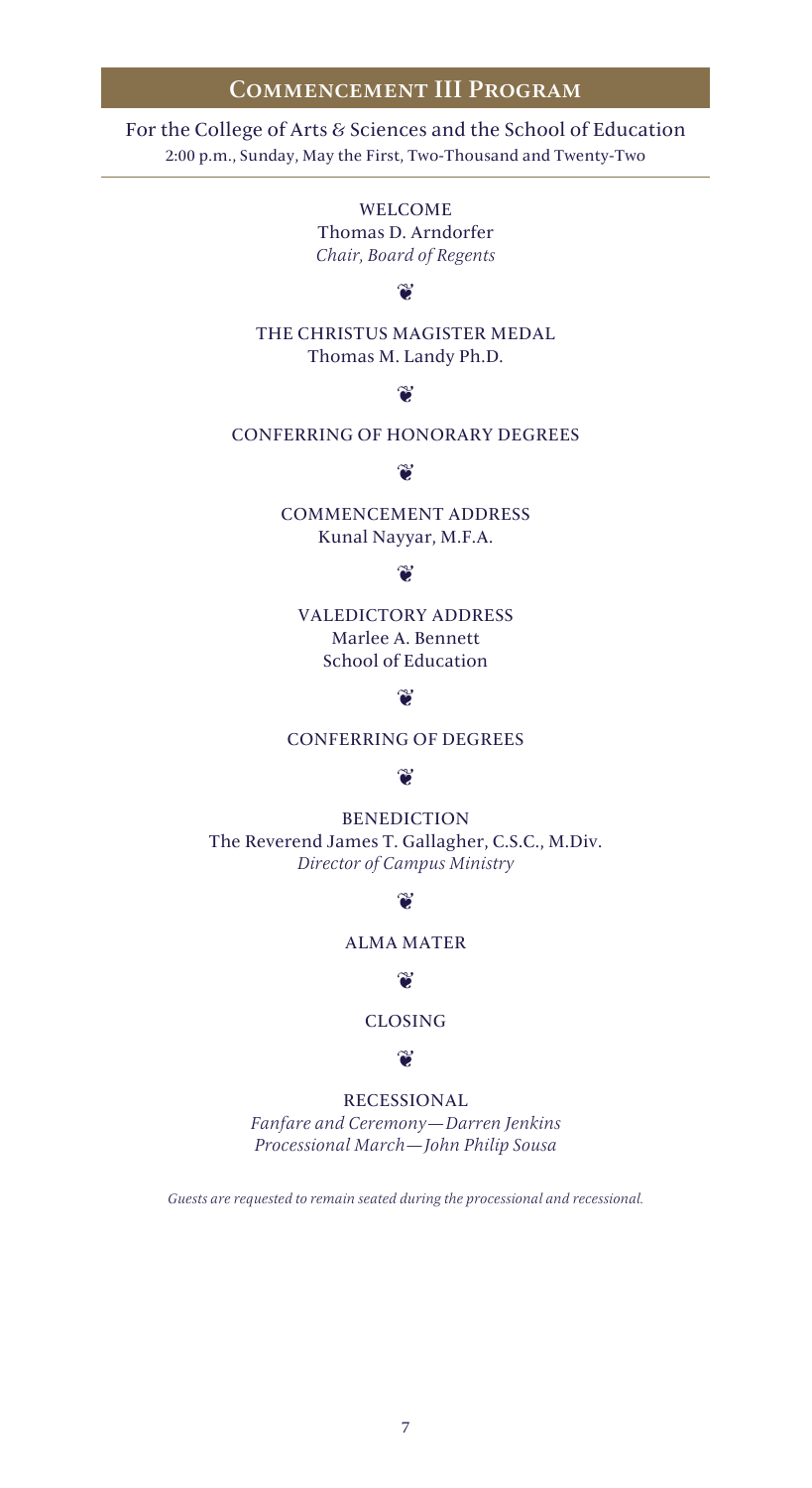## Commencement I Speaker

Marla Salmon Forest Park, WA

Marla Salmon '71, '72, '93, '99 received the American Academy of Nursing's highest honor when she was recognized as a Living Legend in the field of nursing in the fall of 2021. She is indeed a living legend. A leader in the field for decades, Salmon's impact on health policies, health education, and the entire field of nursing as a profession is national and global in scope. Salmon served as the director of the Division of Nursing with the US Department of Health and Human Services and held dean positions at Emory University and University of Washington. She was also a member of the Clinton White House Task Force on Healthcare Reform and the chair of the World Health Organization's Global Advisory Group on Nursing and Midwifery. She continues to teach as a professor of nursing and global health, and as adjunct professor of public policy and governance at UW. But for all these major achievements, Salmon remains a humble, keen observer. She sees the stresses on nurses today, and says she has shifted her mode of teaching to individual coaching, knowing people are bringing such vastly different experiences and crises to their learning at the moment. When she reflects on her education at University of Portland, she speaks to what she calls the time-transcending, discipline-blending gifts that she feels her education offered her. She learned to ask hard questions here and

as a nursing/political science major, she was encouraged to follow those questions into a public policy nursing career that brought those questions to bear. "UP allowed me to put nursing in a broad context," she says, "and I saw it as a source of public good." In the northern agricultural California town where she grew up, she became attuned to certain injustices—the mistreatment of migrant workers and the long-term consequences of the World War II detention centers on the livelihoods of Japanese American family friends. Her UP education gave her guideposts for leadership—she was a student Board of Regents member—and a goal to be unapologetic about doing good. Her professors (dean V.J. Huffman in particular) encouraged her to dare to think big and imaginatively: Why not apply for that Fulbright? Why not apply to be an observer of the World Health Organization? She did earn that Fulbright and she did go to Geneva, Switzerland, for the WHO assembly as a student observer during the cholera epidemic. She watched the proceedings from up in the gallery looking down at the assembled officials. Years later, she was among the officials looking up, with a firm understanding of how she got there. Her amazing journey fills her with gratitude for her husband, Jerry Anderson; her children and parents; and God.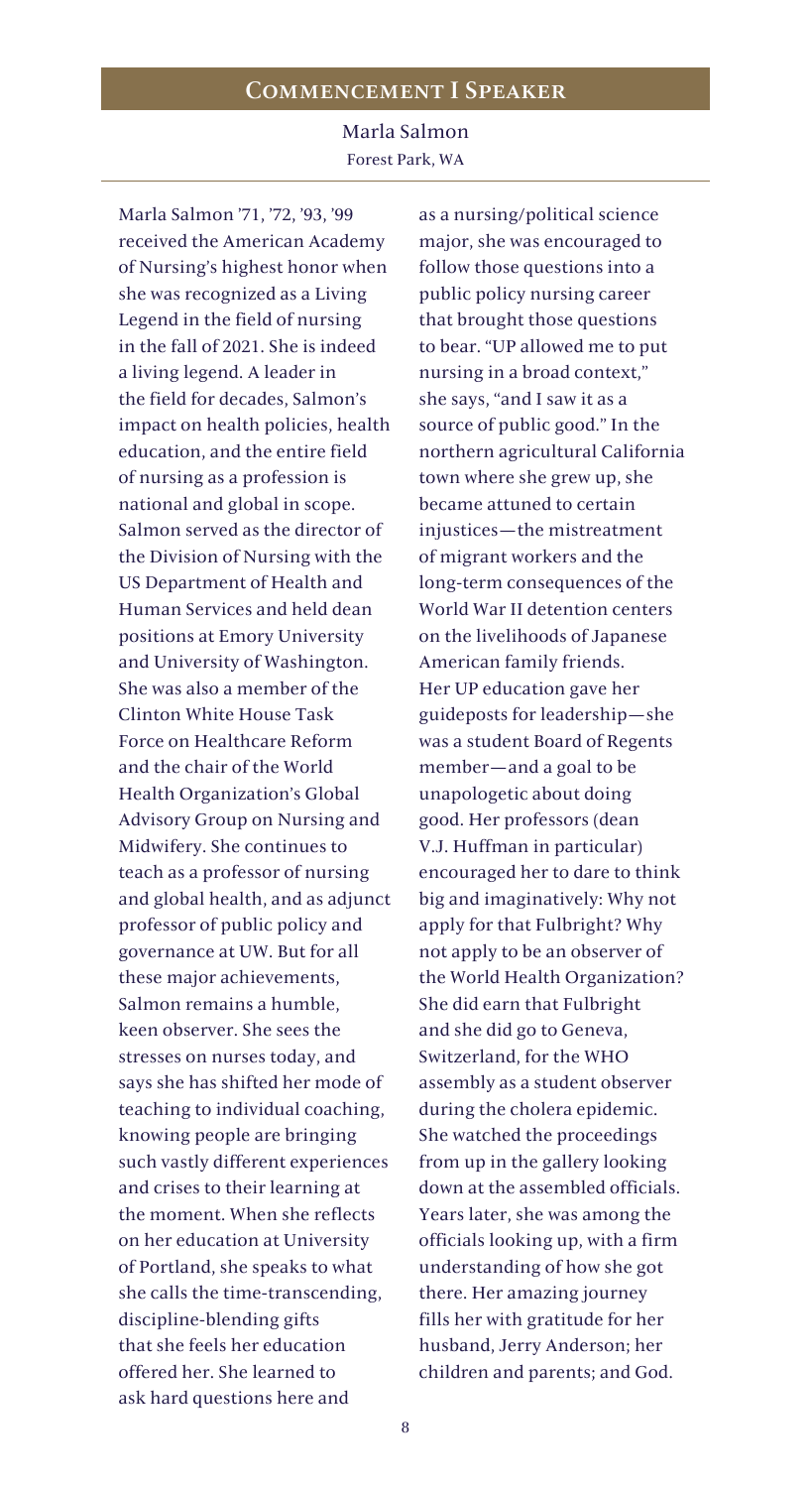Kunal Nayyar '03 Los Angeles, California

It all began with a college crush and a bright idea. Back when Kunal Nayyar was a University of Portland business major, he'd fallen for a girl in the theater program. So, he hatched a simple plan: Audition for a play, win a role, spend lots of quality rehearsal time with the girl. "The funny thing is," Nayyar says now, "I fell out of love with her, and fell in love with my one true love—acting." By that first college theater audition, Nayyar had already shown a penchant for trying new things. At 18, he left his home in New Delhi, India, landing seven thousand miles away in Portland to experience the U.S. for the first time. He relished "creating a family away from family, surrounded by different cultures, ethnicities, and religions, supporting each other as we navigated through college." Nayyar bonded with professors he remains close to 20 years later. He fondly remembers his job in UP housekeeping, attending international student events, playing intramural sports, and singing at coffee house nights. "The greatest experience I had at UP was my ability to participate in a variety of activities," he says. "It culminated in a very fulfilling

time at school that I miss to this day." By the time he earned a UP business degree in 2003, Nayyar was well on his way as an actor. He added a master's in fine arts from Temple University, and in 2007 landed a starring role in *The Big Bang Theor*y—the number one sitcom on television for much of its 12-year run. Nayyar reflects on playing astrophysicist Rajesh 'Raj' Koothrappali in the CBS comedy "with an immense sense of pride, gratitude and humility for what we accomplished, and how lucky we all were to be on that show." Post-*Big Bang* acting life involves various projects, but these days, he says, work takes a backseat and family is his top priority. Nayyar and his wife Neha are committed to using their platform to give back, which includes their generous gift of scholarships for UP students in Performing & Fine Arts, as well as funding guest artists and UP's annual trip to the American College Theater Festival. He wants to see young actors complete their educations and pursue their dreams, like he did. "I love what I do," he says. "Regardless of the destination, it is important to love the journey. Love what you do. Let the universe decide the rest."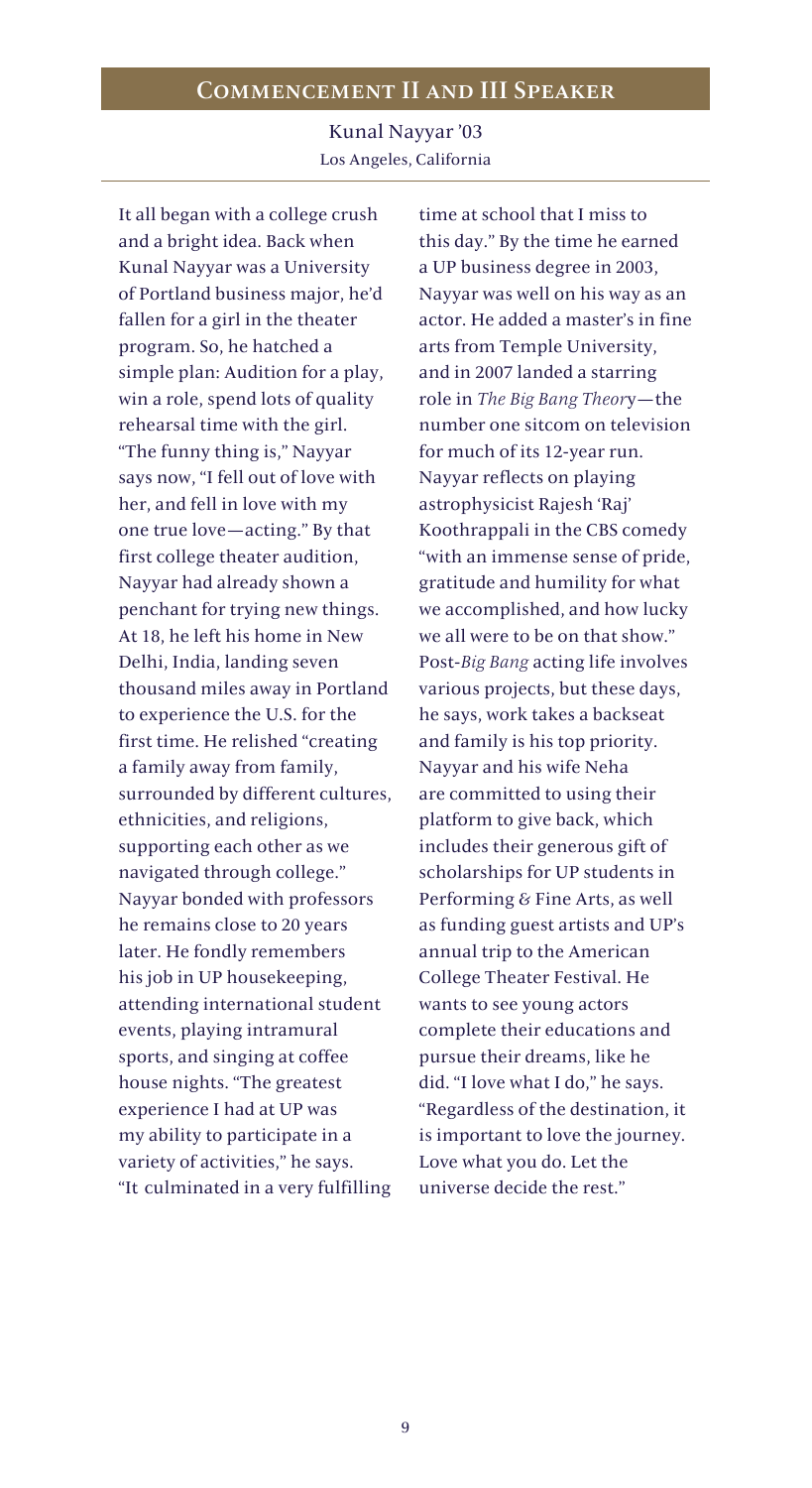# Christus Magister Meda l

Thomas M. Landy Dedham, MA

Thomas Landy is at once an influential Catholic educator whose work has strengthened the bedrock of lay educators in Catholic higher education throughout the United States, and a humble scholar of the wonder and diversity of global Catholic cultures. At a time when start-ups come and go, Landy has a unique ability to build educational initiatives with staying power. In 1991, he founded Collegium, a consortium of more than 60 North American Catholic colleges and universities, with the goal of developing the faith and intellectual life of lay educators. The reason? He'd seen the trends. Vocations were decreasing, as were educators who had taken religious vows. There needed to be an effort to engage the next generation of educational leaders in Catholic higher education. So, he set about creating that engagement. More than 30 years later, Collegium is still going strong, with programming throughout the year and an annual colloquy, where faculty of varying religious backgrounds and disciplines gather for soul-nourishing fellowship and learning. Many University of Portland professors and academic leaders have reaped the benefits of this summer conference. Landy's second "start-up" is the

website Catholics & Cultures (catholicsandcultures.org), which he created in 2015 as an outgrowth of his ethnographic research in more than 30 countries. It serves as a resource for educators in the United States who may want to teach about the ways in which culture manifests in Catholic practices throughout the world. Landy is keenly interested in how lay people live their Catholic faith within their culture. A few examples: The church in Ethiopia is as old as Rome and has its own distinct traditions built up independently across millennia, including a liturgy that can last three hours and the incorporation of the Ge'ez language not dissimilar to the use of Latin before Vatican II. In Yap, an island state of the Federated States of Micronesia, Holy Thursday involves a vigil of mourning songs before the cross. In a desert region of northern Chile, a summertime 24-hour dance tradition with elaborate costumes honors the Virgen del Carmen. At present, Landy is the director of the Rev. Michael C. McFarland, SJ Center for Religion, Ethics, and Culture at the College of the Holy Cross in Massachusetts, where he runs a timely discussion series that responds to the pressing concerns of the moment. He and his partner, Phillip Petree, live in a suburb of Boston.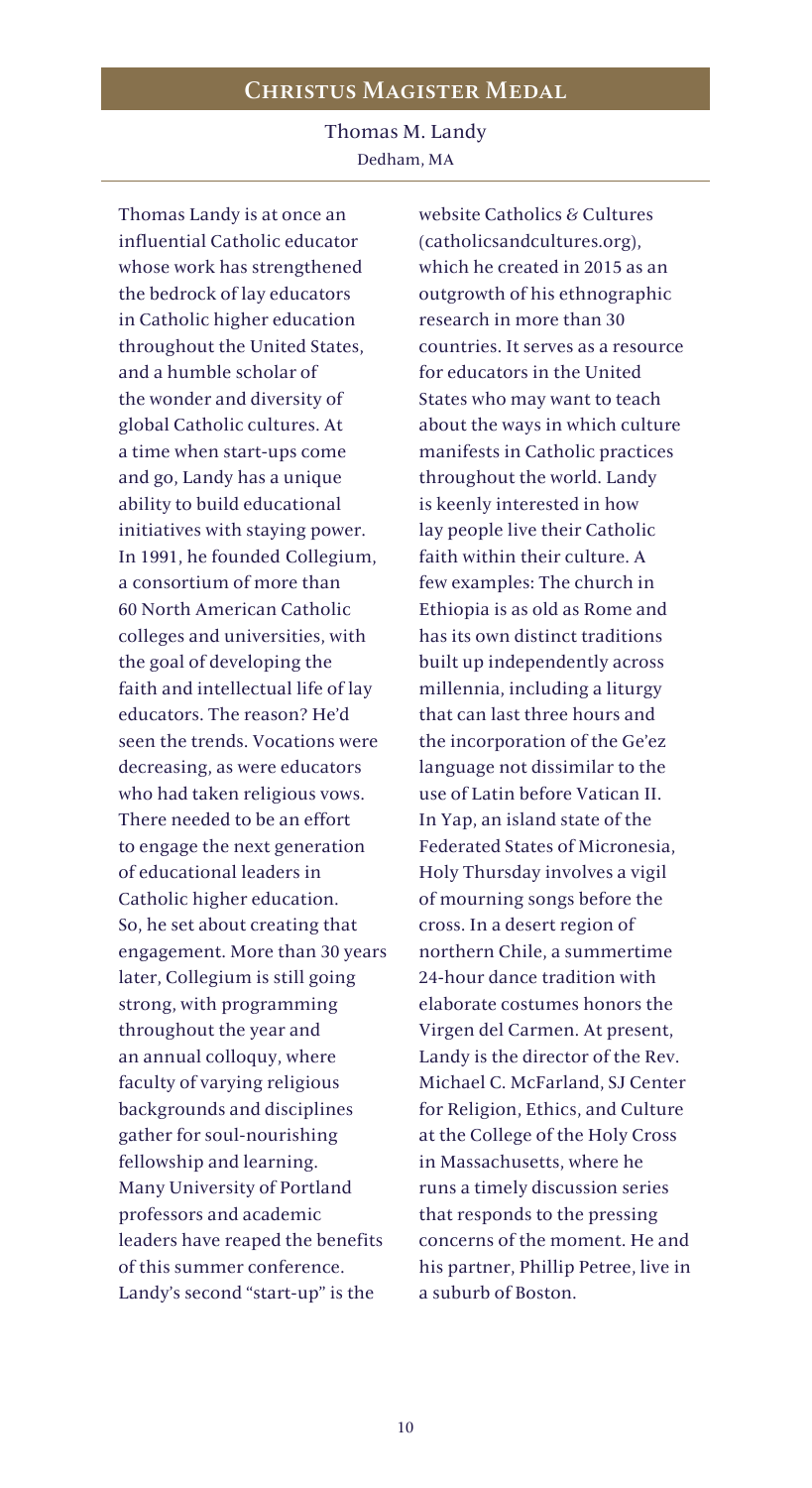Melody L. Routley Milwaukie, Oregon

While it is not in Melody Routley's nature to brag about the ways she has championed the UP School of Nursing over the years, Casey Shillam, the school's dean, is happy to fill us in. "Melody has been a longtime partner—a thought-leader in creating innovative solutions," says Shillam. "She brings an unparalleled view of nursing in Oregon." As Kaiser Permanente's Transition-to-Practice Program Manager, Routley is a key ally for Oregon and Southwest Washington nursing graduates pursuing careers in clinical care—primarily non-hospital, outpatient services. She designed Kaiser's regional RN Residency program that transitions nursing graduates into skilled, competent professionals working in very complex environments. While hospitals are a primary proving ground for many nursing graduates, UP's redesigned curriculum promotes ambulatory (in-patient) nursing practice, Routley says. "I am pleased to say we have hired a lot of UP School of Nursing grads in the ambulatory care space. I'm very proud of the program." Routley came to Oregon from rural Wyoming in 1999 with a nursing degree and a passion for the basic human right of universal health care. She says building Kaiser Permanente's ambulatory nursing program from the ground up required "a lot of culture-shifting and

asking, 'why not?'" Ambulatory care nurses are in the passenger seat with a patient over a period of months or years, helping them navigate toward health and healing, far beyond the one- or two-shift interactions in a typical hospital setting. The stakes are higher, as nurses providing ambulatory care are committed to preventing catastrophic health problems and the financial hardships that may follow. "There's something to be said for that quiet hero managing somebody's blood pressure so that they don't have a stroke later and lose their abilities," says Routley. "Placing graduate nurses who are excited to work in that space just gives me joy." In 2021, the coordinated, statewide effort to administer COVID-19 vaccinations tested Routley's leadership and experience. She served as a lead trainer at the Oregon Convention Center Mass Vaccination Center, which included the emergency complex integration of UP nursing students to administer vaccines. "It was wonderful to walk into a mass vaccination center and see University of Portland students connecting with patients, helping them get through a very scary situation," says Routley. "And it gave me hope that public health will be a piece of who they are as they graduate."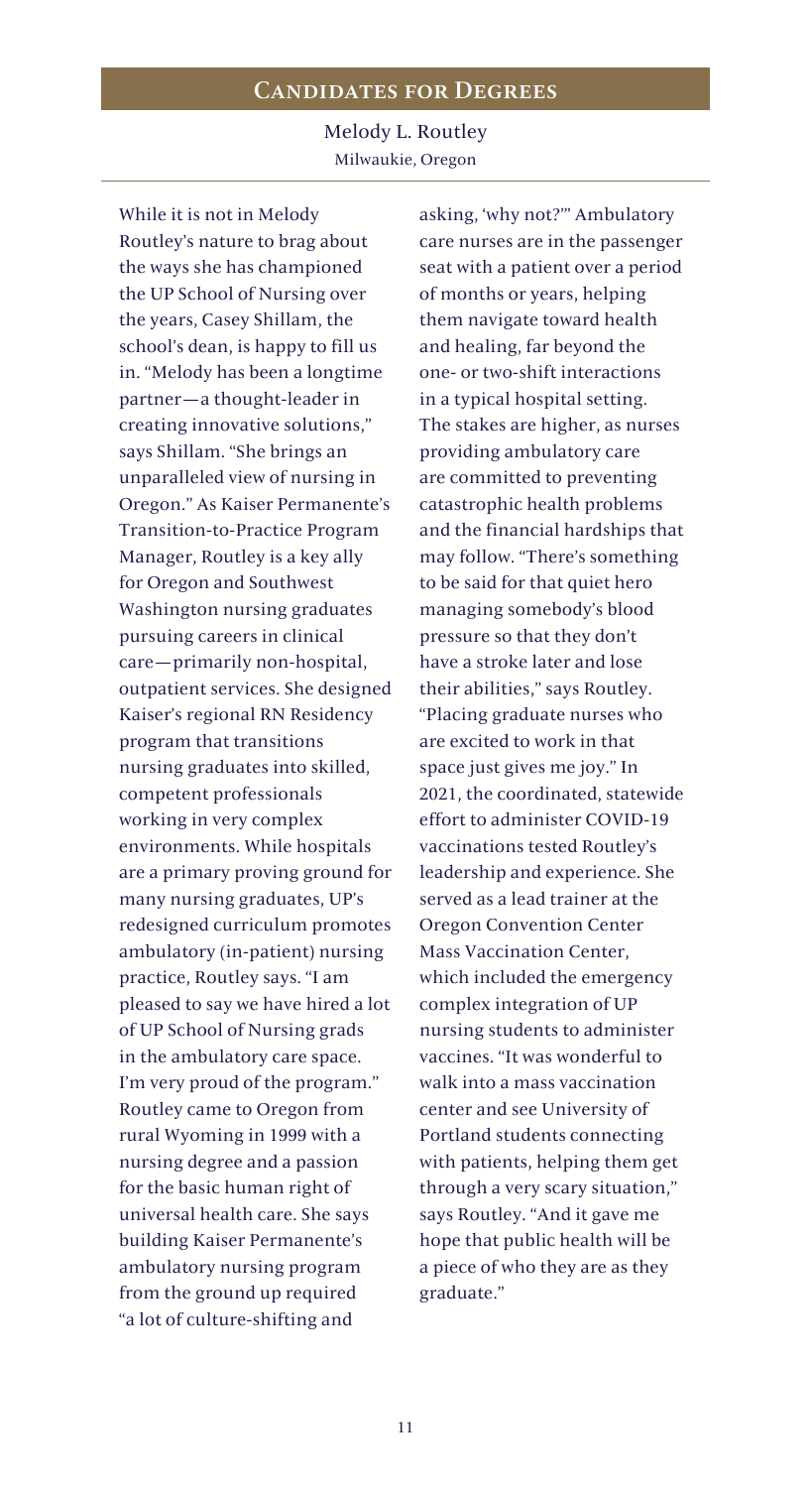Winifred V. Quinn Wall Township, New Jersey

In 1995, as Winifred Quinn worked on her master's degree, she took care of her mother, Anne, who was losing a lifelong battle with chronic illness. Near the end, Anne begged her daughter not to place her in a nursing home. The family struggled to fulfill Anne's wishes, hamstrung by state policies that devalued family home health care. "That started my career in advocacy and health care policy," says Quinn, who would go on to receive her PhD in Health Communication from Rutgers University. "If older adults and people with disabilities prefer to receive care and services in their homes, I believe they should be able to do so." More than a quarter century later, as Director of Advocacy and Consumer Affairs for the Center to Champion Nursing in America, Quinn has helped 82 million people "and counting" find better access to health care. Since joining forces with the AARP national office in 2008, her painstaking work shaping public policy has paid gradual dividends. The number of U.S. states granting registered nurses more authority for in-home practice has more than doubled. Eleven states have improved patients' access to care by recognizing nurse practitioners' full practice authority, while others have made substantial advancements. "We've built some pretty strong coalitions in many states," says Quinn. "We've been able to secure meaningful wins." As co-leader of The Future of Nursing: Campaign for Action, an initiative through AARP, AARP Foundation, and the Robert Wood Johnson Foundation, Quinn draws daily inspiration watching nurses honor people's dignity with excellent clinical care. They're often the hidden heroes in hospitals, she says, and her appreciation extends to college graduates just entering the demanding field. "What I do is easy," says Quinn, pausing to collect her emotions. "Nurses put their lives on the line. If you didn't know it before COVID, this pandemic educated the world on what nurses do. They're right there on the front lines, providing excellent care." Four years after Quinn's mother passed away, her father, Jim,

was very ill. In the ICU, Jim resisted as a nurse struggled to place an IV into his arm. The nurse, who had once treated her mother, told Quinn: "I could restrain your father's arm and get the needle in. But your father never wanted your mother to be restrained, so I don't want to restrain your father." Memories and moments like this–small measures of patient dignity– motivate Quinn as a dedicated advocate. "Mostly what I want to tell nurses, time and time again, is 'thank you.'"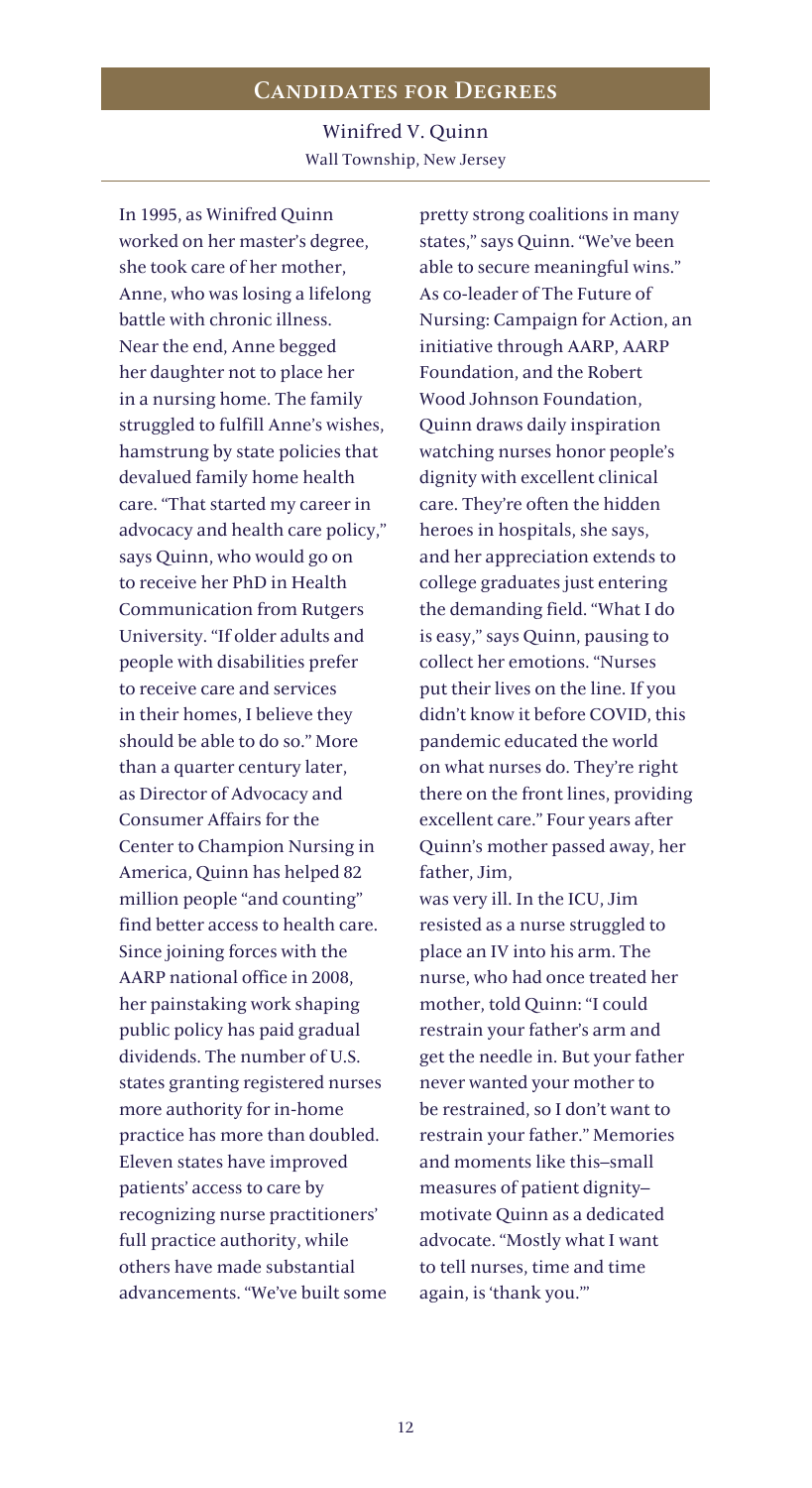Gloria Purvis Washington, DC

Gloria Purvis is a Catholic media commentator, author, and the host and executive producer of The Gloria Purvis Podcast in collaboration with America Media, a podcast that aims to "foster a culture of charitable dialogue." Through her media presence, she has been a strong Catholic voice for life issues and racial justice. She uses her firm pro-life lens as a way to speak to the sin of racism and as her reason for saying clearly that Black lives do matter and that all people are made in the image and likeness of God. No exceptions. She believes that there are no conditions to human dignity. In a *New York Times* piece, she was quoted as saying, George Floyd "had a right to life. But he also had a right to a natural death." She speaks the truth because she feels it is what the Lord is calling her to do, even if it means challenging people and the institution of the Church to grow. A convert to Catholicism after a mystical experience at the age of 12, she is originally from Charleston, South Carolina. There is a relatively small Catholic population there, and an even smaller Black Catholic population. Recently, on her podcast, she spoke to

the only African American Jesuit currently in formation in the entire world. How and why is the Black Catholic population only at 3 percent in the US? It is something for the institution, clergy, and Catholic lay people to reckon with, and Purvis is ready to speak the truth, with a focus on Christ, as this reckoning continues. A third order Carmelite, Purvis is a layperson who keeps hours and participates in the order's charism of prayer. "I talk to the Lord a *lot,*" she says. A wife and mother, she balances the hard work through prayer, laughter, and by enjoying life. "I already know the victory has already been won. Christ won," she says. "The history of my people, people held in enslavement, stolen from Africa… I am journeying toward that freedom. I have the strength of my ancestors. I have a will to survive. And I trust in the power of God. I have seen it." Purvis has served on the National Black Catholic Congress's Leadership Commission on Social Justice, and she is the inaugural Pastoral Fellow for the University of Notre Dame's Office of Life and Human Dignity at the McGrath Institute for Church Life.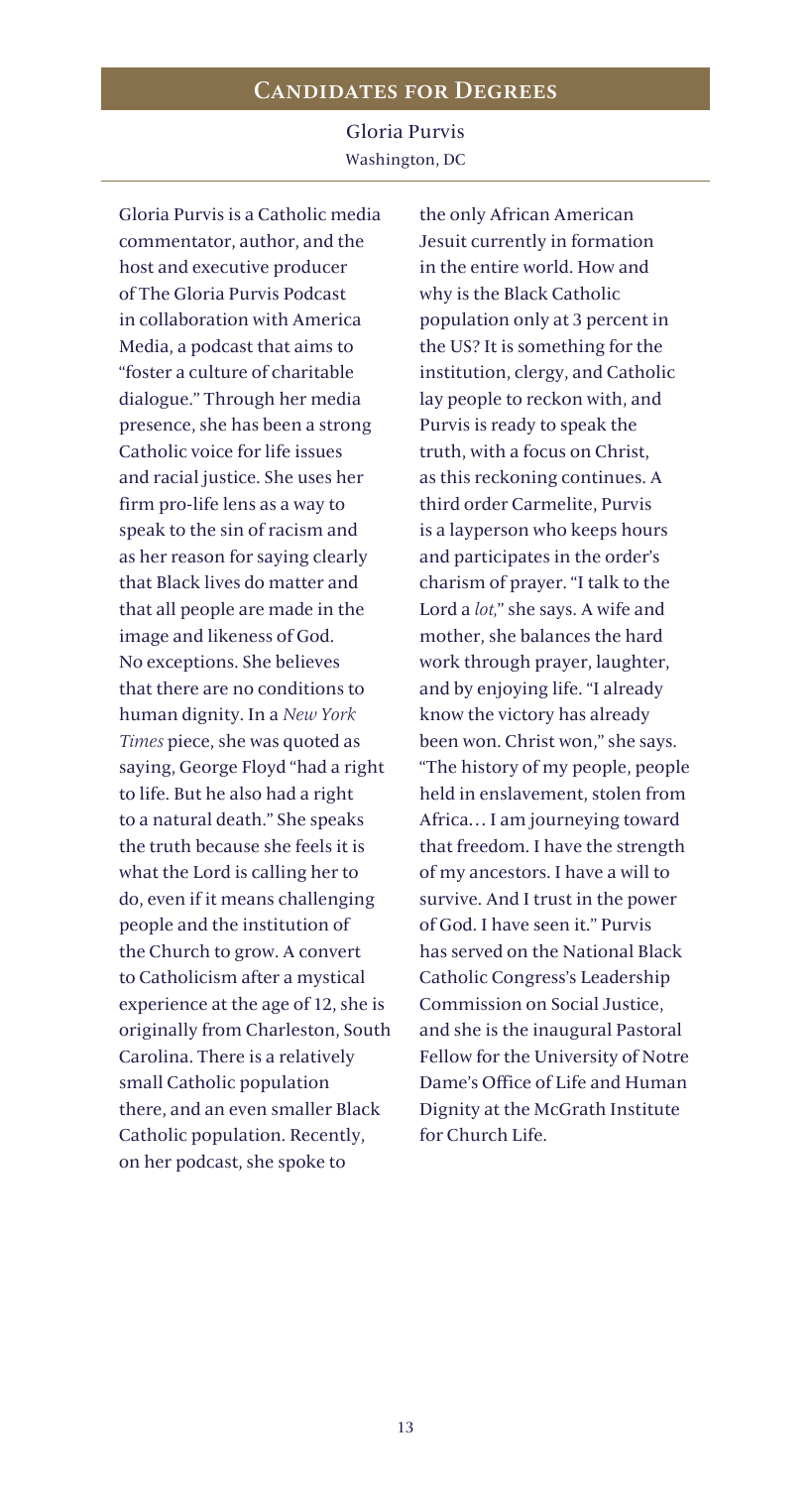Rev. Richard F. Berg, C.S.C. Portland, OR

Fr. Richard Berg, CSC, '54, '69 lives the gospel in concrete ways. When he was a young priest teaching at a Texas university, a man struggling with unemployment and the effects of drug use asked Fr. Berg, "Do you think you could take care of me?" What did Fr. Berg do? He took the man under his roof and worked with him until he found work and healing. Out of this interaction, what Fr. Berg calls a "community of caring" began, an ecumenical community for men, women, and families. This idea of a community of caring, in one way or another, is a persistent thread through Fr. Berg's life and career. A Portland native, Fr. Berg attended Columbia Prep. He later went to Notre Dame and became a priest in Rome in 1963, during Vatican II. The day after Berg's ordination, Pope John XXIII asked Fr. Berg to offer him a blessing, Berg's first as an ordained priest. A pretty cool way to start things. Berg earned a doctorate in psychology at UP, later taught psychology, neuropsychology, and whole-person healing, and eventually became Dean of the College of Arts and Sciences for 13 years. While he was dean, he was asked to take on another

not-small job as the pastor of St. Andre Bessette Downtown Chapel. Fr. Berg said yes. Then he asked for God's help. He began to see the isolation that many experiencing mental illness and urban poverty were feeling. In response, he founded Maybelle Center for Community in Northwest Portland, an assisted living facility to care for those who could not live independently, and the first Medicaid-only residence of its kind in the US. Since 2001, Fr. Berg has served as the chaplain at Mary's Woods, a local retirement community. Never in his wildest dreams would he have thought he'd need to teach a nurse how to perform the anointing of the sick over Zoom, but the pandemic made such partnerships necessary. Some of his recent work has involved walking with veterans who suffer from PTSD. He has turned some of their narratives into a book called *SCARS, the Effect of PTSD on Family, Work, and Relationships*; he is working with a screenwriter to adapt the book into a feature film. Fr. Berg is 85 years old, and he will never stop working for God. He is an example and an immense blessing to University of Portland.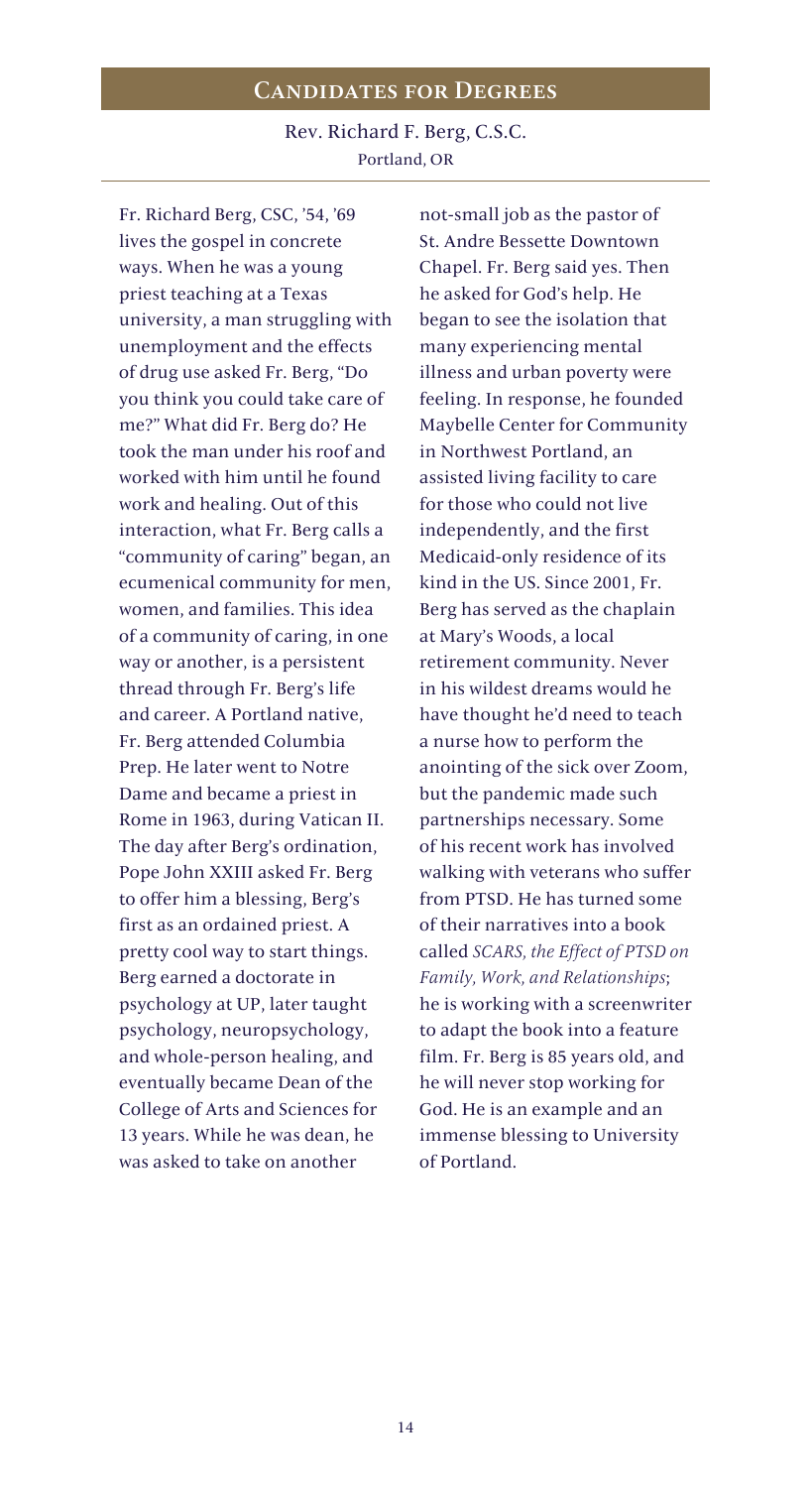Mary R. Boyle Portland, Oregon

Mary R. Boyle, a community leader and philanthropist, credits her parents with teaching her the importance of giving back to one's community. A Portland-area native, she grew up in a home where it was the norm to deliver food baskets at the holidays and where her mom used her skills to create costumes for high school and collegiate theater productions. They also taught her the foundational value of the arts and of education. She calls her Catholic education "the greatest gift my parents gave me. It broadened my hope and my faith and my friendships." Much of her work has involved paying this gift forward. She serves on the board of De La Salle North Catholic High School, a college preparatory high school for underserved students in the Portland area and the most diverse private high school in all of Oregon. She recently chaired a successful 30-month, \$26 million capital campaign to create the De La Salle North Catholic campus, with room for more than 350 students. The work is a labor of love and the love is for students and an abiding hope in their achievements and success. Education, she believes, is "the one thing you can give and it can never be taken away." At University of Portland, where she currently serves on the Board of Regents, she also loves working with students.

They are, she says rightly, the school's "heartbeat." She also particularly loves what the Moreau Center for Service and Justice brings to the school. In the past, Boyle has also served on the boards at St. Mary's Academy and Jesuit High School, among other institutions. In addition to her service at UP, she is also on the board of the Portland Art Museum and Northwest Film Center. When she went to University of Oregon, she majored in art and print making. She and her husband, Tim Boyle, president and CEO of Columbia Sportswear, have together received the University of Oregon Pioneer Award. Much of their joint philanthropic giving—in terms of educational initiatives and science and medical research—has been an outgrowth of their steadfast love of their family and love of their home, Portland. Boyle noted a few recent experiences that made her feel closer to UP than ever before. Not only did she enlist the expertise of a talented UP graduate-educator for her grandchildren during the pandemic, but she also recently had occasion to meet a UP nurse alumna. The nurse told Boyle that her four children also went to UP and they had also chosen nursing as a career path. The impact of University of Portland on the fabric of Portland was apparent. "I felt so proud," Boyle says.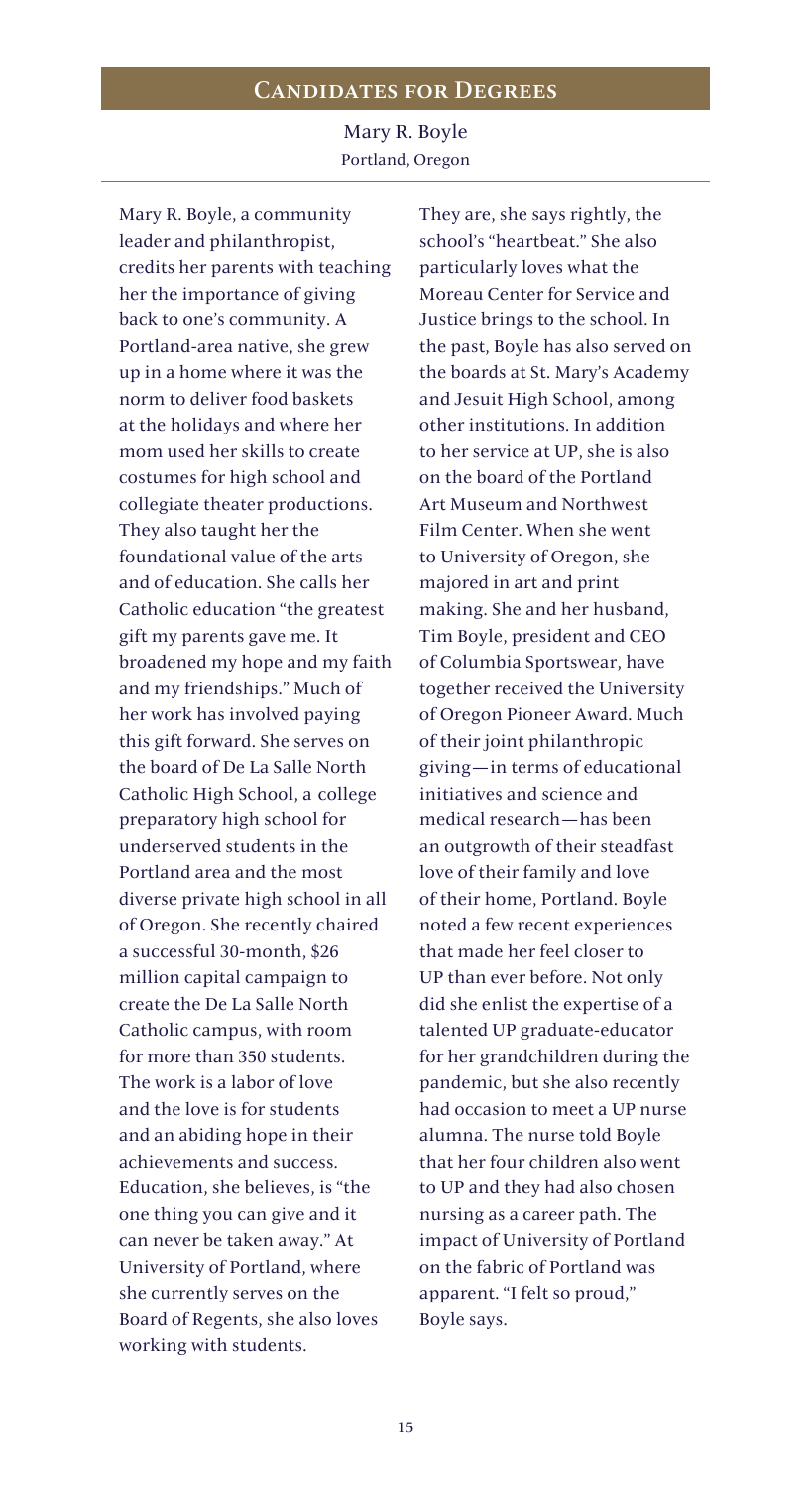### School of Nursing

Casey R. Shillam, Ph.D., R.N., Dean

### **Doctor of Nursing Practice**

**Alexandra Marie Baker** "Peer Mentoring to Enhance Parent Coping with Child's New Chronic Kidney Disease Diagnosis" Walla Walla, Washington

**Gretchen Carlson Burchell** "Training to Better Recognize Cognitive Impairments and Implement Service Accommodations for the Homeless and Other Vulnerable Populations" Portland, Oregon

**Sarah Faye Curde** "Improving Rooming Guidelines Within a Free Clinic" Kirkland, Washington

**Desiree Maxine Dennull** "COVID-19 Preparedness in a Local Shelter" Sweet Home, Oregon

**Sarah Kathryn Ignacio** "Using Mindfulness to Cope with Verbally Aggressive Patients in Primary Care" Tacoma, Washington

**Sarah Catherine O'Brien** "Overcoming Barriers and Improving Referrals to Tele-Mental Health: A Process Improvement Project" Madras, Oregon

**Alysia Marie Kuikalono Paaluhi** "Creating a Decision Aid through Collaboration at Columbia Memorial Hospital Urgent Care" Portland, Oregon

**Katherine Marie Roberts** "Improving the Accuracy of Screening and Rate of Intervention for Depression in Older Adults" Milwaukie, Oregon

**Emily Patricia Rowan** "Promoting Medication Safety in Older Adults: Implementation of a High-Risk Medication Panel Review in an Outpatient Clinic Setting" Portland, Oregon

**Ashley Lisa Thiessen** "PHQ-2 Workflow in a Walk-in-Clinic" Tualatin, Oregon

**Tina Truong** "Improving Hepatitis C Treatment Through a Structured Telehealth Process" Portland, Oregon

**Emily Isabella Tyler** "Reducing Documentation Burden Through Electronic Screening and Registration" Bend, Oregon

§Summa Cum Laude ‡Maxima Cum Laude ~Magna Cum Laude \*Cum Laude #Honors Program

### **Bachelor of Science in Nursing**

**Rosie Madeleine Allwright** Redmond, Washington Minor: Music

**Dede Ama Apenyo** Vicksburg, Mississippi

**Kayla Keiko Arakaki** Aiea, Hawaii Minor: Integrative Health & Wellness

**Ryan Patrick Armstrong~** Sherman Oaks, California

**Julia Marie Villarin Balce** Santa Clara, California

**Alexandrea Isabel Baptista** Kaneohe, Hawaii

**Madeline Blair Barker** Vancouver, Washington Minor: Integrative Health & Wellness

**Michelle Alexis Barton\*#** Spokane, Washington Second Major: Spanish

**Grace Batra** Mountain House, California

**Kathryne Nan Bayford** Tualatin, Oregon

**Ellee Frances Becker\*** Missoula, Montana Minor: Social Justice

**Emma Gale Binder~** Edgewood, Washington

**Sophia Bella Biondi** Spring, Texas

**Payton Nicole Bishoff** Port Orchard, Washington

**Lianna Zhen Bloom** Fayetteville, North Carolina

**Farrahlynn Baquial Bonocan** Stockton, California Minor: Integrative Health & Wellness

**Noel Marie Kapuanani Borg** Albany, California

**Annabelle Lee Broderick** Scappoose, Oregon

**Tyler Lee Bryant** Aumsville, Oregon

**Brendan Jorgensen Buchholz** Park City, Utah

**Julia Rose Burton‡** Las Vegas, Nevada

**Kalina Emma Campos** Concord, California Minor: Integrative Health & Wellness

**Megan Pasiliao Caren** Portland, Oregon Minor: Spanish

**Mia Ashley Carlier~** Danville, California

**Caitlyn Millar Casper\*** San Clemente, California

**Faith Marie Cederberg-Hackett** Wilsonville, Oregon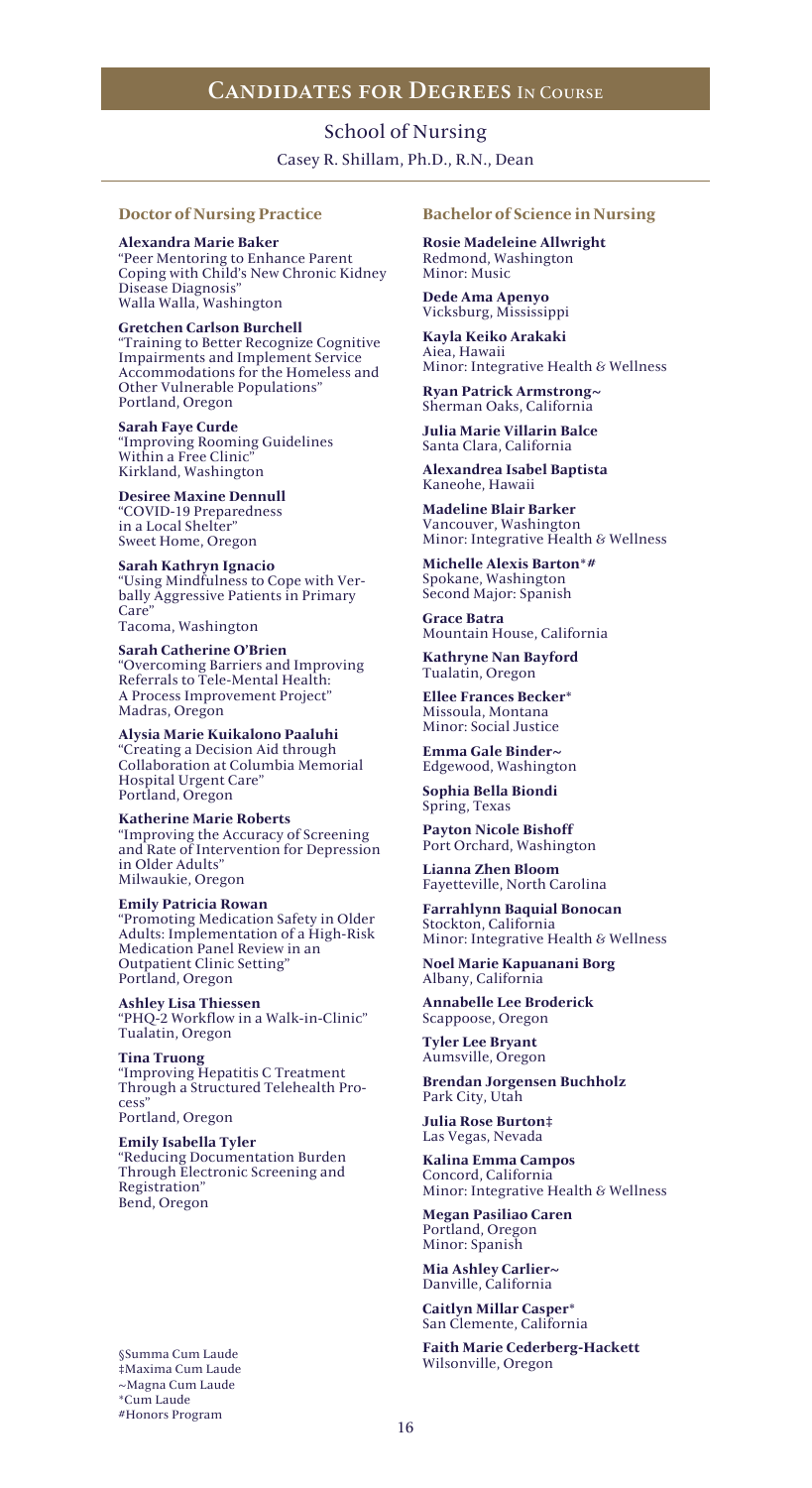Casey R. Shillam, Ph.D., R.N., Dean School of Nursing

**Gabrielle Rose Ceresa** Martinez, California Minor: Psychology

**Kaitlyn Soohyun Cho\*** Beaverton, Oregon Minor: Chemistry

**Madison Grace Clark** Kirkland, Washington

**Gianna Nicola Coggiola** Reno, Nevada

**Ashley Ann Cole** Livermore, California

**Erin Nicole Collins\*** Laguna Niguel, California

**Alessandra Joan Patolot Coro** Portland, Oregon

**Yulissa Cruz** Woodburn, Oregon

**Justin Karlo Danas** Los Angeles, California

**Madelyn Elizabeth Davey** San Francisco, California

**Fiona Marie Dekker** Portland, Oregon

**Jessica Marie Del Haro‡** Pomona, California

**Samantha Fedalizo Dela Cruz** Cupertino, California Minor: Psychology Second Minor: Political Science

**Gianna Marie DeRanieri\*** Millbrae, California

**Jessica Leilani Desmarais\*** Spokane, Washington

**Jaden Brooke Dimich** Woodland Hills, California

**Christina Emily Doering\*** San Diego, California

**Madeleine Rose Dolph** Thornton, Colorado

**Olivia Downey** Coronado, California Minor: Integrative Health & Wellness

**Opal Alice Duan** Portland, Oregon

**Attikys Wilton Eastland\*** Bend, Oregon

**Dasha Efremov** Los Gatos, California

**Amy Jo Eilers** San Francisco, California

**Kamryn Taylor Erickson** Scappoose, Oregon

**Lauren Ann Fakler~** Camas, Washington

**Shannon Nicole Ferguson** West Linn, Oregon

**Jayla Rae Fernandez** Hercules, California

**Therese Francesca Fernandez** Bellevue, Washington

**Keeley Bridget Ferrera** Kirkland, Washington

**Sarah Afton Field** Burlington, Washington

**Coralyn Rose Fleming** Reno, Nevada

**Riley Morgan Flynn** Spokane, Washington

**Sierra May Foster\*** Pasco, Washington

**Magdalena Jane Fox** Sandy, Oregon

**Ava Lynn Froebe** Portland, Oregon

**Tara Maria Fuiten** Hillsboro, Oregon

**Mya Jade Kainani Fuller** Honolulu, Hawaii

**Natalie Jane Giberson** Portland, Oregon

**Katherine Nicole Grenley** San Ramon, California

**Cameron Lei Griffin** Seattle, Washington

**Nicole Kanoelani Halemano** Mililani, Hawaii

**Brook Alison Hall** Ashland, Oregon

**Carissa Jane Hall** Santa Rosa, California

**Madison LaRee Hall** Salem, Oregon

**Julie Tsuruko Hamblin** Eagle, Idaho Minor: Psychology

**Taylor Nicole Hammond** San Jose, California

**Kamden Elizabeth Haynes** San Clemente, California Minor: Integrative Health & Wellness

**Livia Piper Niamh Haynes** Mukilteo, Washington

**Kailani Snow Hays** Puyallup, Washington

**Jennifer Marie Heideman~** El Dorado Hills, California

**Morgan Elizabeth Helms** San Jose, California

**Mariah Kennemur Hendricks** Portland, Oregon

**Natali Marguerite Herinckx~** Gervais, Oregon Minor: Spanish

**Zoe Ella Herrild~** Langley, Washington

**Noa Kathryn Higgins** Bothell, Washington Minor: Spanish

**Kristi Nobuko Hirata** Hilo, Hawaii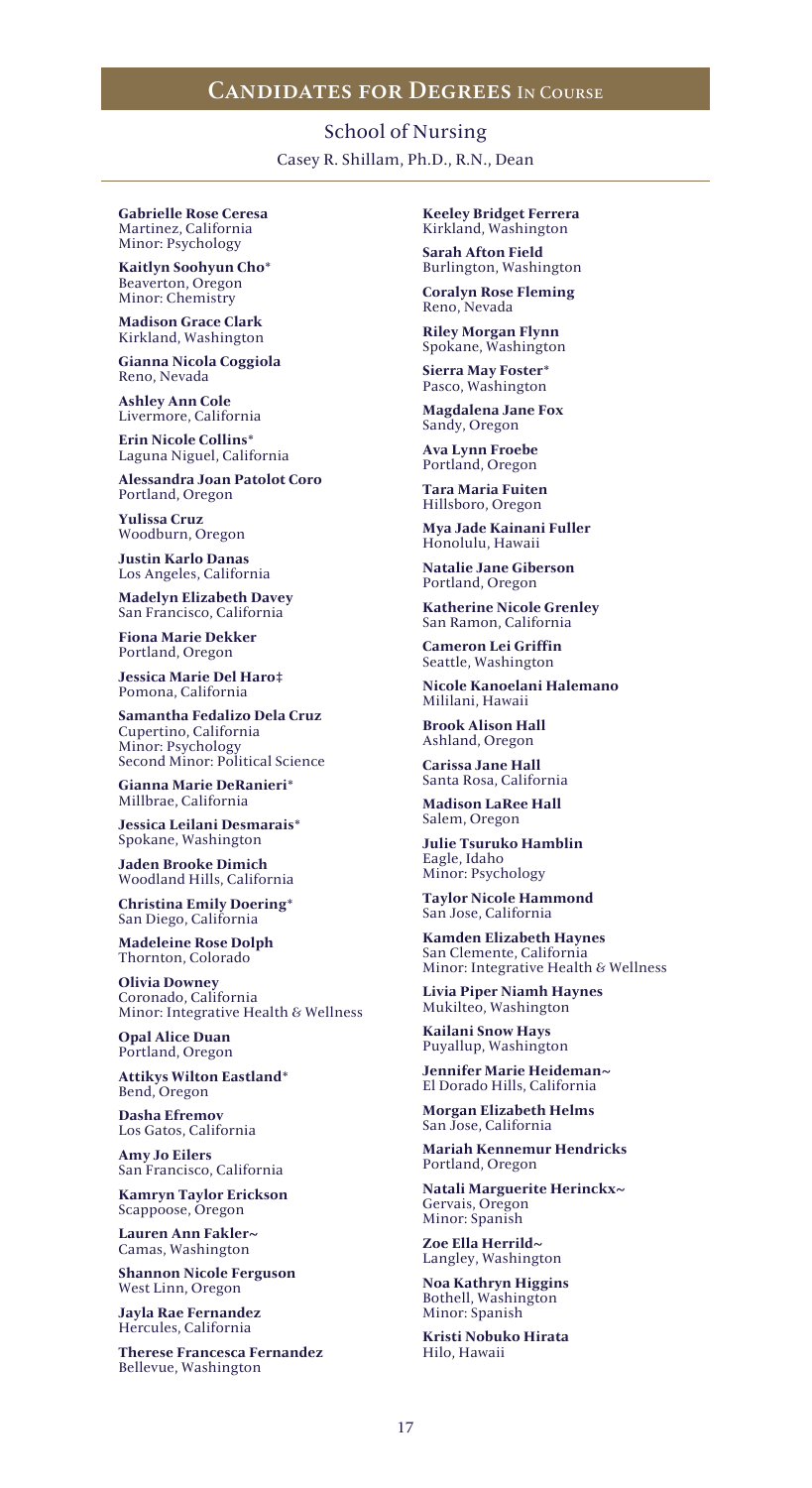Casey R. Shillam, Ph.D., R.N., Dean School of Nursing

#### **Katherine Marie Holcomb‡** Portland, Oregon

**Abigail Grace Holt** Galt, California

**Samantha Nicole Hurley** Saint Paul, Minnesota

**Sophia R Huston** Fairview, Oregon

**Mavis Reburiano Ibasco** Foster City, California

**Sage Hi'ilei Iona** Waimanalo, Hawaii

**Lauren Kate Janssen** West Linn, Oregon

**Kayla Isabel Jenkins** Folsom, California Minor: Music

**Molly Brooks Kennedy** Portland, Oregon Minor: Spanish

**Jennifer D Kepler~#** Saratoga, California Minor: Social Justice

**Elizabeth Rose Ketola** Shoreline, Washington

**Alina Minji Kim** Mill Creek, Washington Minor: Integrative Health & Wellness

**Joyce Jeeun Kim~** Portland, Oregon

**Maya Sachiko Kirihara** Mililani, Hawaii

**Rachel Elizabeth Kline** Lake Oswego, Oregon

**Kassandra Belinda Laca** Los Angeles, California

**Bridget Nicole Laffey\*** San Francisco, California

**Elizabeth Margaret Lauer** Portland, Oregon

**Rachel A Lee** Issaquah, Washington

**Annie Lei\*** Portland, Oregon

**Emma Elizabeth Leonard\*** Brookings, Oregon

**Megan Brooke Leung~** San Diego, California Minor: Psychology

**Cova Li** Phoenix, Arizona Minor: Psychology

**Maggie P Li** Portland, Oregon

**Dongni Liang** Pago Pago, American Samoa Minor: Integrative Health & Wellness

**Sanghyo Lim** Pleasanton, California

**Kathryn A Lovekin\*** Hermosa Beach, California **Katherine Marie Lund** Pasadena, California

**Sophia Elizabeth Mach** Portland, Oregon

**Andrea Magallon** Walnut, California Minor: Spanish

**Carolina Monserrat Mandujano** Los Angeles, California Minor: Spanish

**Grace Maria Mariano** Davis, California Second Major: Spanish

**Sophia Marie-Clare Marks** Costa Mesa, California Minor: Integrative Health & Wellness

**Jenna Ellyse Marshall** Trabuco Canyon, California Minor: Integrative Health & Wellness

**William Gaulden Martz** Park City, Utah

**Natalie Zorisa Mazlumian** Foster City, California Minor: Psychology

**Rebekah Price McClain‡** Hillsboro, Oregon

**Chloe Ann Mendoza** Trabuco Canyon, California

**Vanessa Meraz** Silverton, Oregon

**Shannon Marie Merrion** San Rafael, California Minor: Psychology

**Abigail Rebecca Meyer** Alamo, California

**Marie-Terese Xichun Miller\*** Eagle River, Alaska

**Andrea Diana Millett** Burlingame, California

**Lourdes Isabel Molina Curin** Vancouver, Washington Minor: Spanish

**Taylor Mae Montgomery** Black Diamond, Washington

**Janiece Novalynn Moore** Molalla, Oregon Second Major: Spanish

**Victoria Cornelio Morales** Canby, Oregon Minor: Spanish

**Crystal Rose Moran\*** Los Angeles, California Minor: Spanish

**Kaisen Keiji Nakagawa** Honolulu, Hawaii

**Peytin Emilee Nall** Damascus, Oregon

**Hanadi Roessler Nassif** Mountain View, California Minor: Psychology

**Andrew Thuy Nguyen** Tigard, Oregon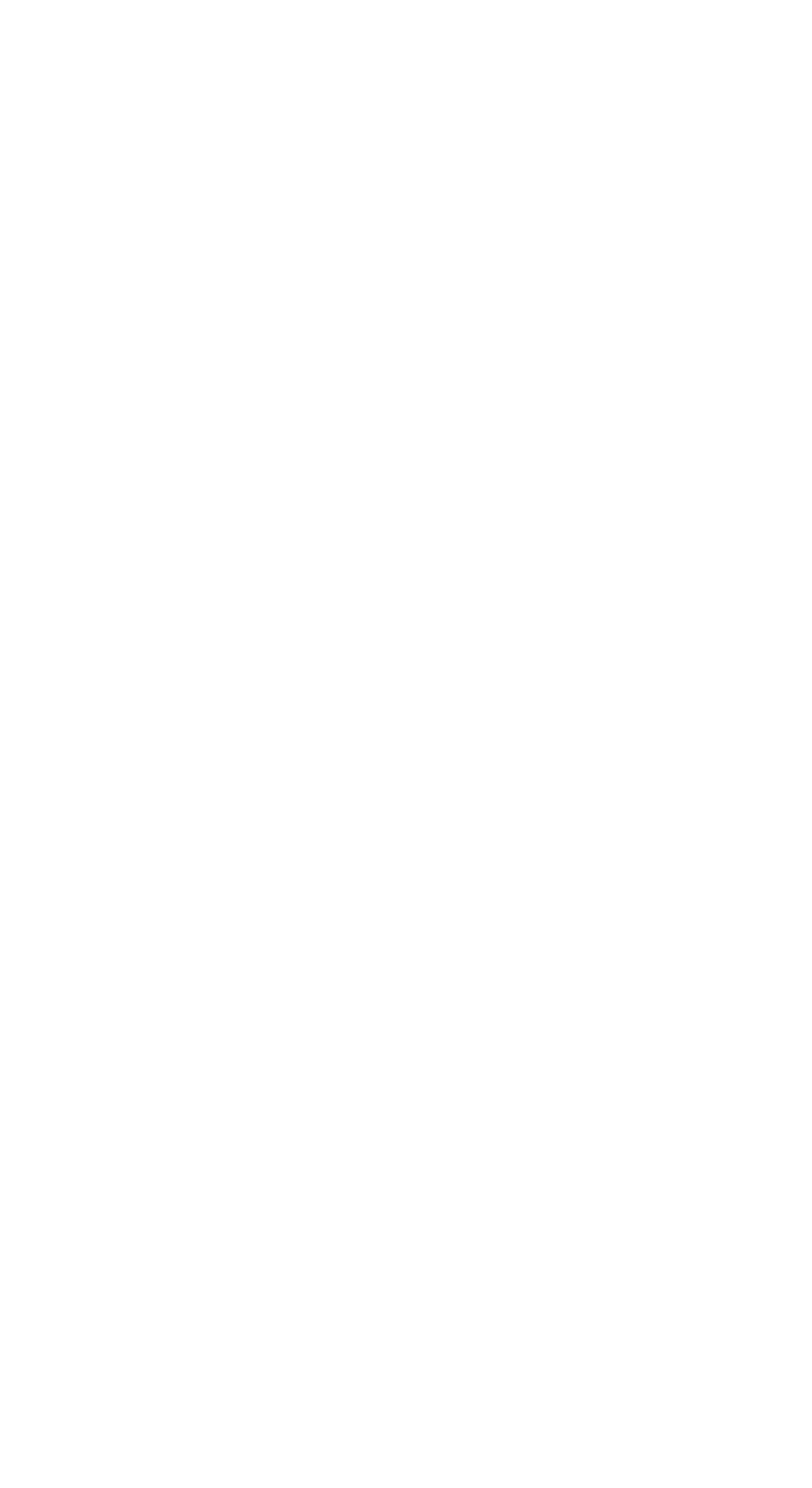### Dr. Robert B. Pamplin Jr. School of Business Administration

Michael L. DeVaughn, Dean

### **Kelee Garett Cornfield-Saunders~**

San Marcos, California Major: Operations & Technology Management Minor: Psychology

**Jonathan G Croston** Portland, Oregon Major: Accounting Minor: Sustainability

**Maxwell Ross Cunningham** Morgan Hill, California Major: Economics Second Major: Finance

**Andrew Patrick Daley** Madison, Wisconsin Major: Marketing Minor: Philosophy

**Sarah Delaney‡** Portland, Oregon Major: Accounting

**Kaylee Mackenzie DeLoye~** Beaverton, Oregon Major: Operations & Technology Management

**Andrew Brian Douille** Westlake Village, California Major: Finance Minor: Entrepreneurship

**Elissa J Doumith~** Baie-Mahault, Guadeloupe Major: Economics Minor: Global Business

**Dawson Vincent Durig** Wilsonville, Oregon Major: Finance Minor: Global Business

**Taylor Jenet Edington\*** San Jose, California Major: Finance

**Marija Elenova** Skopje, Macedonia Major: Marketing

**Eleora Karina Erikson** Bellevue, Washington Major: Operations & Technology Management

**Lily Parker Esch~** Danville, California Major: Accounting Minor: Communication Second Minor: Gender & Women's Studies

**William Thomas Foreman** Sammamish, Washington Major: Finance

**Claire Elisabet Forrest** Pasadena, California Major: Marketing

**James Fowler** Mill Valley, California Major: Finance

**John Alois Gabrish** Portland, Oregon Major: Marketing

**Brennen John Gallus** Prescott, Arizona Major: Economics Minor: English

**Jahayra Garcia-Sandoval** Hermiston, Oregon Major: Operations & Technology Management Second Major: Spanish

**Brett Edward Gillis** Everett, Washington Major: Finance

**Natalie Marie Paille Green** Sebastopol, California Major: Marketing

**Hunter R Hall** Carlsbad, California Major: Marketing

**Caleb Hanson** Bend, Oregon Major: Finance

**Bradley Joseph Harris** Portland, Oregon Major: Operations & Technology Management

**Anthony Paul Haubrick-Feil** Burien, Washington Major: Operations & Technology Management Minor: Philosophy

**Lauren Ashley Helm** Meridian, Idaho Major: Accounting

**William Sebastian Hernandez** La Puente, California Major: Finance

**Jake Ryan Holcroft** Yorba Linda, California Major: Finance

**Samantha Ann Howa~** Sandy, Utah Major: Operations & Technology Management Second Major: Spanish

**Krisztian Gabor Jeszenszki\*** Portland, Oregon Major: Economics Concentration: International Economics Second Major: Spanish

**Joseph Patrick Judge** Everett, Washington Major: Finance

**Wagner Donlan Jumaquio** Seattle, Washington Major: Finance

**Liana Ilane Kaitu'u** Salt Lake City, Utah Major: Marketing

**Benjamin Ethan Kaplan** San Francisco, California Major: Marketing

**Aidan Kearney** Portland, Oregon Major: Operations & Technology Management Second Major: Finance

**Thomas Orion Joseph Kelly** Normandy Park, Washington Major: Marketing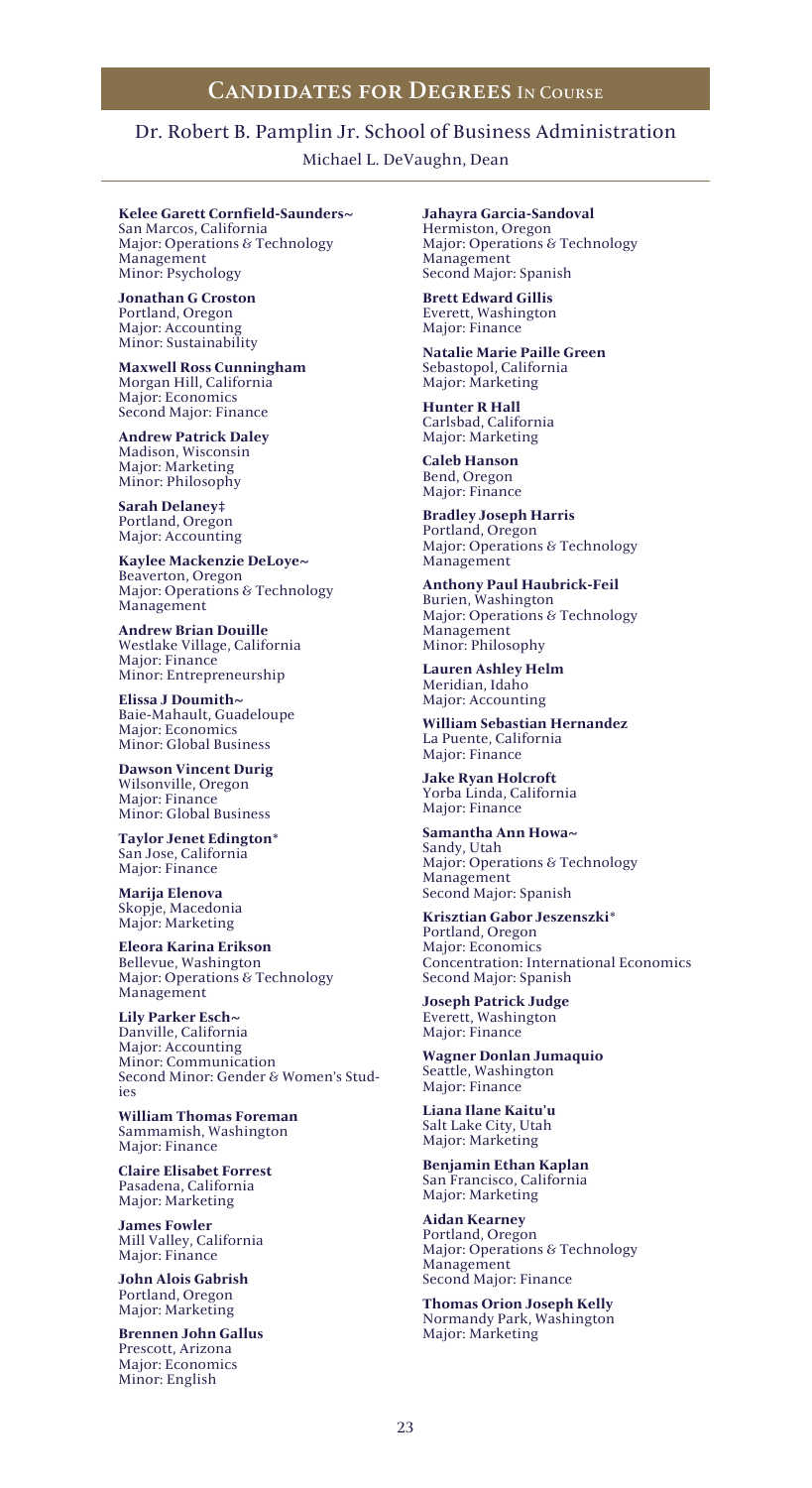### Dr. Robert B. Pamplin Jr. School of Business Administration

Michael L. DeVaughn, Dean

**Lauren Alexandra Kenney\*** Happy Valley, Oregon Major: Marketing

**Monica Kim** Happy Valley, Oregon Major: Accounting

**Nicholas Paul Klemp** Everett, Washington Major: Finance

**Larissa Ruth Klopp** Troutdale, Oregon Major: Marketing

**Robert Murdock Knewitz** Woodburn, Oregon Major: Finance

**Anthony Joseph Kollman** Portland, Oregon Major: Operations & Technology Management

**Ivan Gorden Kufeldt** Prineville, Oregon Major: Marketing

**Nicolas J Kuntz** Bothell, Washington Major: Operations & Technology Management

**Christopher Wayne Lathrum** Tustin, California Major: Finance Minor: Economics

**William Leung** Happy Valley, Oregon Major: Operations & Technology Management

**Jackson Wade Lewis** Westlake Village, California Major: Operations & Technology Management Minor: Hellenic Studies

**Brynli Faith Loomis** Lake Oswego, Oregon Major: Marketing Minor: Education

**Justin Patrick Manahan** Beaverton, Oregon Major: Marketing Minor: Innovation

**Mya Ana Manibusan** Barrigada, Guam Major: Marketing

**Megan Kathleen McClarnon** Sebastopol, California Major: Accounting Minor: Spanish

**Emily Katherine Melcher\*** Gilbert, Arizona Major: Accounting

**Kaylee Madison Menefee#** Fort Collins, Colorado Major: Marketing Minor: Spanish Second Minor: Psychology

**McKenna Cailey Menner** Spokane, Washington Major: Operations & Technology Management

**Benjamin Sterling Messerly\***

Peoria, Arizona Major: Operations & Technology Management Minor: Entrepreneurship & Innovation Management

**Keri Ann Fumiye Miyasato\*** Mililani, Hawaii Major: Accounting

**Cooper John Moore** Santa Fe, New Mexico Major: Finance

**Katie Ann Moreland** Lynden, Washington Major: Marketing

**Michael Edward Mullen** Portland, Oregon Major: Finance

**Rachid A Muller** Cornelius, Oregon Major: Economics

**Eleftherios Neos** Ayia Napa, Cyprus Major: Finance

**Harry Sy Nguyen** Happy Valley, Oregon Major: Accounting

**Jaelynn Marie Nobriga~** Kahului, Hawaii Major: Marketing

**Brandon Tyler Noffsinger** Forest Grove, Oregon Major: Operations & Technology Management

**Kendall Nolan** Trabuco Cyn, California Major: Marketing Minor: Psychology

**Nicholas William Nygard** Ridgefield, Washington Major: Finance

**Carson Robert Aurelius Ogard** Clackamas, Oregon Major: Economics Minor: History

**Henry Carleton Ozyjowski** Portland, Oregon Major: Marketing Minor: Communication

**Thomas Frank Padilla** Woodinville, Washington Major: Finance

**Semen Evgenievich Pankin** Omsk, Russia Major: Finance

**Abigail Rose Parent‡** Happy Valley, Oregon Major: Accounting

**Sohyuk Park** Jung-Gu, South Korea Major: Operations & Technology Management

**Anna Pataki\*** Miskolc, Hungary Major: Marketing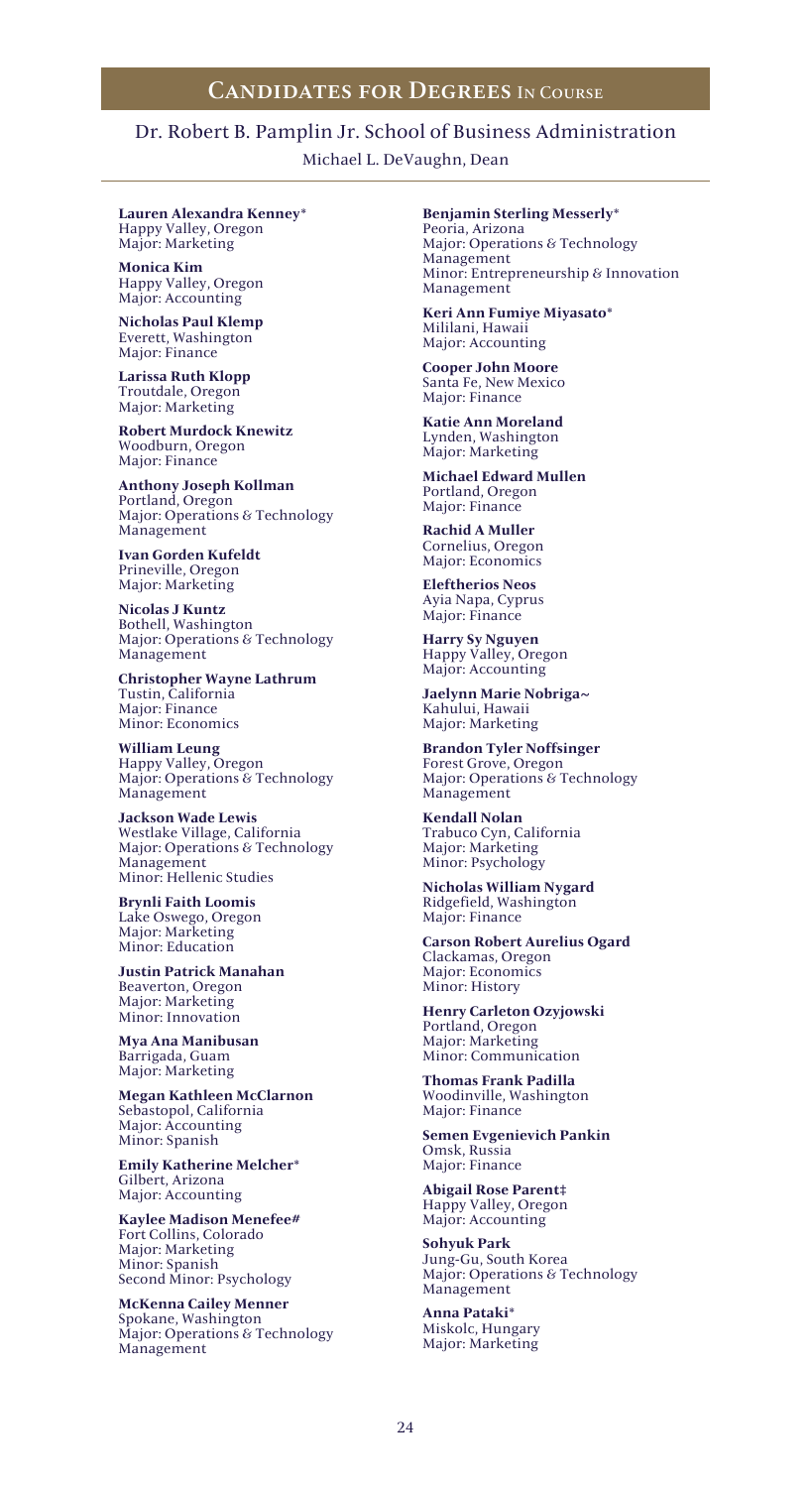# Dr. Robert B. Pamplin Jr. School of Business Administration

Michael L. DeVaughn, Dean

**William Joseph Paumier** Heath, Ohio Major: Finance

**Alejandro Jose Pereira Duran** Lutz, Florida Major: Marketing

**Rose Marie Pflug §** Lake Oswego, Oregon Major: Accounting Second Major: Finance

**Chelsea Lillian Power** Spokane Valley, Washington Major: Economics

**Adrianna Grace Powers** Vancouver, Washington Major: Marketing

**Colton James Ramirez** Duarte, California Major: Accounting

**Ahmad K Rayner** Spokane, Washington Major: Marketing

**Tristen Cruz Relova** Tamuning, Guam Major: Operations & Technology Management

**Grace Annabelle Ritchie** Taupo, New Zealand Major: Finance

**Charles Anthony Robinson** Fontana, Wisconsin Major: Operations & Technology Management

**Daniel Rodriguez Peña** Boardman, Oregon Major: Operations & Technology Management Second Major: Spanish Minor: Entrepreneurship & Innovation Management

**James Kafer Rosenberger** Lynnwood, Washington Major: Finance

**Ulises Andres Ruiz** Santa Ana, California Major: Finance

**Wayne Wilson Lazo Russell** Fremont, California Major: Finance

**William Aiden Saalsaa** Sacramento, California Major: Economics Concentration: Environmental Economics & Policy Minor: Sustainability

**Noah Randy Sablan** Vancouver, Washington Major: Operations & Technology Management

**Aishani Saha** Portland, Oregon Major: Operations & Technology Management Minor: Music

**Alana Mara Saia** Mountain View, California Major: Marketing

**Jacob Tommy Saligumba** Portland, Oregon Major: Operations & Technology Management

**Ethan Daniel Sandford** Alpine, California Major: Operations & Technology Management

**Addison Grayce Sayers** Aptos, California Major: Marketing Minor: Communication

**Drew Thomas Schornak** Seattle, Washington Major: Operations & Technology Management

**Joshua Castro Schultz** Happy Valley, Oregon Major: Accounting

**Angela Sara Schuster\*** Lakewood, Washington Major: Operations & Technology Management

**Christopher James Severino** Hillsborough, California Major: Finance

**Winston Zindel Shustock** Mountain View, California Major: Marketing

**Batara Marco Siahaan** Jakarta, Indonesia Major: Marketing Minor: Entrepreneurship & Innovation Management

**Charles K Sliney** Portland, Oregon Major: Marketing

**Grace Campbell Smith** Bellevue, Washington Major: Economics Second Major: French Studies

**Emma Marie Smith\*** Corvallis, Oregon Major: Finance Minor: Entrepreneurship & Innovation Management

**Sylvia Anne Smith** Edgewood, Washington Major: Finance

**Cole Jakob Stoker** El Segundo, California Major: Accounting Minor: Environmental Science

**Justine L Stoker\*** Bonney Lake, Washington Major: Finance Minor: Global Business

**Rudy John Stretch\*** Spokane Valley, Washington Major: Accounting

**Christopher Mitsuru Suehisa** Honolulu, Hawaii Major: Accounting Minor: Economics

**Georgia Elizabeth Sutjiadi\*#** Seattle, Washington Major: Finance Second Major: Marketing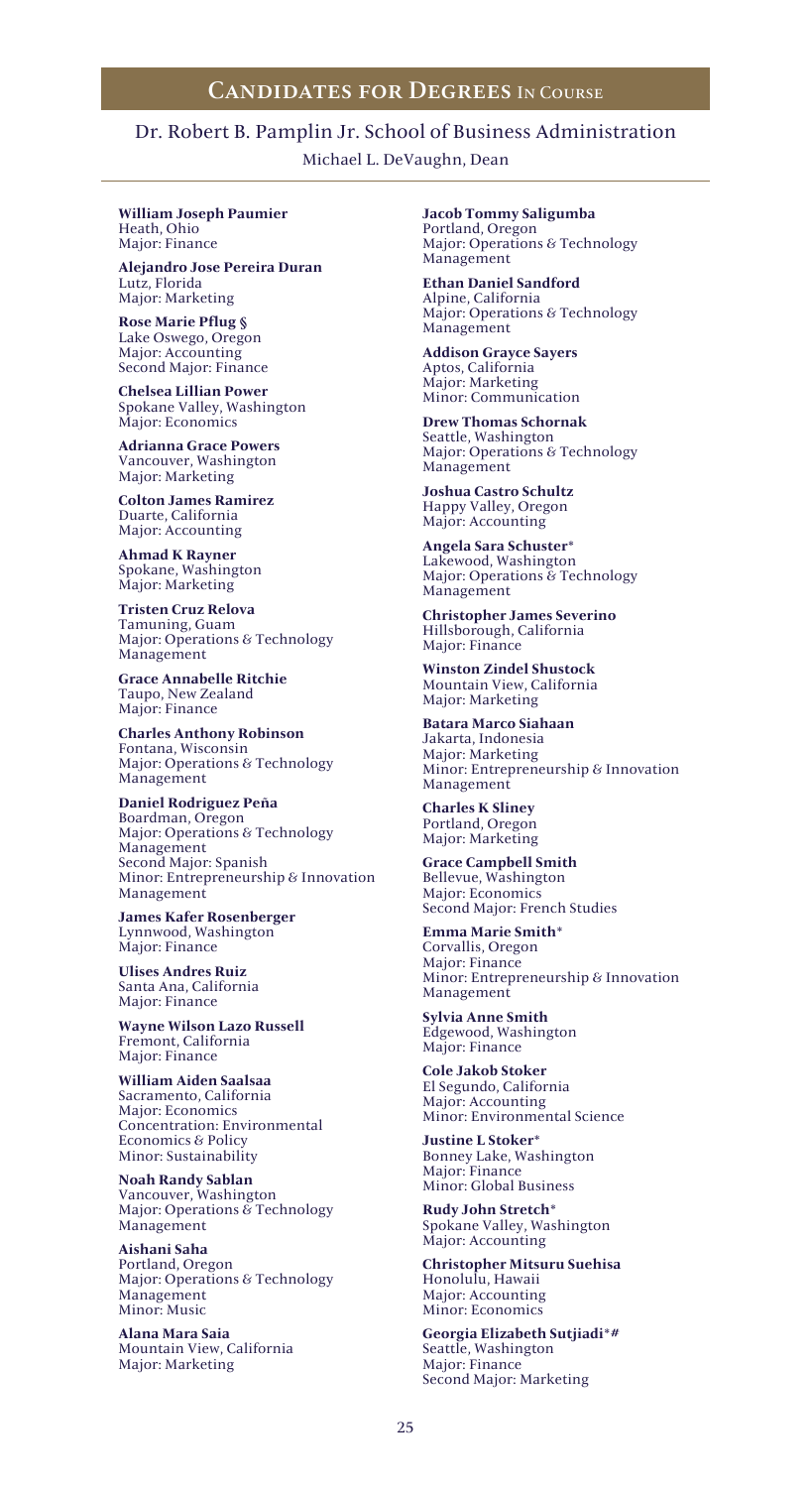# Dr. Robert B. Pamplin Jr. School of Business Administration

Michael L. DeVaughn, Dean

#### **Tyler Tatsuro Tabata** Aiea, Hawaii Major: Accounting Minor: Sustainability

**Changjing Tang** Pago Pago, American Samoa Major: Operations & Technology Management Minor: Mathematics

**Jarrett Richard Tapella** Boise, Idaho Major: Marketing

**Lucas Andrew Thiele** Sherwood, Oregon Major: Accounting

**Gregory Leonardo Tracey\*** Denver, Colorado Major: Marketing

**Jennifer Mika Trohan** Larkspur, California Major: Marketing Minor: Global Business

**Seth Headings Troyer~** Seattle, Washington Major: Operations & Technology Management Minor: Sociology

**Austin-John GMN Tsuhako** Waipahu, Hawaii Major: Finance Minor: Entrepreneurship & Design Management

**Marcus Y Tsuruda** Honolulu, Hawaii Major: Operations & Technology Management

**Ethan Walter Tubby** Portland, Oregon Major: Accounting

**Miles Bruno Peyton Turner** Tracy, California Major: Finance

**Cassandra Leigh Valles** Lake Stevens, Washington Major: Operations & Technology Management Minor: French

**William Anthony Vega** Arroyo Grande, California Major: Operations & Technology Management

**José Alfredo Vélez Homs** Lake Oswego, Oregon Major: Finance Minor: Spanish

**An Dao Binh Vo~** Ho Chi Minh, Vietnam Major: Operations & Technology Management

**Connor Matthew Warnock** Concord, California Major: Operations & Technology Management

**Bela Elizabeth Watzke** Lake Oswego, Oregon Major: Finance

**Alexandra Lauren Weberg‡** Lake Oswego, Oregon Major: Marketing

**Brandon Makana Westervelt#** Honolulu, Hawaii Major: Marketing

**Jeremy Wickboldt** Walnut Creek, California Major: Marketing

**Jefferson Winarta** Pasadena, California Major: Accounting Second Major: Finance

**Aidan Hai Chuan Wroe** Honolulu, Hawaii Major: Accounting

**Issa Yoshida** Campbell, California Major: Finance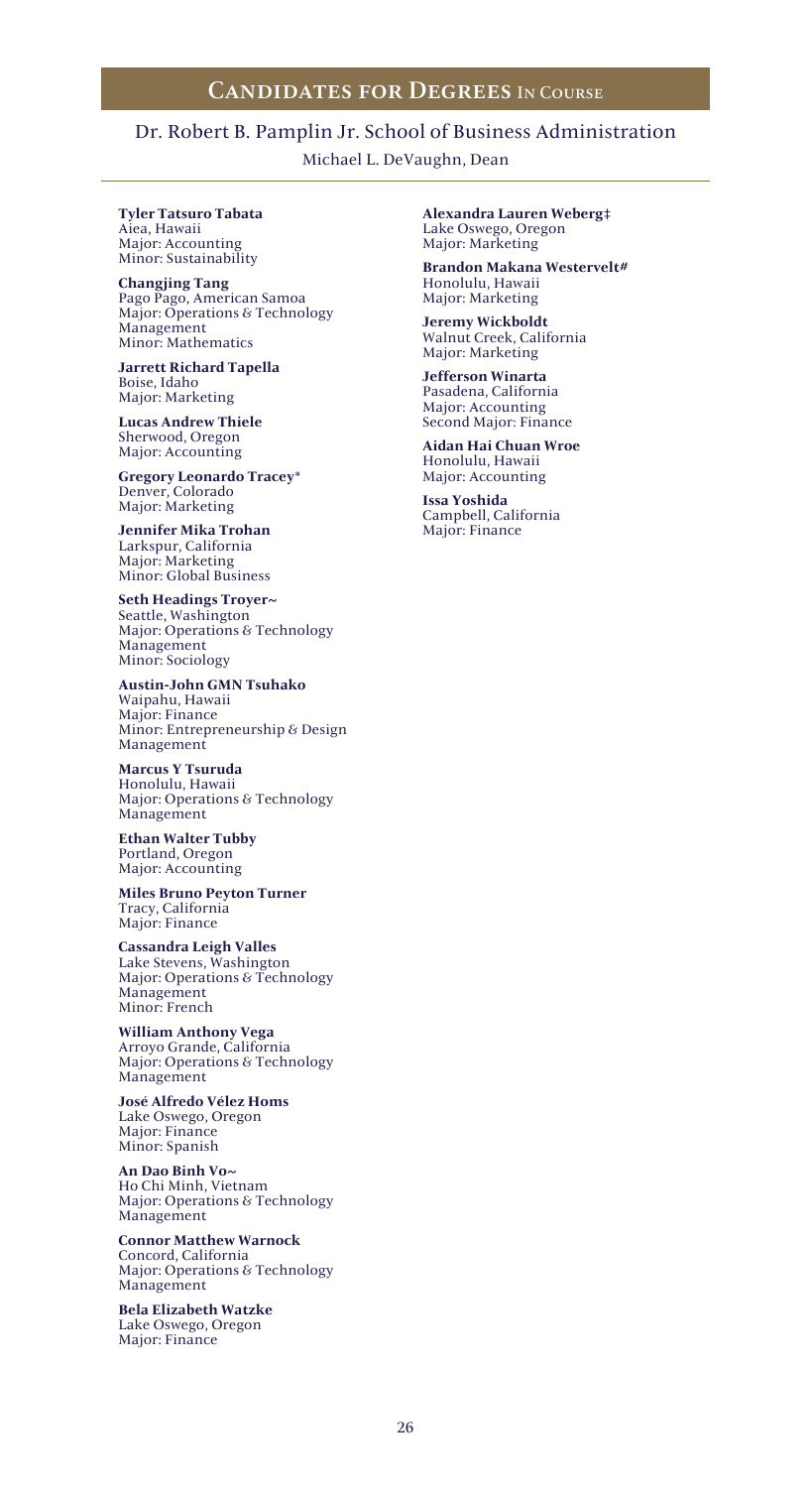## Donald P. Shiley School of Engineering Brian C. Fabien, Ph.D., Dean

### **Master of Biomedical Engineering**

**George Duggan** Dover, United Kingdom

**Steven Patrick Ledbetter** San Carlos, California

**Erik Tsuyoshi Liu** Kailua, Hawaii

**Reece Hakaru Mitsuyasu** Honolulu, Hawaii

**Collin Garrison Pierce** Tigard, Oregon

**Brady Thomas Zickel** Portland, Oregon

### **Master of Engineering**

**Veerle Adriana Bakker** Amersfoort, Netherlands

**Melissa Claire Chan-Jones** Portland, Oregon

**Jeffrey Ryan Miller** Portland, Oregon

**Bachelor of Science in Mechanical Engineering**

**Marcus Andrew Ariel\*** Berkeley, California

**Sarah Sunil Assao** Livermore, California

**Slade Cutter Bruneau** Virginia Beach, Virginia

**Esaul Castillo Ochoa** Salem, Oregon

**Brennan Thomas Crowder** Snohomish, Washington

**Blake Julian Davis** Seattle, Washington

**Riley Charles Dehmer‡** Sammamish, Washington Minor: Innovation

**Benjamin Le Dinh** Portland, Oregon

**Anthony Michael Evans** Oregon City, Oregon

**Sebastian Thelonious Gilmor-Flint** Westford, Massachusetts

**Ian Lawrence Guard\*** Honolulu, Hawaii

**Nicholas David Hansen** Portland, Oregon

**Emma Eleanor Heaton** Menlo Park, California Minor: History

**Elliot Joseph Hougardy\*** Ellensburg, Washington

**Desmond Finn Humphries** Napa, California Minor: Mathematics

§Summa Cum Laude ‡Maxima Cum Laude ~Magna Cum Laude \*Cum Laude #Honors Program

**Meredith Grace Hunt** Andover, Massachusetts

**William David Hunter\*** Bellingham, Washington

**Foster William Johnson** Olympia, Washington Minor: History

**Callan Kehoe** Tualatin, Oregon

**Mindy Keiko Kimura\*** Wailuku, Hawaii

**An Ula-Paono Paul Lee** Honolulu, Hawaii Minor: Business Administration

**Max Ranier Lizarde** Manhattan Beach, California

**Jerone Drake Escoto Manansala** Dededo, Guam

**Joshua John Mock** Placentia, California Minor: Mathematics

**Mirabella Nicole Murphy** Vancouver, Washington Minor: French

**Rafael Navarrete-Vargas** Pescadero, California

**Joseph Allen Oliver** Portland, Oregon

**Steven Joseph Olvera** Walnut Creek, California

**Ryan Scott Page** Sammamish, Washington

**Allegra Mackenzie Kaleikaumaka Palk** Honolulu, Hawaii

**Anthony Bruce Persse** Blaine, Washington Minor: Environmental Engineering

**Jacob Collie Peters** Lynnwood, Washington

**Chase Alexander Price** Melbourne Beach, Florida

**Erik Colin Rentner** Longview, Washington

**Daniel Joseph George Rusinko** Gig Harbor, Washington

**Kate Russell~** Littleton, Colorado

**Thomas R Salas** Mesilla, New Mexico

**Jordan Ignacio San Agustin** Tacoma, Washington Second Major: Physics

**John Kahale Kellogg Santiago** Portland, Oregon Minor: Mathematics

**Kyler Aaron Schuman** Spanaway, Washington

**Jacob Jackson Shell** Happy Valley, Oregon

**Cooper Friedrich Sloan** Olympia, Washington Minor: Innovation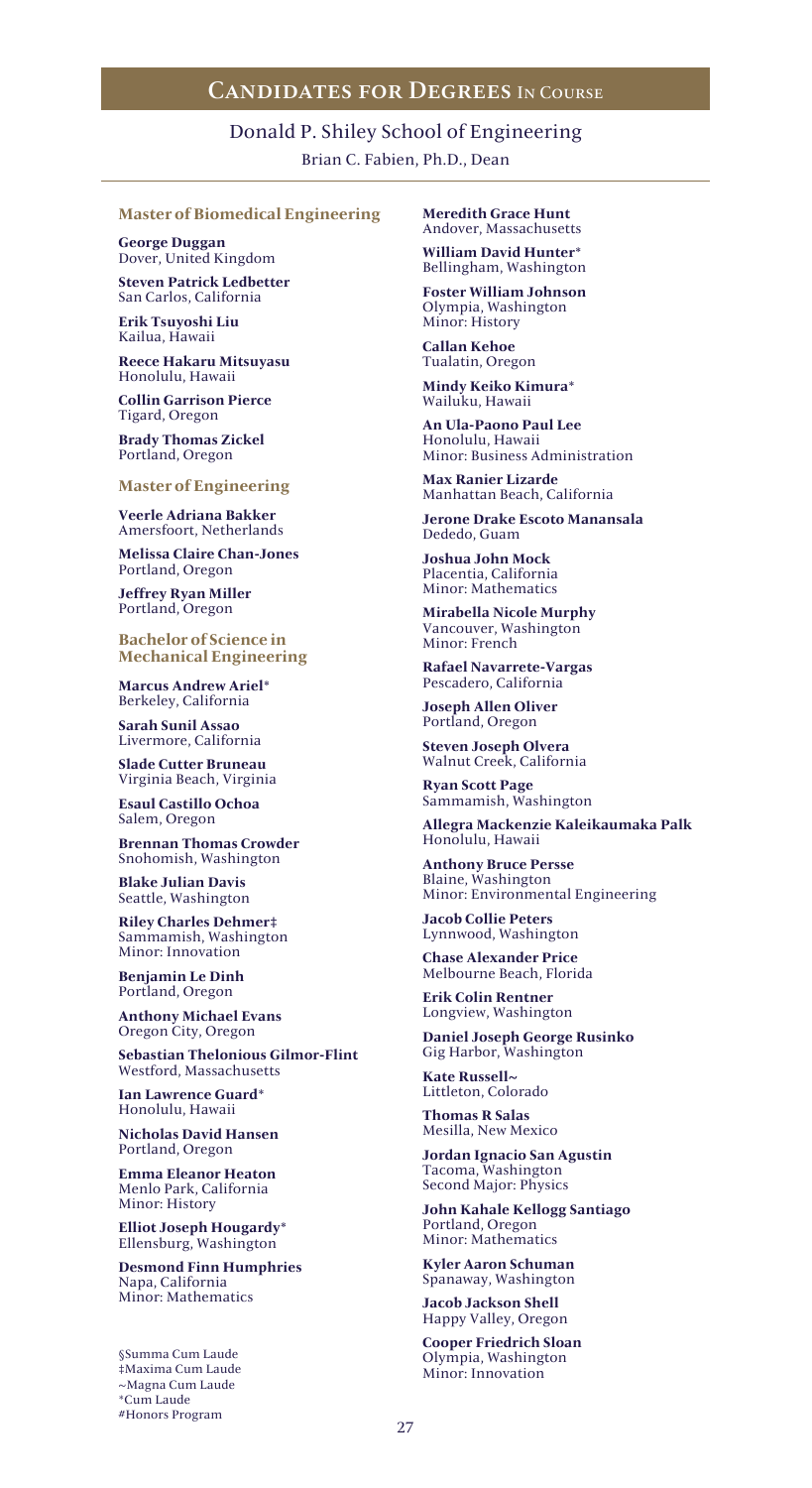## Donald P. Shiley School of Engineering

Brian C. Fabien, Ph.D., Dean

#### **Mary Kathryn Stone~** Los Gatos, California Second Major: Applied Mathematics

**Redsea Anh Tuyet Truong\*** Portland, Oregon

**Brennan Paul Van Deren\*** Portland, Oregon

**Emily Suo Vo~** Reno, Nevada Minor: Computer Science

**Ryan M Walsh** Sacramento, California

**Philip James Warthen** Battle Ground, Washington

**Wyatt Arlyn Watson** Bellingham, Washington

**Alexander Jet Wee** Kaneohe, Hawaii

**Thomas James West** Bellingham, Washington

**Capra Keylock Williams** Bend, Oregon

**Bachelor of Science in Electrical Engineering**

**Chasyn Joseph Iosepa Kapōhakalāokalani Aipoalani\*** Waipahu, Hawaii Second Major: Mathematics

**Michael Isaiah Miguel Baltero** Honolulu, Hawaii

**Sean Henry Colvin** Buxton, Oregon

**John Michael Ortizo Costales\*** Saipan, Northern Mariana Islands

**Kevin Matthew Hoser‡** Portland, Oregon

**Jordan R Jhaveri** Washougal, Washington Minor: Physics

**Jordyn Kawehilani Kahananui** Lihue, Hawaii

**Paul Matthew Kenstler~** Las Vegas, Nevada Minor: Computer Science

**Ga Hi Kim** Happy Valley, Oregon

**Kevin B Liang** Pago Pago, American Samoa

**Robert D Magruder~** Dunedin, Florida Minor: Neuroscience

**Paul James Meister‡** Vancouver, Washington Second Major: Mathematics

**Justin Rony Miller** Puyallup, Washington

**Trey Kenji Nakagawa** Hilo, Hawaii

**Reggie Jan Marc R Nillo** Ewa Beach, Hawaii

**Addison William Raak** San Jose, California

**Jared Thomas Rees** Portland, Oregon

**Evan Lucas Root** Gig Harbor, Washington

**Anna-Malia WNA Santos** Anahola, Hawaii

**Justin Eric Shiffler II** Kihei, Hawaii

**Quinton Thomas Strader** Portland, Oregon

**Elias Mengistu Taylor** Portland, Oregon

**Kavita Daniel Thomas** San Mateo, California

**Alex E Trippel** San Jose, California

**Bachelor of Science in Civil Engineering**

**Matthew Robert Aguayo** Vancouver, Washington Minor: Environmental Engineering

**Ethan Gabriel Ka'aulaniokahaku Asano** Aiea, Hawaii Minor: Environmental Engineering

**Jarron Pomaika'i Tokuichi Carter** Honolulu, Hawaii

**Elizabeth K Diaz-Gunning~** Woodland, California Minor: Innovation

**Bryce Richard Falk** Milwaukie, Oregon

**Isabella Virginia Graziani** Orting, Washington

**Melissa Nicole Hamling** Auburn, Washington

**Corryn Kermode** Los Altos, California

**Misael Madrigal** Boardman, Oregon

**Alex Misael Morales Vidal** East Palo Alto, California Minor: Environmental Engineering

**Charles Benjamin Myers#** Spokane, Washington

**Brandon Joshua Palmateer** Vancouver, Washington

**Dennis Pham** Portland, Oregon Minor: Entrepreneurship & Innovation Management Second Minor: Philosophy

**Joshua Ryan Phelan** Portland, Oregon

**Aidan Francis Reilly** Draper, Utah

**Nicholas James Riener** Fremont, California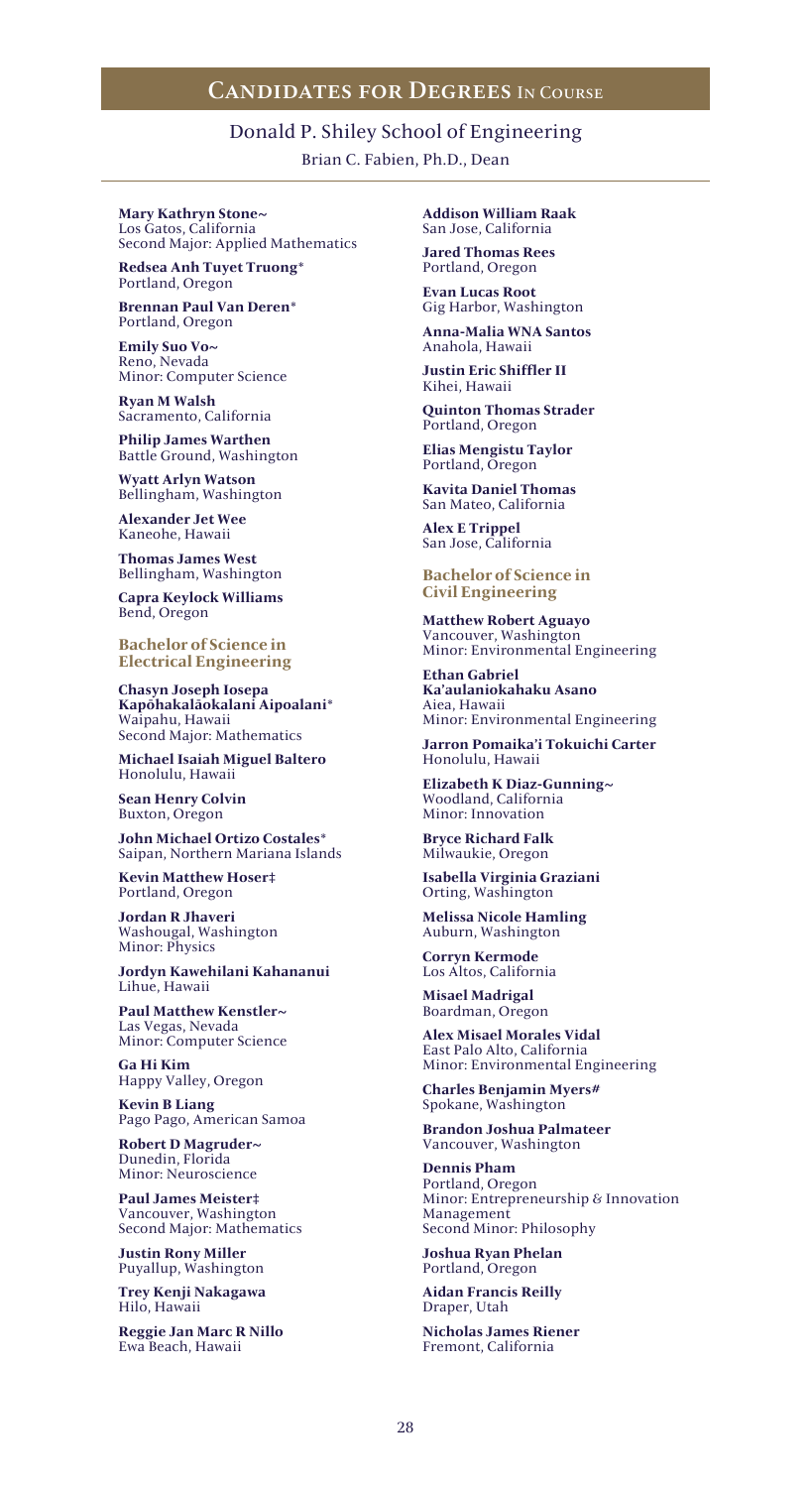## Donald P. Shiley School of Engineering

Brian C. Fabien, Ph.D., Dean

#### **Dario Rolon-Manzo** Portland, Oregon

**Bryson Tadashi Tamaye** Honolulu, Hawaii

**Cameron C Thompson~** Portland, Oregon

**Nicholas Terranova Tillotson** Pacific Grove, California

**Hallie Renee Turk** Poulsbo, Washington

**Grace E Wallace** Sparks, Nevada

**Shane Tamotsu Yasunaga** Kaneohe, Hawaii

**Cade Shigeru Yonamine** Honolulu, Hawaii

**Jacob Edgar Yoshino** Mililani, Hawaii

**Sean David Jitsuo Duk Wei Yoshishige** Aiea, Hawaii

**Bachelor of Science in Computer Science**

**Justin Cao\*** Portland, Oregon

**Zhi Zun Chen** Portland, Oregon

**Daniel An Hong Co** Clackamas, Oregon Minor: Music

**James Patrick Conn\*** Morgan Hill, California Minor: French

**Aidan Connor Day** Seattle, Washington

**Olivia Michael Dendinger~** Hillsboro, Oregon Minor: Political Science

**Ethan Gabriel Figueredo** Irvine, California Minor: Innovation

**Matthew Dennis Groh** Portland, Oregon

**John M Haas §** Beaverton, Oregon Minor: Mathematics

**Joanna Vi Hoang** Portland, Oregon

**Kevin Matthew Hoser‡** Portland, Oregon Minor: Computer Engineering

**Ryan Alexander Hunter** Portland, Oregon

**Glen Thomas Johnson** Sprague, Washington Minor: Computer Engineering

**Alexander Baraldi Junkins** Salt Lake City, Utah Minor: Mathematics Second Minor: Fine Arts

**Moses N Karemera** Portland, Oregon

**Nathan Oliver Kline** Fresno, California

**Braeden Leland Lane~#** Olympia, Washington Minor: Computer Engineering

**William Ho Wing Lau** Portland, Oregon

**Malia Yasmin Lundstrom** Tigard, Oregon

**Zachary Ryan Mader** Waikoloa, Hawaii Minor: Computer Engineering

**Gabriel Olivan Marcial** Clackamas, Oregon Minor: Computer Engineering

**Maxwell James McAtee** Klamath Falls, Oregon

**Peter Thomas Mohammadi** Los Altos, California Second Major: Applied Mathematics

**Kayla O'Hearn Moore** Seattle, Washington

**Grant Woodworth Nelson** Eugene, Oregon

**Linda Lam Nguyen~** Fairview, Oregon

**Phướcan Tiến Nguyễn\*#** Portland, Oregon

**Samuel David Nguyen** Beaverton, Oregon

**Stephen Daniel Nguyen** Beaverton, Oregon

**Reggie Jan Marc R Nillo** Ewa Beach, Hawaii

**Jacob Matthew Noble** Fremont, California

**Addison William Raak** San Jose, California Minor: Computer Engineering

**Kai McKelvey Richardson** Mukilteo, Washington Minor: Environmental Science

**Alex Rogers** San Diego, California

**Kyle Christian Sanchez** Kapolei, Hawaii Minor: Computer Engineering

**Sarah Adilene Schibel** Saint Paul, Oregon

**Geryl Keilar Vinoya** Port Orchard, Washington

**Haley Grace Welliver\*** Gig Harbor, Washington Minor: Fine Arts Second Minor: Neuroscience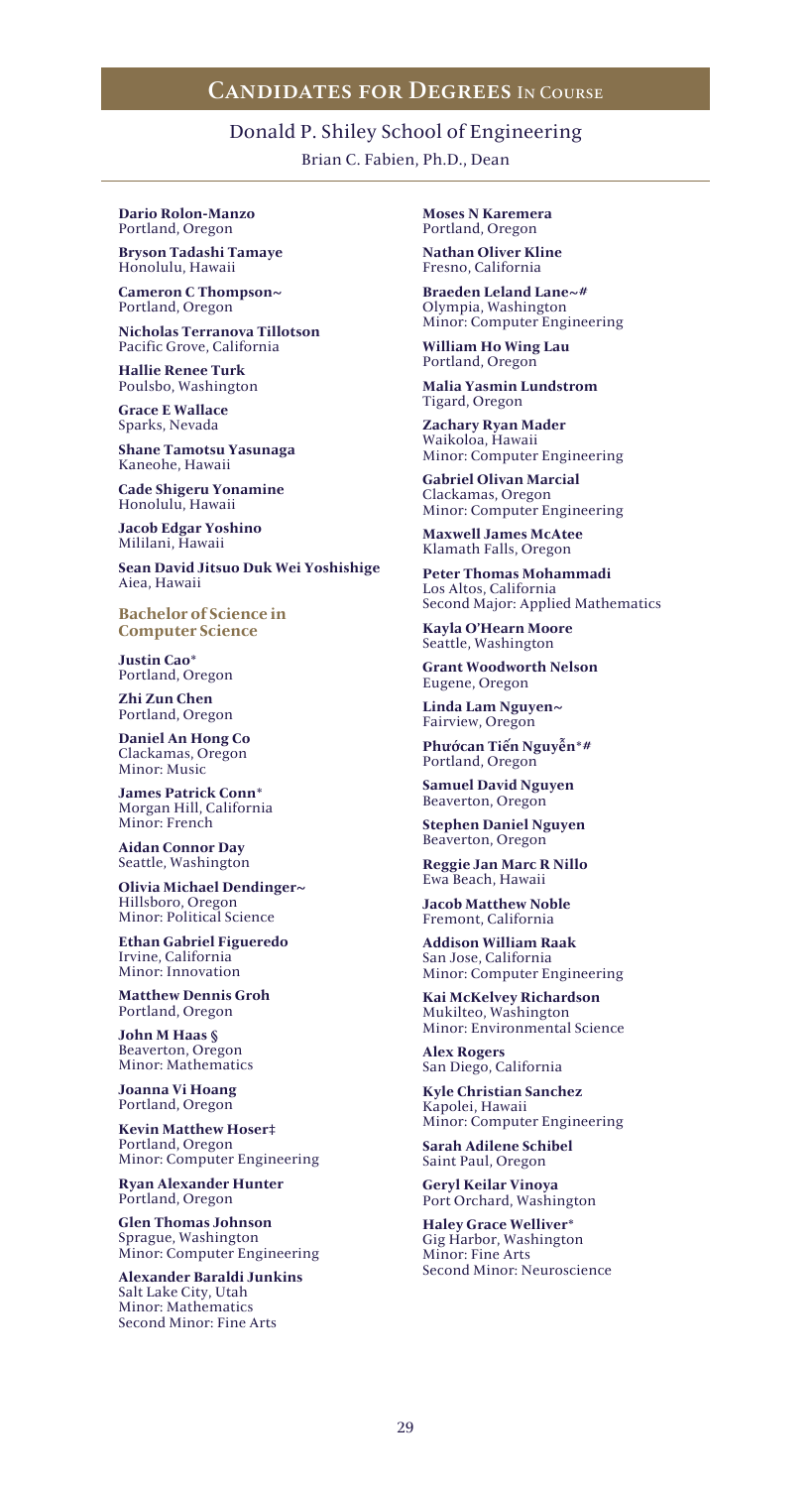College of Arts & Sciences Norah A. Martin, Ph.D., Interim Dean

### **Master of Arts**

**Brianna Marie Mika Miyama** Hillsboro, Oregon Major: Communication

**Jarnelle Felicity Robinson** Gauteng, Pretoria, South Africa Major: Communication

**Master of Fine Arts**

**Jenna Rose Sulecki** Erie, Pennsylvania

**Master of Science**

**Lacey Louise Conner** Portland, Oregon Major: Management Communication

**Juliette La Jean Moody** Tualatin, Oregon Major: Management Communication

**Audrey Jane Ralston** Portland, Oregon Major: Management Communication

**Valentina Maria Isabella Rathmann** Simbach am Inn, Germany Major: Management Communication

**Jacopo Viola** Milan, Italy Major: Management Communication

**Bachelor of Arts**

**Evan William Abraham** Duvall, Washington Major: Environmental Ethics & Policy Minor: Psychology

**Abraham Ahn‡#** Portland, Oregon Major: History Minor: Chemistry

**Andrea Angeles Espinosa** Irrigon, Oregon Major: Psychology Minor: Spanish Second Minor: Sociology

**Christopher Charles Austin** Fontana, California Major: Psychology

**Victoria Bajanov\*** Sandy, Oregon Major: Psychology Minor: Constitutional Studies

**Jordy Joey Barroso-Espidio** Portland, Oregon Major: Spanish Minor: Social Justice

**Samantha Elizabeth Bertagnolli** Spokane, Washington Major: English Second Major: History Minor: Constitutional Studies

**Mia Biggi** Portland, Oregon Major: Social Work

§Summa Cum Laude ‡Maxima Cum Laude ~Magna Cum Laude \*Cum Laude #Honors Program

**Celeste Joan Botha**

San Francisco, California Major: Psychology Minor: Sociology Second Minor: Philosophy

**Madeline Ann Botsford** Moraga, California Major: Theater Concentration: Performance Minor: Psychology

**Whitney Elizabeth Botsford** Moraga, California Major: Economics Minor: Sustainability

**Alexa Nicole Bovenkamp** Lacey, Washington Major: Biology

**Camden Anne Boyd** Georgetown, Texas Major: Psychology Minor: Chemistry Second Minor: Neuroscience

**Jenna Georgia Brandt‡** Snoqualmie, Washington Major: Communication Minor: Gender & Women's Studies

**Joel Ivan Peter Brennan** Olympia, Washington Major: Psychology

**Caitlin R Briare** Portland, Oregon Major: General Studies

**Emily Jordan Brower** Spokane, Washington Major: Political Science

**Aidan Joseph Brown** Castle Pines, Colorado Major: Theater Concentration: Performance

**Charles Christopher Castillo** Snohomish, Washington Major: Economics

**Anika Morgan Cathcart** Los Angeles, California Major: Political Science Minor: Music

**Catherine Mae Cieminski** Minneapolis, Minnesota Major: Environmental Ethics & Policy Second Major: Spanish

**Mary J Clyde** Roseburg, Oregon Major: Psychology Second Major: Spanish

**Taylor Ann Cole** Julian, California Major: Political Science Minor: Social Justice Second Minor: Spanish

**Harper Edith Cook** Pleasanton, California Major: Social Work

**Bridget Bouchard Cope** Loveland, Colorado Major: Sociology Concentration: Criminology Second Major: Psychology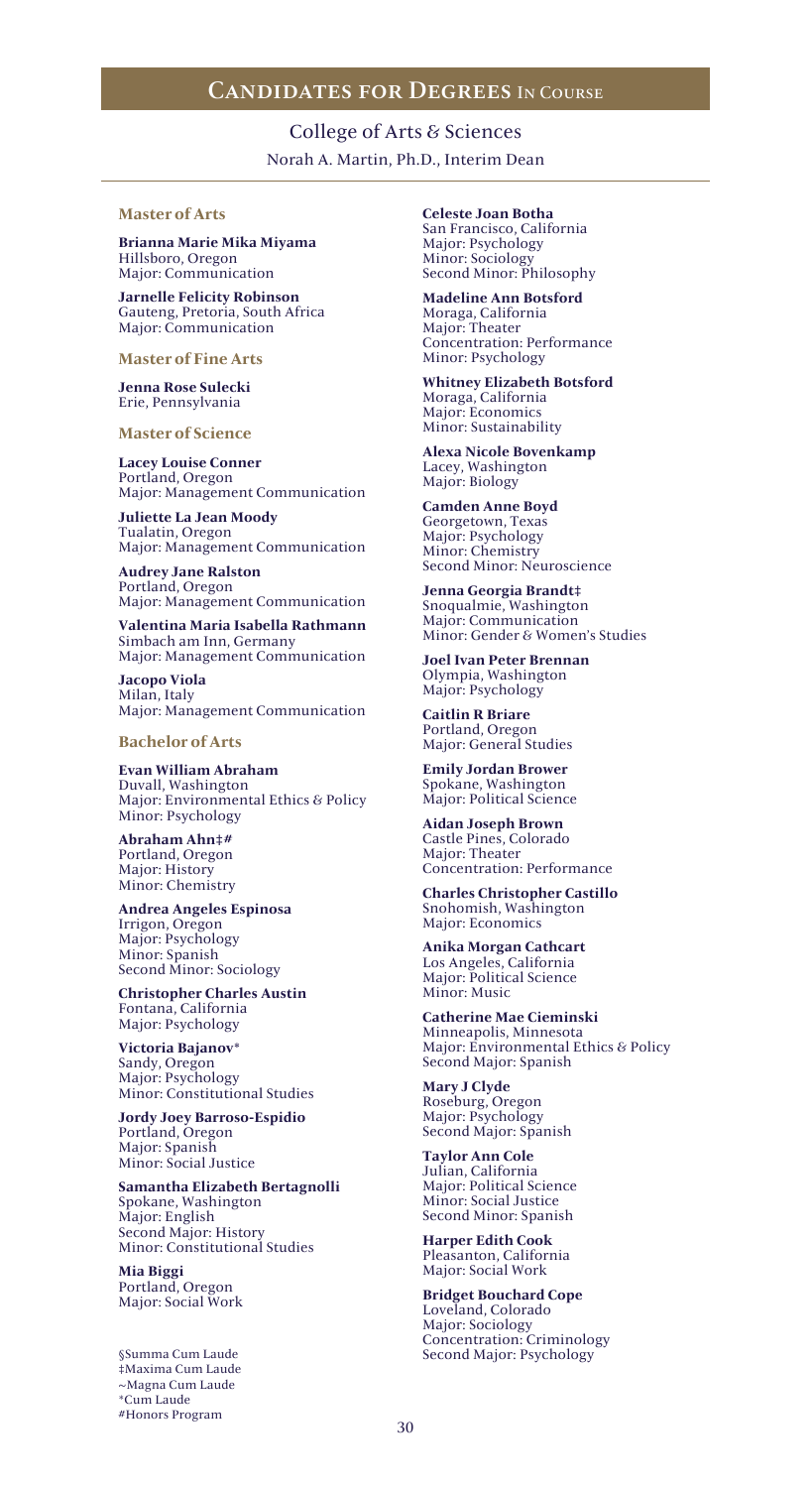College of Arts & Sciences Norah A. Martin, Ph.D., Interim Dean

### **John G Coss**

Ward Cove, Alaska Major: Economics

**Austin Tyler Couey** Olympia, Washington Major: Economics

**Makenna Katherine Cowan‡** Burien, Washington Major: Social Work Minor: Spanish

**Sarah Jessica Craney** Alameda, California Major: Political Science

**Haidynn Elisabeth Dahlin** Dixon, California Major: Social Work

**Austin Taylor De Dios** Sandy, Utah Major: Economics Minor: Business Administration

**Austin Charles Halualani Dela Cruz** Aiea, Hawaii Major: English Minor: Music

**Nicholas James Denley** McMinnville, Oregon Major: Political Sci & Global Affairs

**Angelina Marie Viviana DiLisio** Saratoga, California Major: English Minor: Environmental Science Second Minor: Constitutional Studies

**Monica Du** Fremont, California Major: Biology Second Concentration:

**Charlie Christopher Xiaolei DuCharme** Olympia, Washington Major: Social Work Minor: Gender & Women's Studies

**Sydney Katherine Dutton** Anchorage, Alaska Major: Social Work Second Major: Psychology

**Elizabeth Rachel Erenstein** Lafayette, California Major: Psychology Minor: Fine Arts

**Riley Scott Eyring\*** Tacoma, Washington Major: English Minor: Psychology

**Tommye Diane Finan** San Francisco, California Major: Communication Second Major: French Studies

**Jennifer Fitz Cortez** Portland, Oregon Major: Spanish Second Major: Psychology

**Grace Anne Fortson~** Gig Harbor, Washington Major: Political Science Minor: Gender & Women's Studies

**Aidan Kai Fox** Rocklin, California Major: Sociology Concentration: Criminology Second Major: Psychology

**Francisco Franco** Las Vegas, Nevada Major: Sociology Concentration: Sociology Minor: Gender & Women's Studies

**Ava Lynn Froebe** Portland, Oregon Major: Psychology

**Carlos Fuentes** Central Point, Oregon Major: English

**Mariana Galvan** Fort Worth, Texas Major: Social Work

**Isabel Maria Kanoelehua Gampon\*** Kalaheo, Hawaii Major: Psychology

**Angelica Yasmin García** Woodburn, Oregon Major: Political Science Second Major: Philosophy Third Major: Spanish

**Christian Joaquin Garcia-Feuss** San Francisco, California Major: Environmental Ethics & Policy

**Andrés Ricardo Giesemann~** Portland, Oregon Major: German Studies Minor: Computer Science

**Ozzie Thomas Gonzalez** Camas, Washington Major: Political Science

**Cameron Charles Gore** New Orleans, Louisiana Major: Political Science Second Major: History

**Alex Michael Gorretta** Portland, Oregon Major: General Studies

**Spencer Joseph Grebosky** Ashland, Oregon Major: Psychology Minor: Neuroscience

**Ryann Abigail Gregg** Corvallis, Oregon Major: Psychology

**Molly Leora Grimshaw** Novato, California Major: History Second Major: French Studies

**Erin Kate Cachola Guerrero** Wailuku, Hawaii Major: Biology

**Timothy Edward Haarmann\*** Portland, Oregon Major: Political Science Minor: Chemistry Second Minor: Biology

**Tatum Marie Hafford** Olympia, Washington Major: Communication Minor: Social Justice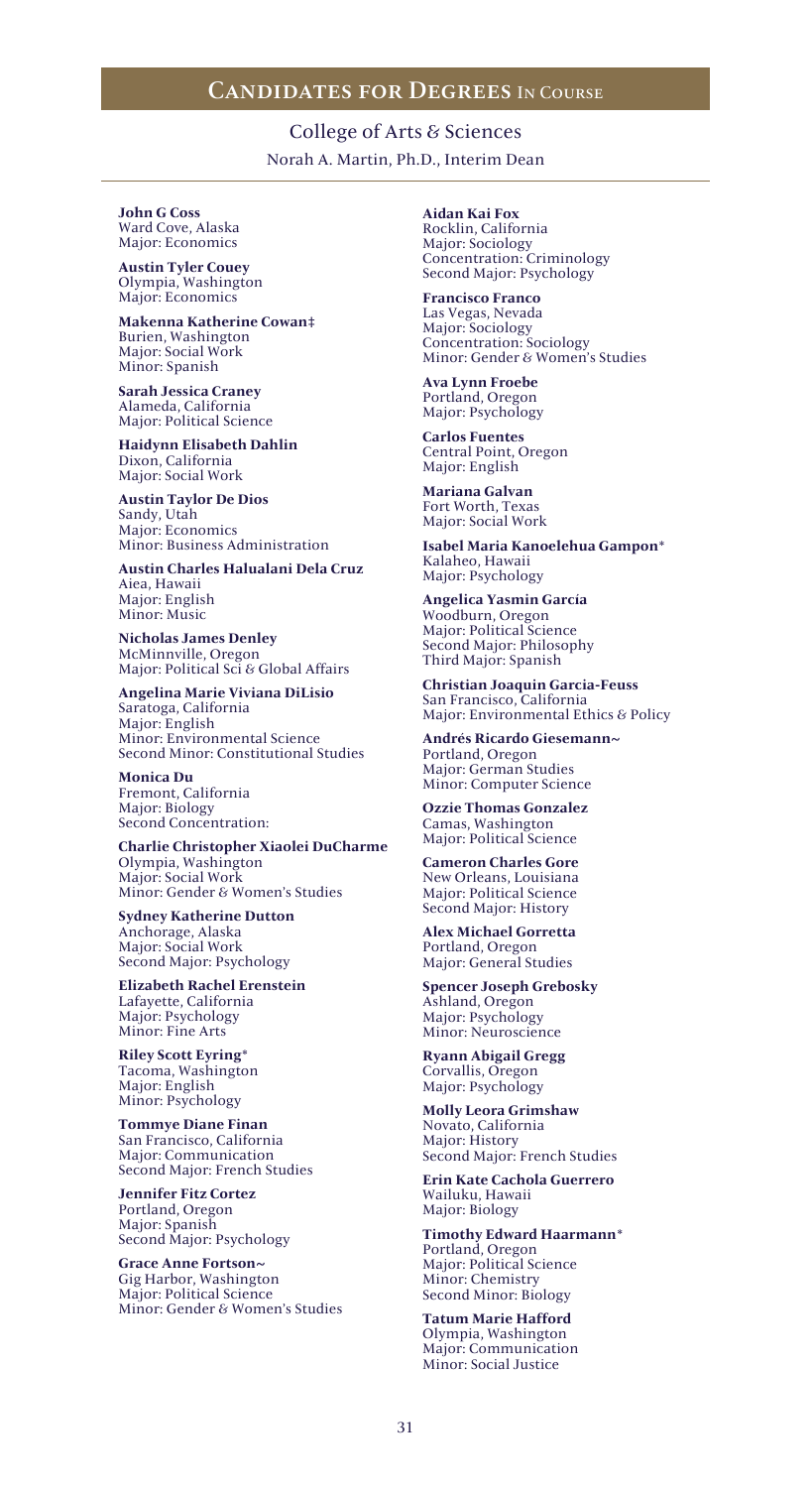College of Arts & Sciences Norah A. Martin, Ph.D., Interim Dean

#### **Caroline Sarah Hagopian** Bishop, California

Major: Sociology Concentration: Criminology Second Major: Psychology

**Madeline Jan Halvorson** University Place, Washington Major: Communication Minor: Theater

**Liam M Harland** Spokane, Washington Major: Biology Minor: Music

**Lindsay Anne Harrington** Vandalia, Michigan Major: Biology Minor: Spanish

**Hannah Nicole Harrison~** Torrance, California Major: Theater Concentration: Performance Second Major: Communication

**Gareth Daniel Hart** Lake Oswego, Oregon Major: Philosophy

**Maile Kristin Heen~** Portland, Oregon Major: Philosophy Minor: Psychology

**Connor Theodore Heffernan** San Rafael, California Major: Political Science Concentration: Public Policy & Social Justice Second Major: Economics

**Jacob Scott Heidorn~** Kirkland, Washington Major: Communication

**Siena Marie Henson~** Seattle, Washington Major: Sociology Concentration: Sociology Second Major: Psychology Minor: Spanish Second Minor: Environmental Ethics & Policy

**Isabel Hidalgo** Vancouver, Washington Major: English

**Norman James Hilker** Portland, Oregon Major: English Minor: Fine Arts

**Nicholas James Ku'oko'a Hinson** Menlo Park, California Major: Political Science Minor: History

**Katherine Rose Holder** Big Sky, Montana Major: Psychology

**Sean Eilers Hovland** Glendale, California Major: Psychology

**Amy Kathryn Howlett\*** San Jose, California Major: Sociology Concentration: Sociology **Sopharoth Ith~** Psar Kandal, Cambodia Major: Economics Concentration: Public Policy & Social Justice Minor: Political Science

**Joanna Grace Jacoby** Porter Ranch, California Major: Psychology

**Jamie Allison Jeffers** Coupeville, Washington Major: History Minor: Education

**Christian Aaron Jocson\*** Trabuco Cyn, California Major: English

**Katherine Therese Johnson** Simi Valley, California Major: Sociology Concentration: Criminology Second Major: Psychology

**Madison Jane Johnson** Solvang, California Major: Political Science Second Major: Philosophy

**Gloria Yolanda Joseph** Portland, Oregon Major: Sociology Concentration: Criminology

**Delanie Rae Kahn** San Clemente, California Major: Psychology

**Corryn Kermode** Los Altos, California Major: Music

**Zachary Jacob Kirk** Maumee, Ohio Major: Communication

**Hideto Kitagawa** Los Angeles, California Major: Economics

**Jacob Andrew Knoblich** Issaquah, Washington Major: History Minor: Psychology Second Minor: Sociology

**Allisandra Lynn Kuni\*** Scappoose, Oregon Major: Political Science Minor: Spanish

**Jake Nicholas LaBarbera** Fremont, California Major: Philosophy Minor: Sociology

**Eva Jo Lammers\*** Portland, Oregon Major: Psychology Minor: Neuroscience

**Kathryn Margaret Lampe\*#** Woodinville, Washington Major: Environmental Ethics & Policy Minor: English

**Erin Anne Lang** Portland, Oregon Major: Biology Minor: Chemistry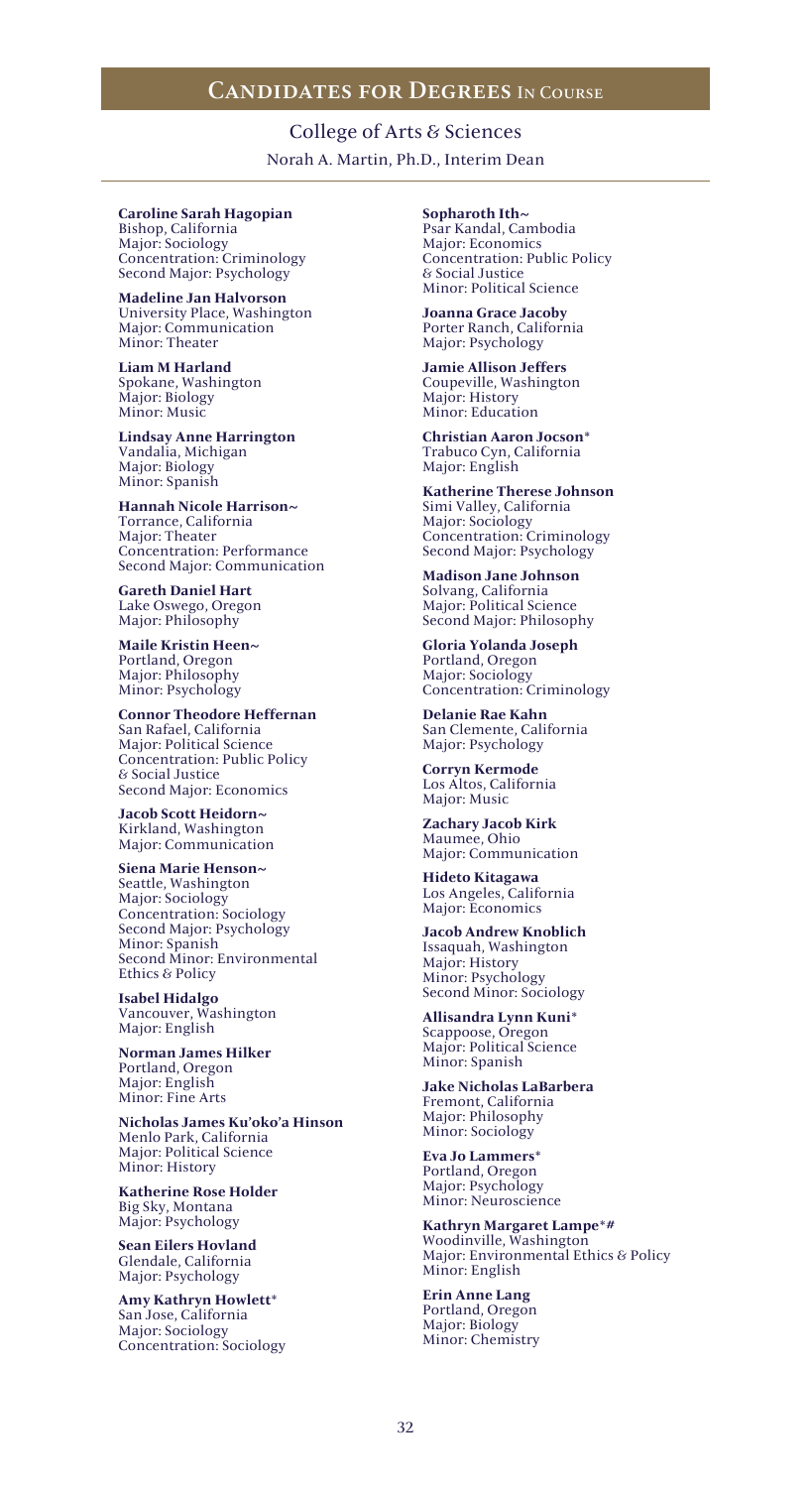College of Arts & Sciences Norah A. Martin, Ph.D., Interim Dean

#### **Matthew Hoang-Viet Le** San Jose, California Major: History

**Stephen Alan Leeb III** Oregon City, Oregon Major: English Second Major: Economics

**Britney Lu** San Francisco, California Major: Sociology Concentration: Criminology Minor: Education Second Minor: Social Justice

**Georgia Margaret Lundeen** Longbranch, Washington Major: Psychology Second Major: Sociology Second Concentration: Criminology

**Lucille Rose Mackintosh** Vancouver, Washington Major: English

**Isela Monique Marquez** West Covina, California Major: Political Science Minor: Constitutional Studies

**Diego Miguel Martinez** Sierra Madre, California Major: Political Science Minor: Spanish

**McKenzie Sarah Masters** Grants Pass, Oregon Major: Psychology

**Rylee Louise Mattson** Lake Stevens, Washington Major: Biology Minor: Environmental Science

**Abigail Marie McCarthy** San Jose, California Major: Psychology Minor: Spanish

**Liah Kravann McGehee** Bellevue, Washington Major: Communication

**Charles Blane Menke\*** Homer, Alaska Major: Philosophy Concentration: Second Major: Psychology

**John Joseph Menor** Gresham, Oregon Major: Biology

**Colton T Michael** Vancouver, Washington Major: Political Science

**Lincoln James Miller\*** Astoria, Oregon Major: General Studies

**Arielys Morffiz Gonzalez** Portland, Oregon Major: Spanish

**Gabriella Monique Mota** San Jose, California Major: Sociology Concentration: Criminology Minor: Mathematics

**Kevin Nazario** Dublin, California Major: Psychology Second Major: Communication

**Kelly Marie Nolot** Portland, Oregon Major: Sociology Concentration: Sociology Minor: Psychology

**Marisa Louise Nolte** Redmond, Washington Major: Political Science Second Major: German Studies

**Olivia Kalili Nomura‡** Portland, Oregon Major: Psychology Minor: Neuroscience

**Claire Evelyn Noring** Laguna Beach, California Major: English

**Rhiannon Victoria Norum** Ridgefield, Washington Major: Biology Second Major: Psychology

**Sonny Ray Douglas Olguin** Albuquerque, New Mexico Major: History

**Beth Lynn Ollerenshaw** Redmond, Washington Major: Psychology Minor: Sociology

**Olivia Claire Osborne~** Spokane Valley, Washington Major: Sociology Concentration: Criminology Second Major: Psychology Minor: Spanish

**Samantha Rose Osborne** Anchorage, Alaska Major: Psychology Second Major: Sociology Second Concentration: Sociology

**Grace Elizabeth Oswin** Bellingham, Washington Major: Biology Minor: Spanish

**Paul Taegun Park** Honolulu, Hawaii Major: Biology

**Danette Ernestina Pelayo** Eugene, Oregon Major: Sociology Concentration: Criminology Second Major: Spanish

**Daniela Nataly Perez Vargas** McMinnville, Oregon Major: Spanish Minor: Psychology Second Minor: Biology

**Ryan Eric Peterson** Lake Forest Park, Washington Major: Political Science Minor: Education Second Minor: History

**Desislava Plamenova Petrova** Beaverton, Oregon Major: Biology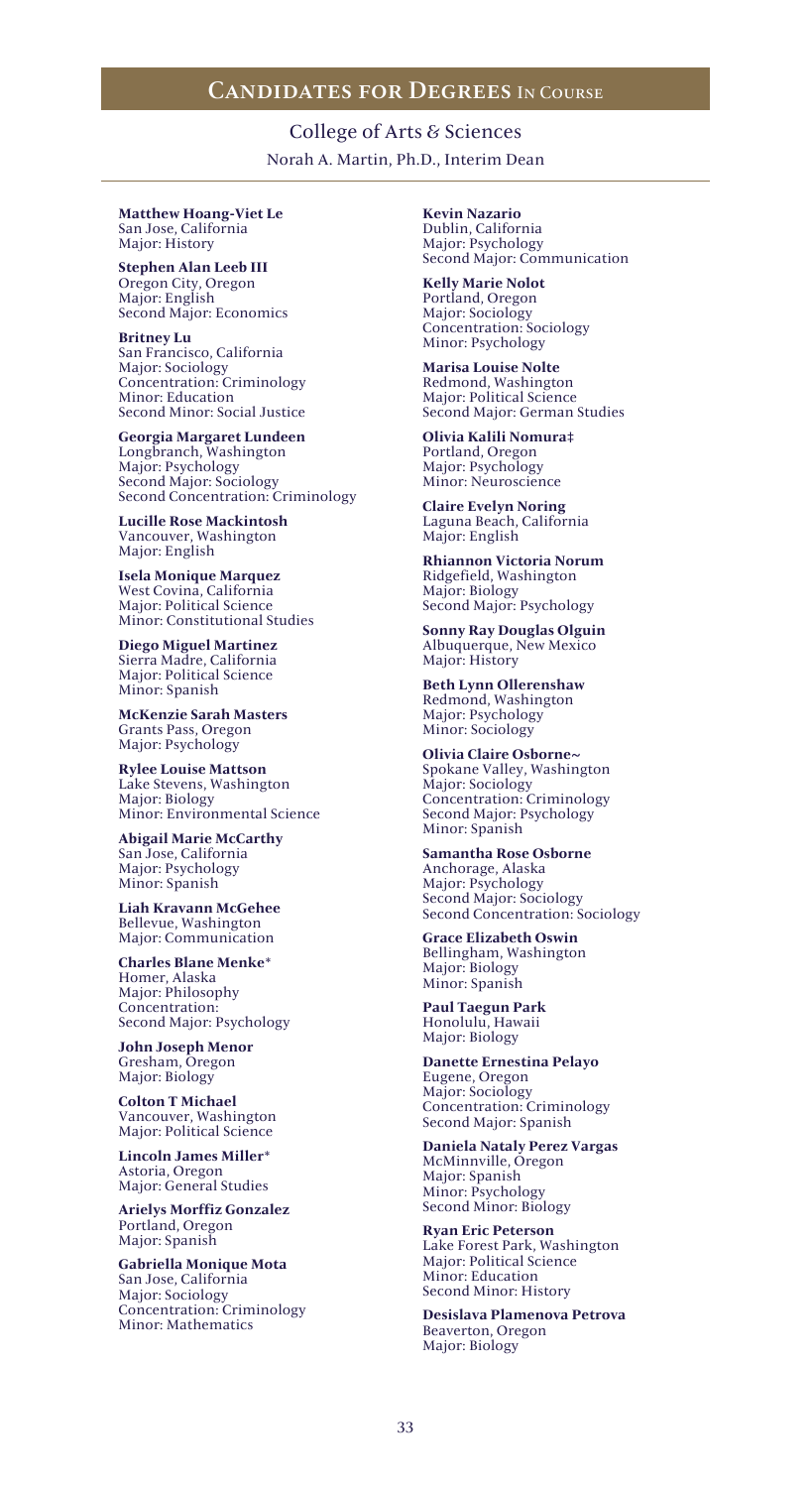College of Arts & Sciences Norah A. Martin, Ph.D., Interim Dean

### **Meghan Jane Potter\*#**

Lynnwood, Washington Major: Political Science Second Major: Sociology Second Concentration: Sociology Minor: Social Justice Second Minor: Constitutional Studies

**Madilyn Joy Reece** Longview, Washington Major: Biology Minor: Psychology

**Dayna Adona Reed** Milpitas, California Major: Psychology

**Alyssa Jeanne Reed** Sebastopol, California Major: Psychology Second Major: Philosophy Minor: Theology

**Alex Marissa Reilly** Fair Oaks, California Major: Communication

**Sophia Marie Riccardi\*** Anacortes, Washington Major: Social Work Minor: Education

**Taryn Morgan Ries\*** Ridgefield, Washington Major: Psychology Minor: Integrative Health & Wellness

**Victor Alejandro Rios Guevara** Santa Fe, New Mexico Major: Psychology Minor: Spanish

**Sierra Sky Roberts-López** Claremont, California Major: Social Work Minor: Spanish

**Avery Marie Romano** Santa Rosa, California Major: History Minor: Sociology

**Grayce Anne Ross** Roy, Washington Major: Psychology

**Sharon Rowe** Sandpoint, Idaho Major: Psychology Second Major: Spanish Minor: Neuroscience

**Colton Andrew Rucker** Chicago, Illinois Major: German Studies

**Mackenzie Elise Ryan** Mill Creek, Washington Major: Biology Minor: Chemistry Second Minor: Neuroscience

**Teanna Salazar‡** Albuquerque, New Mexico Major: Social Work

**Aidan Sara-Reynolds** Portland, Oregon Major: Political Science **Katherine Elizabeth Scherschel** San Diego, California Major: History Minor: Fine Arts

**Kent John Scollard** Lake Forest Park, Washington Major: Sociology Concentration: Criminology

**William Paul Seekamp** Vancouver, Washington Major: Political Science Minor: English

**Kira Danielle Shockowitz** El Dorado Hills, California Major: Communication Second Major: French Studies

**Kendall Mae Smith** Chevy Chase, MD Major: Sociology Concentration: Criminology Second Major: Social Work

**Olaoluwa Sobande** Dublin, California Major: Psychology

**Madelyn Grace Southard** West Sacramento, California Major: Theater Concentration: Design/Technical Second Major: History

**Hazel Elizabeth Stange** San Jose, California Major: History Second Major: English

**Nicole Isabella Stein** San Rafael, California Major: Biology Minor: Psychology

**Calvin Eugene Strong** Soldotna, Alaska Major: Political Science Minor: Constitutional Studies

**Benjamin Alexander Thigpen** Portland, Oregon Major: Political Science

**Austin Christopher Thompson** Canby, Oregon Major: Sociology Concentration: Criminology Minor: Political Science

**Katherine Rose Tolcher\*** Westlake Village, California Major: Psychology Second Major: Sociology Second Concentration: Criminology Minor: Spanish

**Cole Robert Tucker** Eagle, Idaho Major: Mathematics Minor: Education

**Yeudith Giselle Valdovinos\*** Modesto, California Major: Economics Minor: Theology Second Minor: Spanish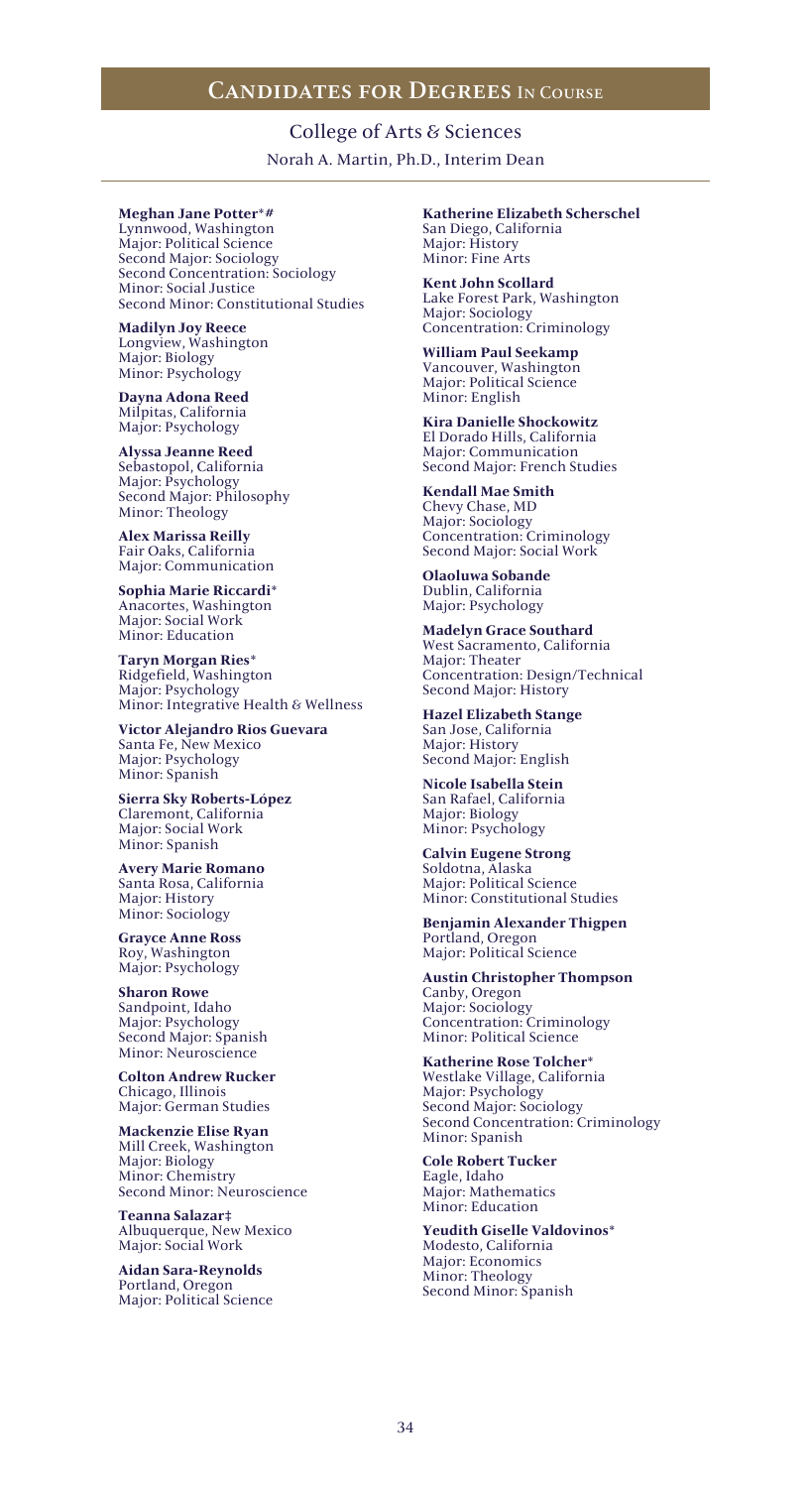College of Arts & Sciences Norah A. Martin, Ph.D., Interim Dean

#### **Larissa Ann VanderMeer~** Hillsboro, Oregon

Major: Psychology Second Major: Spanish Second Concentration:

**Monica Sarai Vargas** Portland, Oregon Major: Psychology

**Ellie DeLane Walker** Vancouver, Washington Major: Political Science Minor: Spanish Second Minor: History

**Crystal Anne Wallace** Brentwood, California Major: English Second Major: Psychology

**Jade Cara Ward** Placitas, New Mexico Major: Music Concentration: Instrumental Performance

**Mia J Werner** Lake Oswego, Oregon Major: Environmental Ethics & Policy

**Anna Cecilia Wilkinson** Mission Viejo, California Major: English Minor: Communication

**Jennifer Winarta** Surabaya, Indonesia Major: Psychology

**Sydney Jade Wu** Walnut Creek, California Major: Biology

**Sadie Marie Wuertz~#** Denver, Colorado Major: English Second Major: Music Second Concentration: Vocal Performance

**Kaitlin Anne Yokley** Highlands Ranch, Colorado Major: Psychology

**Toshitaka Yoshida~** Saitama, Japan Major: Economics

**Aarin Chow Sing Feliciano Young** Aiea, Hawaii Major: Political Science

### **Bachelor of Science**

**Owen Charles Abrahm** Denver, Colorado Major: Environmental Science Concentration: Biology Minor: History

**Khouloud Aldura** Vancouver, Washington Major: Physics

**Luke Thomas Allen** Spokane, Washington Major: Organizational Communication

**Zhanna Anastasia Bachinsky** Happy Valley, Oregon Major: Chemistry Concentration: Biochemistry

**Sarah Rachelle Barbee** Puyallup, Washington Major: Biology Second Major: Spanish

**Emily Elizabeth Barrett** University Place, Washington Major: Applied Mathematics Minor: Spanish

**Andrew Stewart Barton** Lakewood, Washington Major: Biology

**Riley Sydney Bass** Gig Harbor, Washington Major: Biology Minor: Spanish Second Minor: Chemistry

**Kerigan Elizabeth Bermani\*** Sedro Woolley, Washington Major: Environmental Science Concentration: Earth Science Minor: Music

**Madison Anne Bible‡** Sparks, Nevada Major: Organizational Communication Minor: Theater

**Trevor David Blizzard** Portland, Oregon Major: Applied Mathematics

**Margaret Ann Blommer** Winnetka, Illinois Major: Organizational Communication

**Camilla Michelle Boesch** Mesa, Arizona Major: Environmental Science Concentration: Biology

**Seth Dennis Bohn~#** Beaverton, Oregon Major: Chemistry Concentration: Biochemistry

**Quinn Matthew Burdick** Chandler, Arizona Major: Chemistry Concentration: Chemistry Second Major: Philosophy

**Ashley Mae Burton\*#** Vancouver, Washington Major: Biology Second Major: History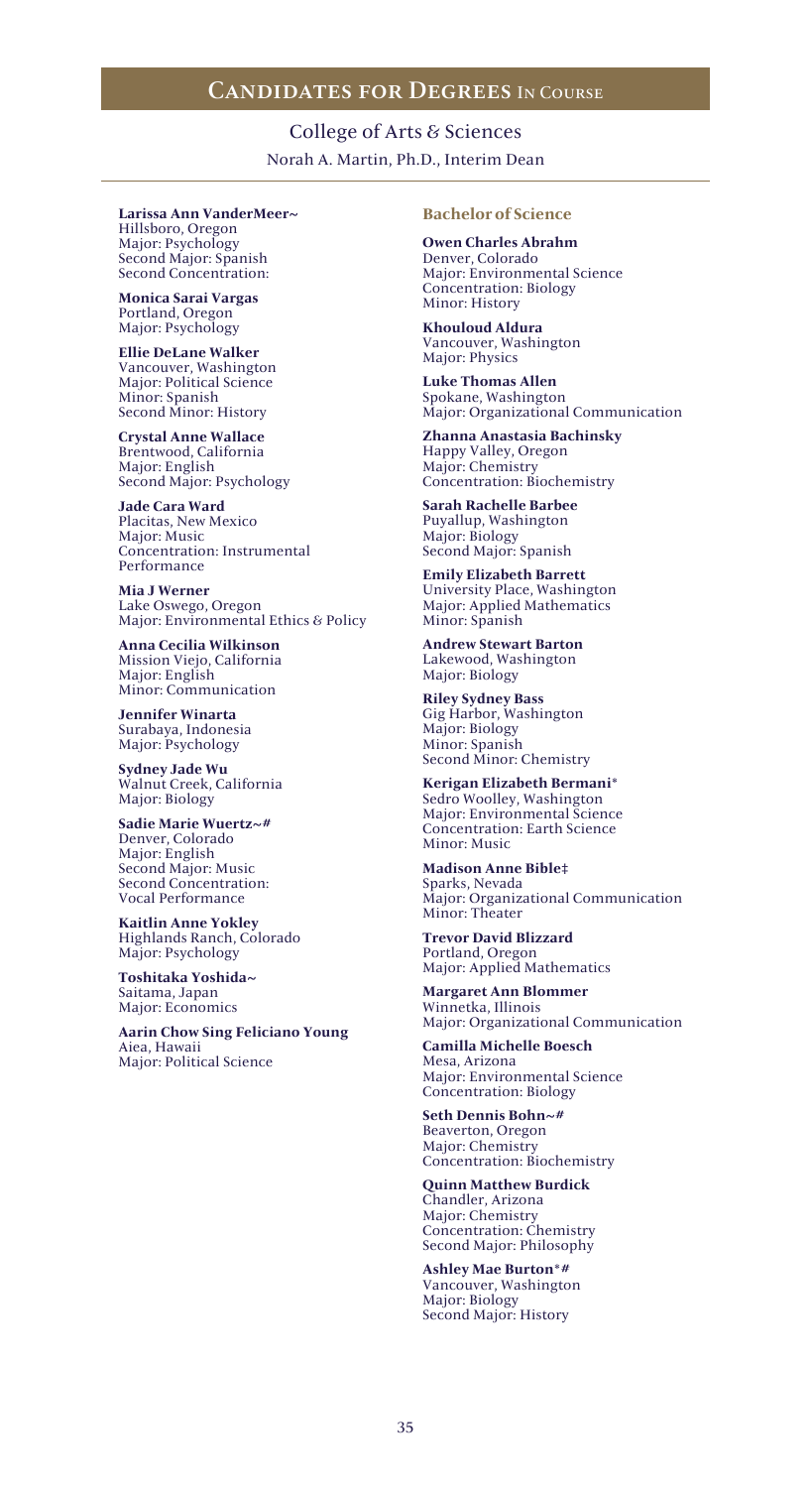College of Arts & Sciences Norah A. Martin, Ph.D., Interim Dean

### **Christina Mary Buselli~**

Danville, California Major: Biology Second Major: Spanish Minor: Chemistry

**Abby Caldwell** Kailua Kona, Hawaii Major: Biology

**Chloe Rose Campbell** Spokane, Washington Major: Mathematics Minor: French Second Minor: Computer Science

**Austin Christian Carlisle** Beavercreek, Oregon Major: Biology Minor: Chemistry

**Johnathan Ambler Carter** Vancouver, Washington Major: Biology

**Claudia M Chiu** San Francisco, California Major: Biology Minor: Neuroscience Second Minor: Psychology

**Jack Doyle Clark §** Seattle, Washington Major: Environmental Science Concentration: Biology Minor: Biology

**Taylor Lee Collins** Sun Valley, Nevada Major: Biology Minor: Chemistry

**Gracie Jaden Cornaby~#** Gig Harbor, Washington Major: Environmental Science Concentration: Biology Minor: Spanish

**Marek Delano Corsello** Seattle, Washington Major: Organizational Communication Minor: Sociology

**Jessica Dawn Cramm** San Clemente, California Major: Biology Minor: Chemistry

**Carly Genette Cushman** Wilmington, Delaware Major: Biology Minor: German

**Jacob David Dale‡** Juneau, Alaska Major: Biology Minor: Philosophy

**Samantha Marie Davis** Meridian, Idaho Major: Biology Minor: Chemistry

**Claire Elise Deamer** Davis, California Major: Biology Minor: Spanish

**Maegan J Delvo** Wenatchee, Washington Major: Biology

**Teresa Han Do** Portland, Oregon Major: Biology Minor: Psychology

**Caroline Louise Dockerty** Arvada, Colorado Major: Organizational Communication Minor: Neuroscience

### **Benjamin Nathan Donerkiel**

McCall, Idaho Major: Physics Second Major: Environmental Science Second Concentration: Quantitative & Spatial Methods Minor: Biology

**Jacey McKenna Elkjer** Portland, Oregon Major: Environmental Science Concentration: Biology Minor: Environmental Ethics & Policy

**Katelyn Kristine Elling** Eugene, Oregon Major: Biology Minor: Chemistry

**Ryan Emerson Enslow** Milwaukie, Oregon Major: Mathematics Minor: Computer Science

**Andrea Estefania Espinoza Valencia** Modesto, California Major: Biology

**Shannon Nicole Eubanks** Barton, Vermont Major: Environmental Science Concentration: Biology Minor: Biology

**Riley Grace Farrell** Redding, California Major: Organizational Communication Minor: Entrepreneurship & Innovation Management Second Minor: Business Administration

**Avery Simone Fechner** Portland, Oregon Major: Biology

**Sophia Rosario French** Lake Oswego, Oregon Major: Biology Minor: Chemistry Second Minor: Neuroscience

**Jack Thomas Friesch** San Francisco, California Major: Organizational Communication

**Carlos Fuentes** Central Point, Oregon Major: Environmental Science Concentration: Quantitative & Spatial Methods

**Brett Nicholas Fujimoto** Honolulu, Hawaii Major: Biology Minor: Neuroscience

**Maximus K Glastra Van Loon** Wilsonville, Oregon Major: Mathematics Minor: Economics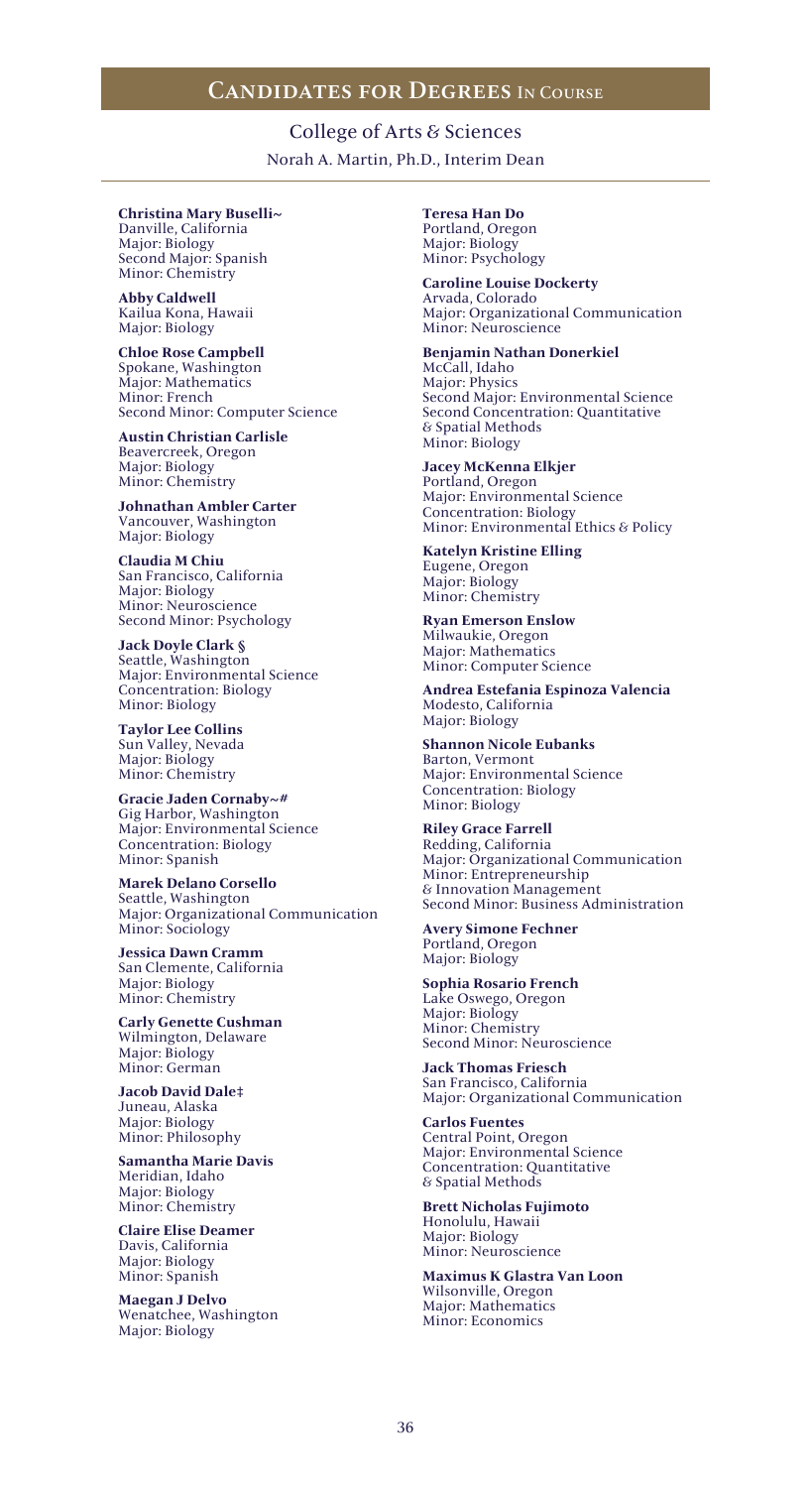College of Arts & Sciences Norah A. Martin, Ph.D., Interim Dean

**Ashley Marie Goodspeed~** Edmonds, Washington Major: Biology Minor: Chemistry

**Simon Victor Grishkevich** Portland, Oregon Major: Biology (BS)

**Lily Elizabeth Gao Fenglan Gunning‡#** Burien, Washington Major: Chemistry Concentration: Biochemistry: ACS Minor: Neuroscience Second Minor: Biology

**Elizabeth Ivanovna Gushtyuk** Vancouver, Washington Major: Chemistry Concentration: Biochemistry: ACS Minor: Fine Arts

**Emmet John Harrington** Rockville, Maryland Major: Organizational Communication

**Janine M Harris** Makawao, Hawaii Major: Biology (BS)

**Jonathan Robert Hart** Sacramento, California Major: Organizational Communication Minor: English

**Geoffrey S Hennessy** Boise, Idaho Major: Physics Second Major: Mathematics

**Anna Katherine Qiao Lian Hicks** Lake Oswego, Oregon Major: Chemistry Concentration: Biochemistry Minor: Biology

**Isabel Hidalgo** Vancouver, Washington Major: Biology

**Britney Ho** Pepeekeo, Hawaii Major: Biology

**Ava Margaret Huffman** Napa, California Major: Biology Minor: Chemistry

**Bao Quoc Huynh** Portland, Oregon Major: Chemistry Concentration: Biochemistry: ACS

**Liam John Jason** Costa Mesa, California Major: Organizational Communication

**Elena Leilani Kaoni** Durango, Colorado Major: Environmental Science Concentration: Biology

**John Thomas Kavulich\*#** Scappoose, Oregon Major: Physics Second Major: Mathematics

**Zoe Alexandra Kellermyer~#** Bozeman, Montana Major: Biology Minor: Psychology

**Corryn Kermode** Los Altos, California Major: Mathematics

**Noah Hudson Kessler** Yakima, Washington Major: Environmental Science Concentration: Earth Science

**Connor James Knutson** Sammamish, Washington Major: Organizational Communication

**Simon Edward Kriech** San Jose, California Major: Environmental Science Concentration: Earth Science

**Kellie Leigh Krpan** Murphys, California Major: Biology

**Peytynn Yukimi Kubo** Wailuku, Hawaii Major: Organizational Communication

**Nicolas J Kuntz** Bothell, Washington Major: Applied Mathematics

**Daniel Alberto Lagunas-Perez** Santa Fe, New Mexico Major: Biology Minor: Psychology

**Lars A Lavik** La Verne, California Major: Organizational Communication

**Raphaelle LeBlanc** Saint-Bruno, Quebec Major: Organizational Communication Minor: Innovation

**Philip Minsel Lee~** Honolulu, Hawaii Major: Biology Minor: Chemistry

**Nicolo Alberto Leonetti~** Happy Valley, Oregon Major: Biology

**Alvina Elizabeth Leshchenko** Portland, Oregon Major: Biology

**Aaron Thomas Letcher** Madison, Wisconsin Major: Biology Minor: Neuroscience

**Jacob Thomas Logan** Happy Valley, Oregon Major: Environmental Science Concentration: Biology Minor: Psychology

**Rosina Loyuk** Hillsboro, Oregon Major: Biology

**Ethan Donald Lui** Honolulu, Hawaii Major: Biology

**Rebecca Tran Ly\*** Happy Valley, Oregon Major: Biology Minor: Fine Arts Second Minor: Chemistry

**Rachel Marie Macaulay** Juneau, Alaska Major: Applied Mathematics Minor: Environmental Science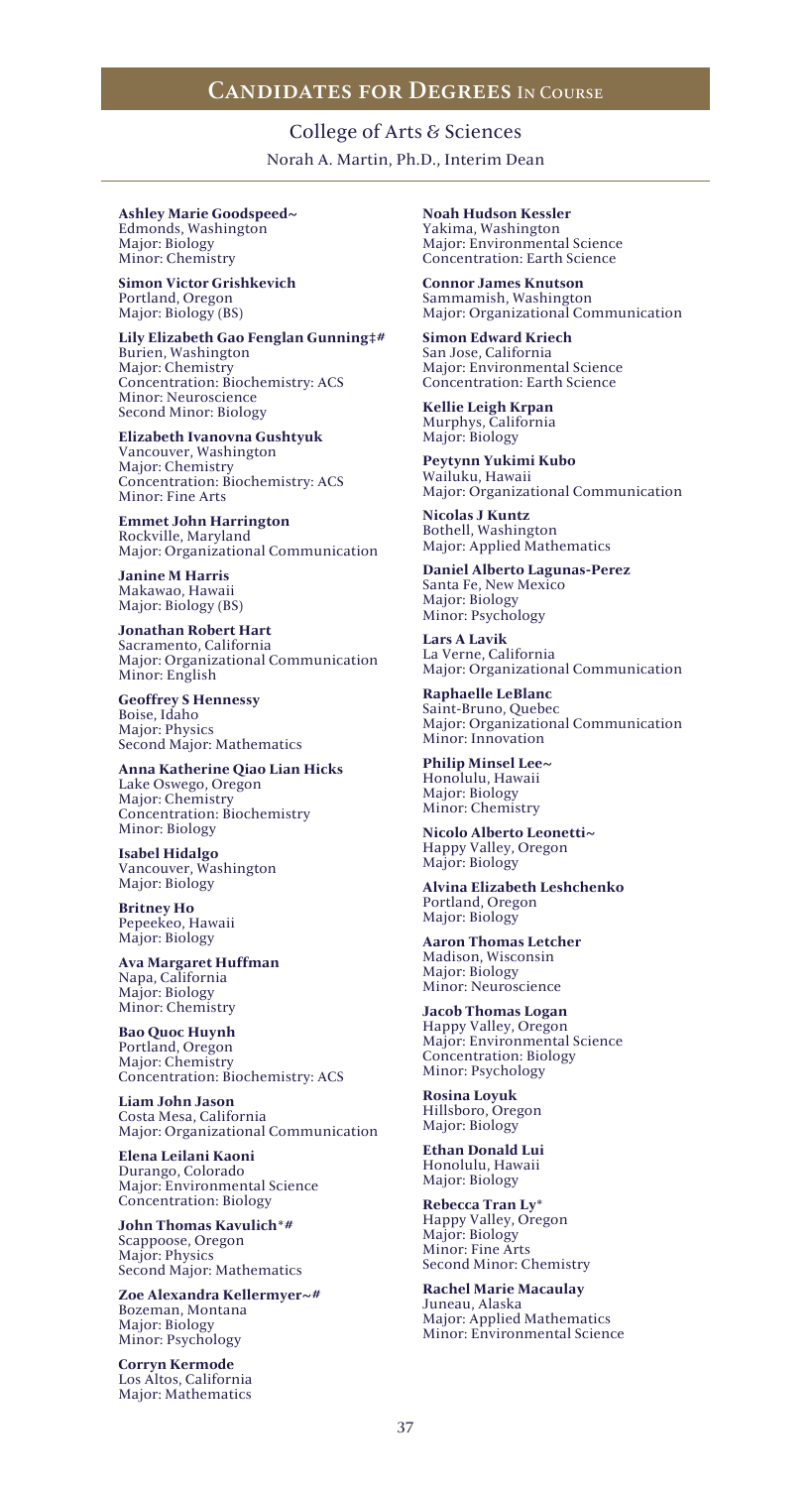College of Arts & Sciences Norah A. Martin, Ph.D., Interim Dean

#### **Sarah Elizabeth Manhart** Folsom, California

Major: Biology

**Katherine M Marcel#** Livermore, California Major: Biology Second Major: Theology

**Annastacia Britania Martin** Bend, Oregon Major: Biology Minor: Social Justice

**Alec Baracena Matanguihan** Dededo, Guam Major: Biology Minor: Neuroscience

**Emma J Mathison** Sacramento, California Major: Biology Second Major: Psychology

**Liam Patrick McDonough** Seattle, Washington Major: Organizational Communication Minor: Music

**Caroline Gail McNee~** Coeur D Alene, Idaho Major: Biology Second Major: Spanish

**Nicholas Richard Merryman** Fairview, Oregon Major: Biology Minor: Chemistry

**Mikhenna Elise Miller** Vancouver, Washington Major: Organizational Communication

**Arielys Morffiz Gonzalez** Portland, Oregon Major: Biology

**Gabrielle M Mueller** Portland, Oregon Major: Biology Minor: Chemistry

**Sean Micheal Mulcare** Kenmore, Washington Major: Organizational Communication

**William Armstrong Cole Mulligan** Walnut Creek, California Major: Environmental Science Concentration: Earth Science Minor: English

**Jade Caroline Naulty** Fort Bragg, California Major: Biology Minor: Theology

**Naomi Monica Maria Nenninger~** Seattle, Washington Major: Environmental Science Concentration: Earth Science Minor: Spanish Second Minor: Mathematics

**Richard Nguy\*** Gresham, Oregon Major: Biology Minor: Chemistry Second Minor: Spanish **Andy Hièn Nguyễn** Happy Valley, Oregon Major: Chemistry Concentration: Biochemistry Second Major: Biology

**Peter Nguyen** Portland, Oregon Major: Chemistry Concentration: Biochemistry Minor: Biology

**Alex L Nguyen** Troutdale, Oregon Major: Biology

**Jonathan Vinhthuy Nguyen‡** Tigard, Oregon Major: Biology Minor: Chemistry

**Kelly Nguyen** San Diego, California Major: Biology Minor: Computer Science

**Sierra Dawn Nieland\*** Bailey, Colorado Major: Mathematics

**Claire Iversen Nielsen** Santa Barbara, California Major: Environmental Science Concentration: Biology

**Nicklas Hans Jonas Oberg** Frisco, Texas Major: Biology

**Elizabeth Suzann Parry** Boise, Idaho Major: Physics Minor: Mathematics

**Mauricio Paz Cisneros\*** Medford, Oregon Major: Biology Second Major: Spanish

**Grace Elena Penunuri** San Jose, California Major: Applied Mathematics Minor: Computer Science

**Forest Edward Perish** Eagle River, Alaska Major: Biology Minor: German

**Brienne Elizabeth Pfeifer\*** Chesterfield, Missouri Major: Biology Minor: Spanish

**Zachary K Pitcher** Kaneohe, Hawaii Major: Chemistry Concentration: Biochemistry: ACS

**Christine Elizabeth Pratt** San Jose, California Major: Mathematics Minor: Economics

**Henry Robert Prentice** Portland, Oregon Major: Chemistry Concentration: Biochemistry Second Major: German Studies

**Connor Spencer Progin** Corvallis, Oregon Major: Applied Mathematics Second Major: Biology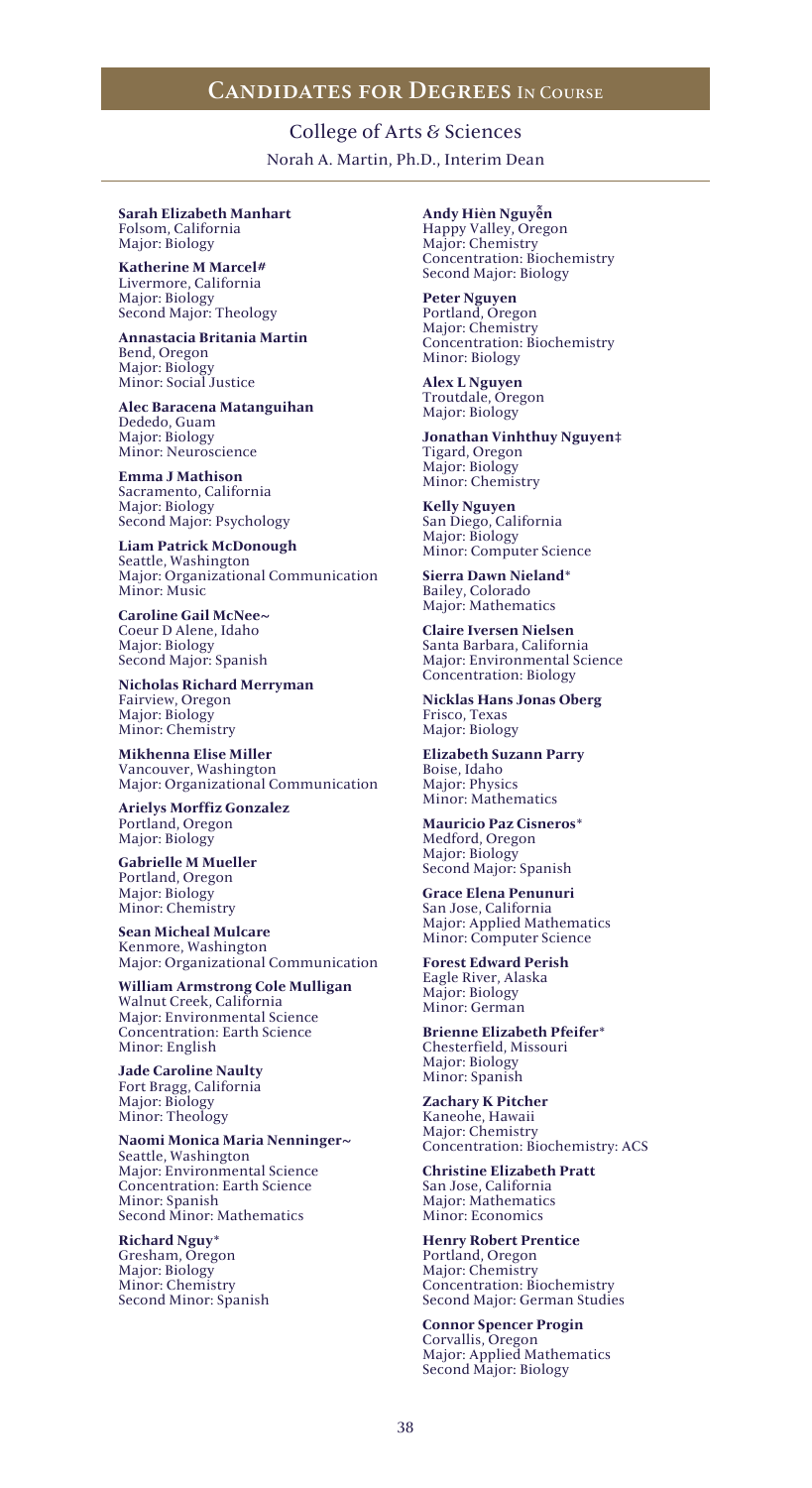College of Arts & Sciences Norah A. Martin, Ph.D., Interim Dean

#### **Sarah Elizabeth Manhart** Folsom, California

Major: Biology

**Katherine M Marcel#** Livermore, California Major: Biology Second Major: Theology

**Annastacia Britania Martin** Bend, Oregon Major: Biology Minor: Social Justice

**Alec Baracena Matanguihan** Dededo, Guam Major: Biology Minor: Neuroscience

**Emma J Mathison** Sacramento, California Major: Biology Second Major: Psychology

**Liam Patrick McDonough** Seattle, Washington Major: Organizational Communication Minor: Music

**Caroline Gail McNee~** Coeur D Alene, Idaho Major: Biology Second Major: Spanish

**Nicholas Richard Merryman** Fairview, Oregon Major: Biology Minor: Chemistry

**Mikhenna Elise Miller** Vancouver, Washington Major: Organizational Communication

**Arielys Morffiz Gonzalez** Portland, Oregon Major: Biology

**Gabrielle M Mueller** Portland, Oregon Major: Biology Minor: Chemistry

**Sean Micheal Mulcare** Kenmore, Washington Major: Organizational Communication

**William Armstrong Cole Mulligan** Walnut Creek, California Major: Environmental Science Concentration: Earth Science Minor: English

**Jade Caroline Naulty** Fort Bragg, California Major: Biology Minor: Theology

**Naomi Monica Maria Nenninger~** Seattle, Washington Major: Environmental Science Concentration: Earth Science Minor: Spanish Second Minor: Mathematics

**Richard Nguy\*** Gresham, Oregon Major: Biology Minor: Chemistry Second Minor: Spanish **Andy Hièn Nguyễn** Happy Valley, Oregon Major: Chemistry Concentration: Biochemistry Second Major: Biology

**Peter Nguyen** Portland, Oregon Major: Chemistry Concentration: Biochemistry Minor: Biology

**Alex L Nguyen** Troutdale, Oregon Major: Biology

**Jonathan Vinhthuy Nguyen‡** Tigard, Oregon Major: Biology Minor: Chemistry

**Kelly Nguyen** San Diego, California Major: Biology Minor: Computer Science

**Sierra Dawn Nieland\*** Bailey, Colorado Major: Mathematics

**Claire Iversen Nielsen** Santa Barbara, California Major: Environmental Science Concentration: Biology

**Nicklas Hans Jonas Oberg** Frisco, Texas Major: Biology

**Elizabeth Suzann Parry** Boise, Idaho Major: Physics Minor: Mathematics

**Mauricio Paz Cisneros\*** Medford, Oregon Major: Biology Second Major: Spanish

**Grace Elena Penunuri** San Jose, California Major: Applied Mathematics Minor: Computer Science

**Forest Edward Perish** Eagle River, Alaska Major: Biology Minor: German

**Brienne Elizabeth Pfeifer\*** Chesterfield, Missouri Major: Biology Minor: Spanish

**Zachary K Pitcher** Kaneohe, Hawaii Major: Chemistry Concentration: Biochemistry: ACS

**Christine Elizabeth Pratt** San Jose, California Major: Mathematics Minor: Economics

**Henry Robert Prentice** Portland, Oregon Major: Chemistry Concentration: Biochemistry Second Major: German Studies

**Connor Spencer Progin** Corvallis, Oregon Major: Applied Mathematics Second Major: Biology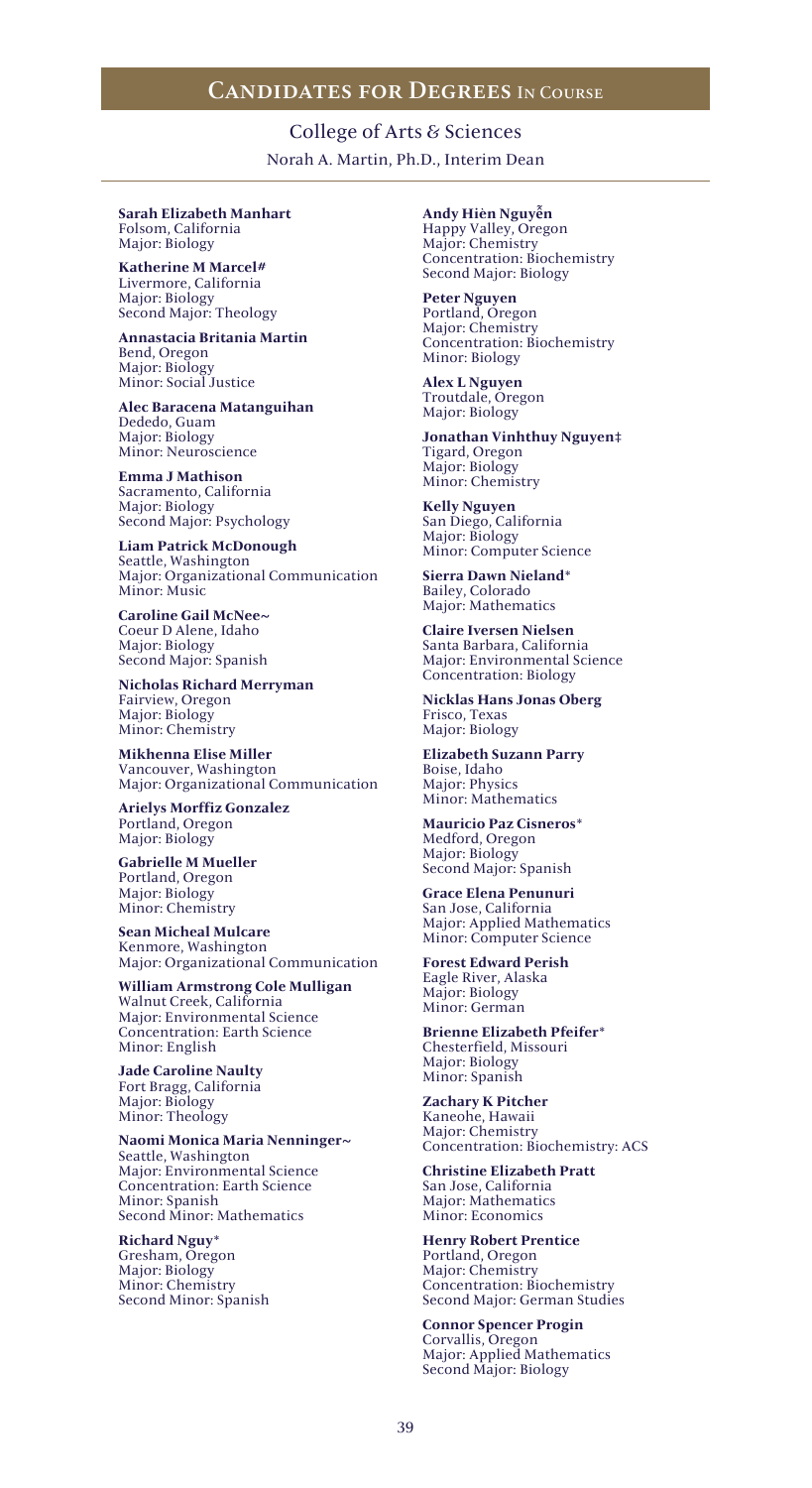College of Arts & Sciences Norah A. Martin, Ph.D., Interim Dean

### **Amber Rangsie Stone**

Forest Grove, Oregon Major: Biology Minor: Neuroscience Second Minor: Psychology

**Sarah Emily Strong\*** Bridgeman Downs, Australia Major: Physics Minor: Computer Science

**Lauren Elizabeth Tate** Boise, Idaho Major: Environmental Science Concentration: Biology

**Alexander Jordan Temple\*** Mitchell, Oregon Major: Biology Minor: Chemistry

**Richard Frank Torres\*** Vancouver, Washington Major: Mathematics Second Major: Economics

**Andrew Anh-Tú Tran** Portland, Oregon Major: Biology Second Major: Music Second Concentration: Music

**Victor Tam Tran** Portland, Oregon Major: Biology Minor: Chemistry Second Minor: Neuroscience

**Jimmy Hoang Tran** Beaverton, Oregon Major: Biology

**Victor Vuong-Vi Tu** Medford, Oregon Major: Applied Mathematics Minor: Business Administration

**Bridger Thayne Ueeck** Portland, Oregon Major: Biology Minor: Theology Second Minor: Chemistry

**Mariana Marie Untalan** Barrigada, Guam Major: Biology

**Alexander Ryu Usami** Kailua, Hawaii Major: Biology

**Caitlyn Matsuko Uyeno** Mililani, Hawaii Major: Biology Minor: Neuroscience

**Julia R van Bronkhorst** Redwood City, California Major: Organizational Communication

**Brennan Paul Van Deren** Portland, Oregon Major: Mathematics Second Major: Physics

**Juliana Jie Walters** Seattle, Washington Major: Biology Minor: Chemistry Second Minor: Psychology **Catherine Malia Watson** Cambridge, United Kingdom Major: Environmental Science Concentration: Earth Science Minor: Sustainability Second Minor: Economics

**Julia Rose Weinand** Seattle, Washington Major: Environmental Science Concentration: Earth Science Minor: Sustainability Second Minor: Communication

**Andie Jo Whitlow** Yamhill, Oregon Major: Physics

**Hannah Marie Wilkerson** Portland, Oregon Major: Organizational Communication

**Jennifer Winarta** Surabaya, Indonesia Major: Chemistry Concentration: Biochemistry: ACS Minor: Neuroscience

**Aric Francis Winters** Medford, Oregon Major: Biology

**Lane Christopher Witkowski** New Braunfels, Texas Major: Biology Minor: Theology Second Minor: Chemistry

**Kamryn Reiko Yoneshige~** Kaneohe, Hawaii Major: Environmental Science Concentration: Biology Minor: Biology

**Brytney M Young\*** Blackfoot, Idaho Major: Chemistry Concentration: ACS Minor: Mathematics

**Nicolas Zumbo** Thousand Oaks, California Major: Organizational Communication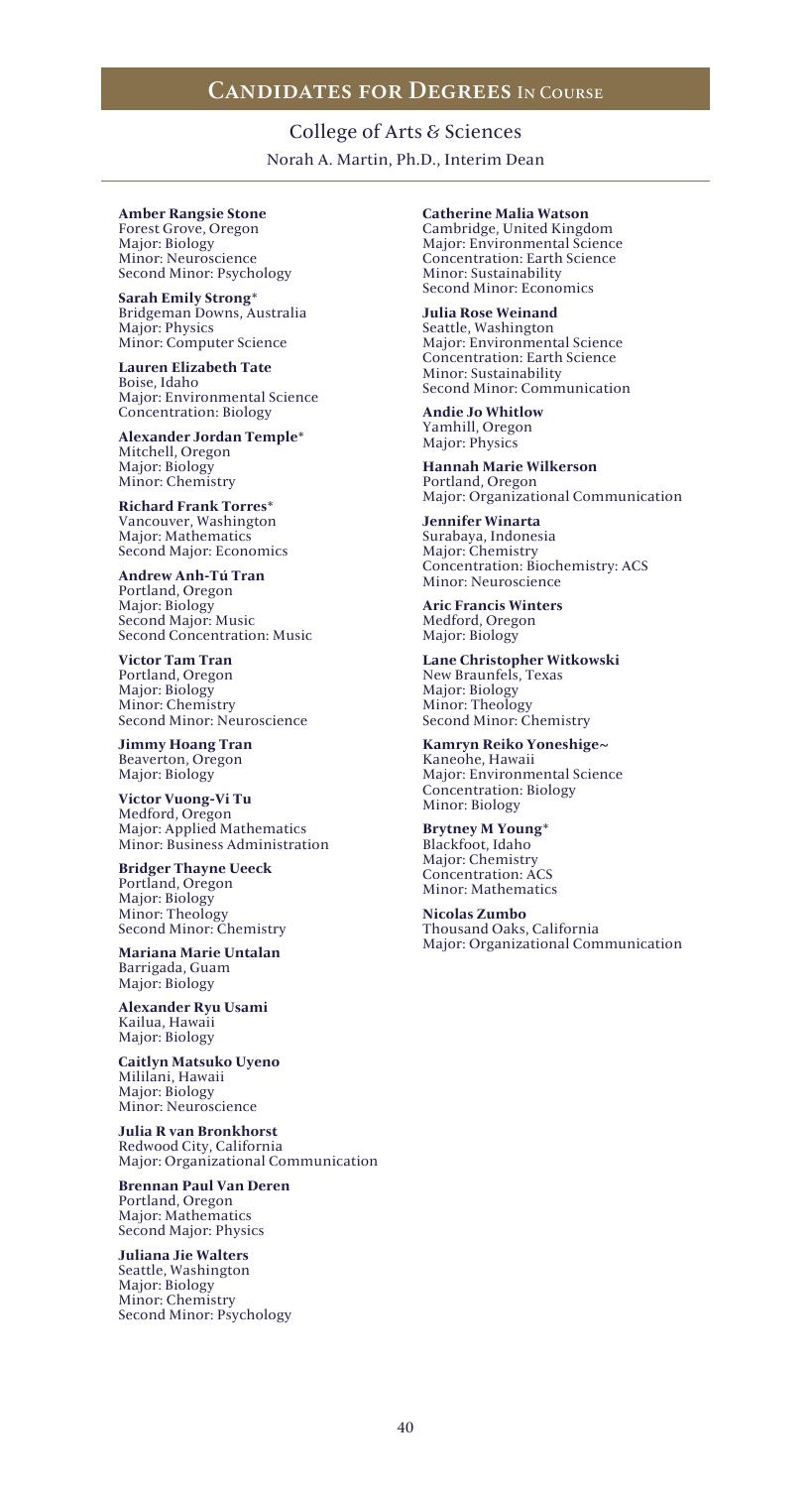## School of Education

John L. Watzke, Ph.D., Dean

### **Doctor of Education**

**Bethany Kaye Cavanaugh** "Investigating the Influence of a Fundraising Equity Policy: Financial Impacts and Parent Perceptions in a Public School District" Portland, Oregon

### **Maureen Elizabeth Cullen**

"Understanding Women's Experience in Undergraduate Leadership Development Through a Transformative and Intersectional Lens" Portland, Oregon

### **Matthew Terrence Daily**

"Success and Persistence of First-Generation Students at Private Colleges and Universities" Portland, Oregon

#### **Nicole Foran**

"Examining the Ways Female Students Experience Teacher Feedback and Assessment" Portland, Oregon

**Elizabeth Welthy Lutz Kelly** "Student Perspectives in a Recovery High School: How Students With Emotional Disability and Students With Other Health Impairment for ADHD Experience Success" Lake Oswego, Oregon

### **Andrew Charles Kuffner**

"Lasting Impacts From a Kairos High School Retreat: A Case Study of Participants Three to Five Years Post-Retreat Exploring the Social, Emotional, Mental Health, and Faith Impacts" Portland, Oregon

#### **Christopher Thomas Long** "Investigating First-Year, First-Generation Students' Metacognition for Learning: Assigning Meaning to Visual Thinking and Learning in an Academic Success Course" Estacada, Oregon

**Melodye Jean MacAlpine** "Exploring Gendered Barriers to Higher Education Leadership for Women in Midlevel Student Affairs Roles" Beaverton, Oregon

#### **Susanna Ruth Romas** ""It's a Together Process": A Grounded Theory Study of Equity Leadership and Professional Learning" Oregon City, Oregon

#### **Austin Thomas Veiga**

"Program Experiences of Pacific Alliance for Catholic Education Graduates That Impact Retention in the Field" Portland, Oregon

§Summa Cum Laude ‡Maxima Cum Laude ~Magna Cum Laude \*Cum Laude #Honors Program

### **Master of Arts**

**Christopher Lee Morzenti** Dunsmuir, California Major: Education

**Master of Arts in Higher Education & Student Affairs**

**Olivia Katherine Bormann** Portland, Oregon

**Alexandria Kristina Breiling** Portland, Oregon

**Amy Dames Smith** Portland, Oregon

**Andranik Kagramanyan** Vaughan, Ontario

**Michelle Elizabeth King** Milwaukie, Oregon

**Reuben K Kiprono** Eldoret, Kenya

**Matthew R Libby** Wildwood, Missouri

**Mary Elizabeth Markham** Portland, Oregon

**Erin Maureen McChurch** Anaheim, California

**Sarah Elizabeth Nuxoll** Portland, Oregon

**Rheannon Michelle Van de Voorde** Ariel, Washington

#### **Master of Arts in Teaching**

**Julia E Adams** Boring, Oregon

**Coralee Ann Bauer** Vancouver, Washington

**Alyssa Elin Biniak** Portland, Oregon

**Kyle Paul Boone** Portland, Oregon

**Zachary Colm Bromert** Portland, Oregon

**Sally Ann Butzer** Portland, Oregon

**Rachel Nicole Carbary** Spokane, Washington

**Mary Elizabeth Carlson** Willmar, Minnesota

**Stephen Theodore Cieslak** Portland, Oregon

**Maxwell Campbell Cook** Bend, Oregon

**Adamm White Eagle Creel** Portland, Oregon

**Hanna L Davis** Portland, Oregon

**Julia Branwen De Santis** Portland, Oregon

**Savannah Katherine Dickson** Portland, Oregon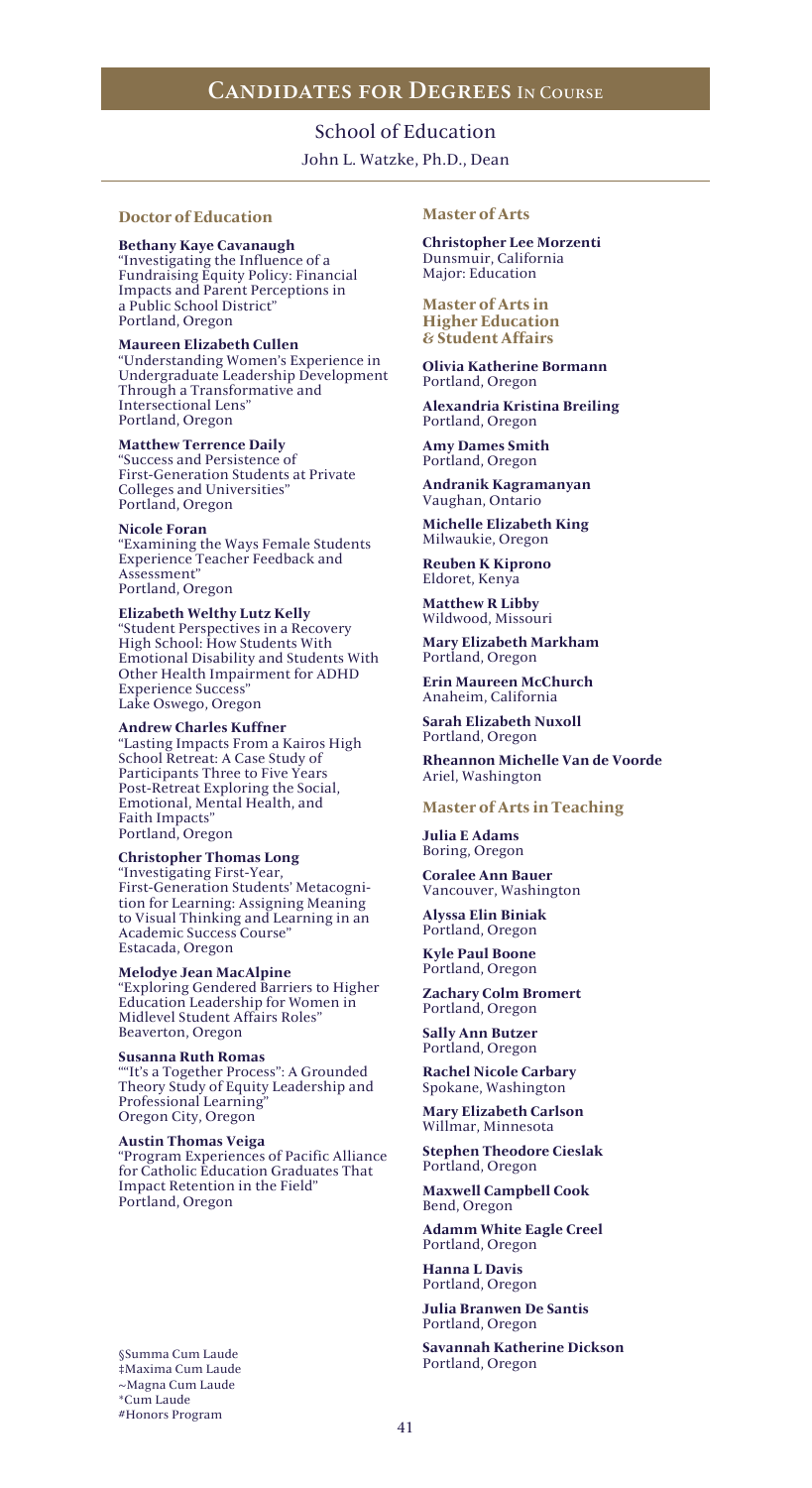School of Education John L. Watzke, Ph.D., Dean

**Grace Lynn Dullanty** Selah, Washington

**Lillian Taylor Ewing-Steffan** Happy Valley, Oregon

**Megan Nichole Graziose** Seattle, Washington

**Sybil Marie Guggenheim** Portland, Oregon

**Amanda Marie Hernandez Michalski** Salinas, California

**Yvette Angelica Herrera** Marysville, Washington

**Madison Bleha Higgins** Gresham, Oregon

**Rebecca Hines** Vancouver, Washington

**Monica Evelyn Holzmer** Portland, Oregon

**Maria Helen Huether** Eugene, Oregon

**Jonathan Paul Kaden** Portland, Oregon

**Katherine Lee Kirchner** Dublin, Ohio

**Jennifer Dyann Knerr** Fredericksburg, Virginia

**Benjamin Robert Lorentz** Flowery Branch, Georgia

**Kathryn Anne Ludlam** Portland, Oregon

**Bruce Wesley Macdonald** Portland, Oregon

**Andreas Christian Markantonatos** Portland, Oregon

**Olivia Valentine Marovich** Portland, Oregon

**Alaina Rose Marti** Saint Paul, Minnesota

**Megan Riley McNulty** Palm Springs, California

**Tyler Nguyen** Portland, Oregon

**Sophia Mae O'Brien** Dayton, Oregon

**Georgia Louise Paulk** Portland, Oregon

**Michelle Radford** Portland, Oregon

**Jacob Martin Regge** Renton, Washington

**Hannah Rae Remmert** Monticello, Illinois

**Kayla Lynn Roberts** Lebanon, Oregon

**Riley Michael Roderick** Portland, Oregon

**Lucy Rothwell** Portland, Oregon

**Brielle Mackenzie Schrader** Arlington, Washington

**Amanda Nicole Senglaub** Eugene, Oregon

**Sven Shoultz** Seattle, Washington

**Stoffel J Strange** Portland, Oregon

**Rebecca Suzanne Swofford** Sherman Oaks, California

**Emma Leigh van Ommeren** Portland, Oregon

**Abigail Mimi Van Vleet** Beaverton, Oregon

**Monica Johanna VanBerkum** Grosse Pointe Park, Michigan

**Adam Jesse Weiss** Glendale, California

**Matthew James Wheatley** Vancouver, Washington

**Kinsey Williams** Chicago, Illinois

**Kendall Grace Witt** Stayton, Oregon

**Severin I Wold** Paauilo, Hawaii

**Matthew Ward Woodworth** Redmond, Oregon

### **Master of Education**

**Nicole Magdalene Andrews** Edmonton, Alberta

**Morgan Lee Beaty** Vancouver, Washington

**Emily Elizabeth Bechen** Eugene, Oregon

**Katherine Elizabeth Blaskowsky** West Linn, Oregon

**Michaela Marie Bruno** Northfield, Ohio

**Samuel Ka-Wo Chau** Edmonton, Alberta

**Lori Anne Choong** Edmonton, Alberta

**Haley Jacqueline Coad** Yorba Linda, California

**Alyson Dawn Gabucci** Edmonton, Alberta

**Samantha Mary Gartner** Edmonton, Alberta

**Tiffany Sharon Graham** Newberg, Oregon

**Dylan Samantha Hite** Neskowin, Oregon

**Kau'i Carolyn Margaret Ho'opi'i** Honolulu, Hawaii

**Rebecca Clare Imison** San Carlos, California

**Diana Joy Keleminovic** Edmonton, Alberta

**Shauna JoAnn Laird** Edmonton, Alberta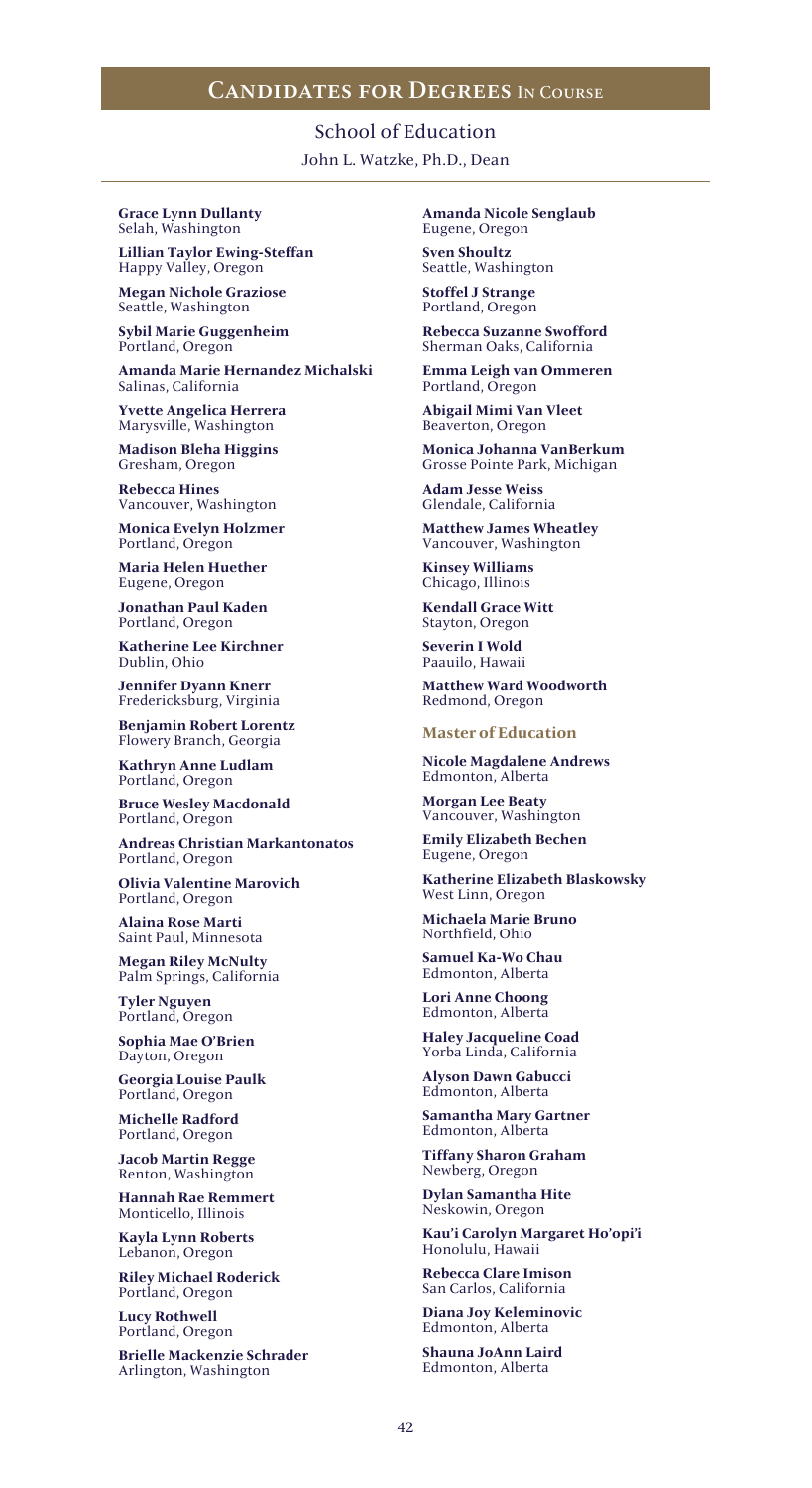School of Education John L. Watzke, Ph.D., Dean

**Sydney Jane Lowe** Walnut Creek, California

**Sally Linn Moceyunas** Los Altos, California

**Monica Jean Moynihan** Draper, Utah

**Cileen Ku'umomimakamae Nottage** Salt Lake City, Utah

**Madison Fujuan Ohashi** Honolulu, Hawaii

**Kayla Marie Oser** Portland, Oregon

**Kelly Lee Sanford** Seattle, Washington

**Emilie Marie Sarnecki** Edmonton, Alberta

**Liesl B Schapker** Denver, Colorado

**Andrew Kiu Kwong Tse** Edmonton, Alberta

**Bachelor of Arts in Elementary Education**

**Cathleen Marie Barron‡** Lynnwood, Washington Minor: Sociology

**Marlee Ann Bennett§** Seattle, Washington

**Keelin Elizabeth Burk** Auburn, Washington

**Hailey Faith Colman~#** San Diego, California

**Emma Allison Cromwell** Dallas, Oregon

**Alexa Soares de Freitas** Kirkland, Washington

**Penelope Ann Dierich** Seattle, Washington

**Sydney Fritz** Milwaukee, Wisconsin

**Luke Archer Hogencamp** Anaheim, California

**Kasidy N Honnaka** Pearl City, Hawaii

**Isabella Lily Horning** Phoenix, Arizona

**Chloe Kiemi Kelly** Mililani, Hawaii

**Sydney Marie Klaiman** San Francisco, California

**Katja Alina La Flamme** Portland, Oregon

**Aileen Mirai Lieu\*** Portland, Oregon

**Daniel Lucas Lucioni** Rancho Palos Verdes, California

**Elizabeth Lorane Lyons-Best** Columbus, Georgia

**Abbey Rockett McClurkin** Portland, Oregon Minor: Sociology

**Isabel Sofia Murillo** San Diego, California Concentration: ESOL

**Mykaela Minori Kehau Onishi** Ewa Beach, Hawaii Minor: Psychology

**Alyssa Pinkerton** Sammamish, Washington Concentration: Special educator

**Jenna A Rappaport\*** Kenwood, California Minor: Psychology

**Joanna Melinda Rehwald** El Dorado Hills, California

**Sarai Kealohilani Silva** Kaneohe, Hawaii

**Jack Thomas Taylor** Shoreline, Washington

**Jenny Anne Geronimo Villanueva** Lihue, Hawaii

**Katherine Jo Wilcox** Spokane, Washington

**Bachelor of Science in Secondary Education**

**McKenzie Payton Clark~** Lakewood, Washington Second Major: English

**Elise Chantal Hummel\*** Orinda, California Second Major: Mathematics Minor: Fine Arts

**Renee Mykal Kaldor** Missoula, Montana Second Major: English Minor: Theater

**Daniel Thomas Mesquiti** San Antonio, Texas Minor: Biology

**Javier James Lee Resop** Fife, Washington

**Marcos Natan Sim** San Gabriel, California Second Major: English

**Sophia Grace Winland** Honolulu, Hawaii Second Major: History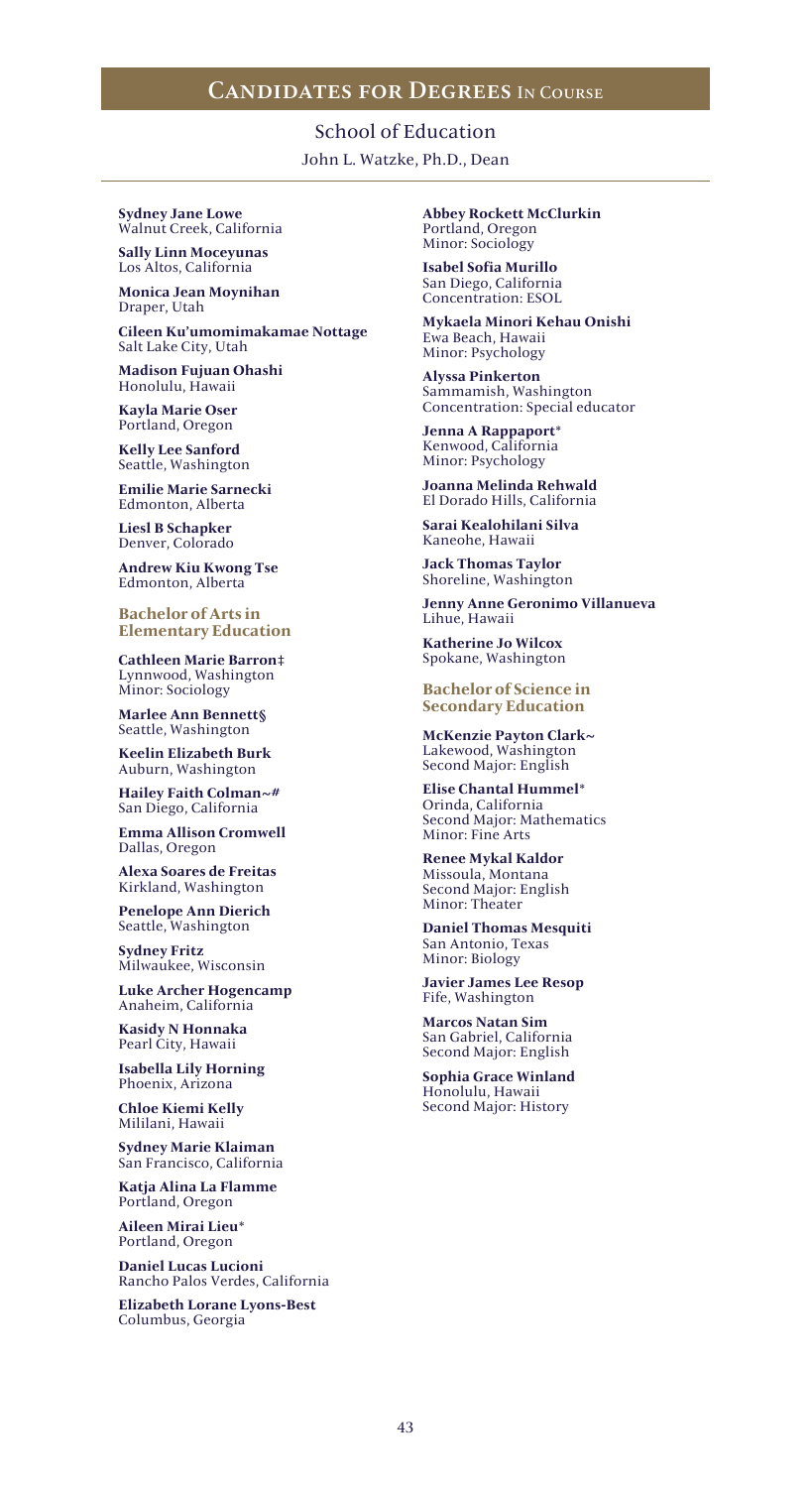### Senior Awards

#### **University Scholars**

COLLEGE OF ARTS & SCIENCES Jack Doyle Clark

SCHOOL OF NURSING Amelia E. Poroli

DR. ROBERT B. PAMPLIN JR. SCHOOL OF BUSINESS Rose Marie Pflug

DONALD P. SHILEY SCHOOL OF ENGINEERING John M. Haas

SCHOOL OF EDUCATION Marlee Ann Bennett

#### **Valedictorians**

COMMENCEMENT I Jake Frederick Daniel Riegel School of Nursing

COMMENCEMENT II Grace Ellen Adam Dr. Robert B. Pamplin Jr. School of Business

COMMENCEMENT III Marlee Ann Bennett School of Education

### **Deans' Awards**

COLLEGE OF ARTS & SCIENCES Lily Elizabeth Gao Fenglan Gunning

SCHOOL OF NURSING Jake Frederick Daniel Riegel

DR. ROBERT B. PAMPLIN JR. SCHOOL OF BUSINESS Riley Anne Beavers

DONALD P. SHILEY SCHOOL OF ENGINEERING Riley Charles Dehmer

SCHOOL OF EDUCATION Hailey Faith Colman

#### **Undergraduate Research Award**

OUTSTANDING GRADUATING SENIOR Kate Russell

#### **Programmatic Awards**

REV. JOHN VAN WOLVLEAR, C.S.C. AWARD FOR OUTSTANDING INVOLVEMENT IN STUDENT AFFAIRS Yeudith Giselle Valdovinos

KATE JOHNSON OUTSTANDING SERVICE AND LEADERSHIP AWARD Meghan Jane Potter

BR. FULGENCE JAMES DOUGHERTY, C.S.C. AWARD Sopharoth Ith

COMMUNITY CARE AWARD Katie Ann Moreland

REV. FREDERICK F. BARR, C.S.C. CAMPUS MINISTRY LEADERSHIP AWARD Emily Katherine Melcher

RESIDENCE LIFE AWARD FOR MERITORIOUS SERVICE Kaylee Mackenzie DeLoye

BRIAN DOYLE STUDENT MEDIA AWARD Austin Taylor De Dios

REV. JOHN B. DELAUNAY, C.S.C. PEER HEALTH ADVOCACY AWARD Kaylee Madison Menefee

#### **COLLEGE OF ARTS & SCIENCES AWARDS**

#### **Biology**

BLONDEL CARLETON AWARD IN BIOLOGY Zoe Alexandra Kellermyer

MARLENE MOORE ACADEMIC ACHIEVEMENT AWARD Alyssa Jayne Snyder

BECKY HOUCK TEACHING, MENTORING, AND SERVICE AWARD Rebecca Tran Ly

MICHAEL D. SNOW ACHIEVEMENT IN UNDERGRADUATE RESEARCH AWARD Ashley Mae Burton

#### **Chemistry**

WILLIAM AND LAVINA WILSON AWARD IN CHEMISTRY Lily Elizabeth Gao Fenglan Gunning, Anna Katherine Qiao Lian Hicks, and Isaac David Reinhard

AMERICAN CHEMICAL SOCIETY UNDERGRADUATE AWARD IN ORGANIC CHEMISTRY Lily Elizabeth Gao Fenglan Gunning and Isaac David Reinhard

AMERICAN CHEMICAL SOCIETY UNDERGRADUATE AWARD IN INORGANIC CHEMISTRY Bao Quoc Huynh

AMERICAN CHEMICAL SOCIETY UNDERGRADUATE AWARD IN ANALYTICAL CHEMISTRY Peter Nguyen

AMERICAN CHEMICAL SOCIETY UNDERGRADUATE AWARD IN PHYSICAL CHEMISTRY Emma R. Morrow

BIOCHEMISTRY AWARD Lily Elizabeth Gao Fenglan Gunning and Anna Katherine Qiao Lian Hicks

#### **Communication Studies**

PAUL S. MELHUISH OUTSTANDING ORGANIZATIONAL COMMUNICATION MAJOR AWARD Caroline Louise Dockerty

ROBERT L. FULFORD OUTSTANDING COMMUNICATION MAJOR AWARD Jenna Georgia Brandt

#### **English**

LOUIS J. MASSON OUTSTANDING ENGLISH MAJOR AWARD Sadie Marie Wuertz

HERMAN ASARNOW AWARD FOR ACADEMIC EXCELLENCE IN ENGLISH McKenzie Payton Clark

OUTSTANDING WRITING ASSISTANT AWARD Grace Ellen Adam

#### **Environmental Studies**

REV. ARTHUR SCHOENFELDT, C.S.C. AWARD FOR ENVIRONMENTAL ETHICS AND POLICY Sophia R. Truempi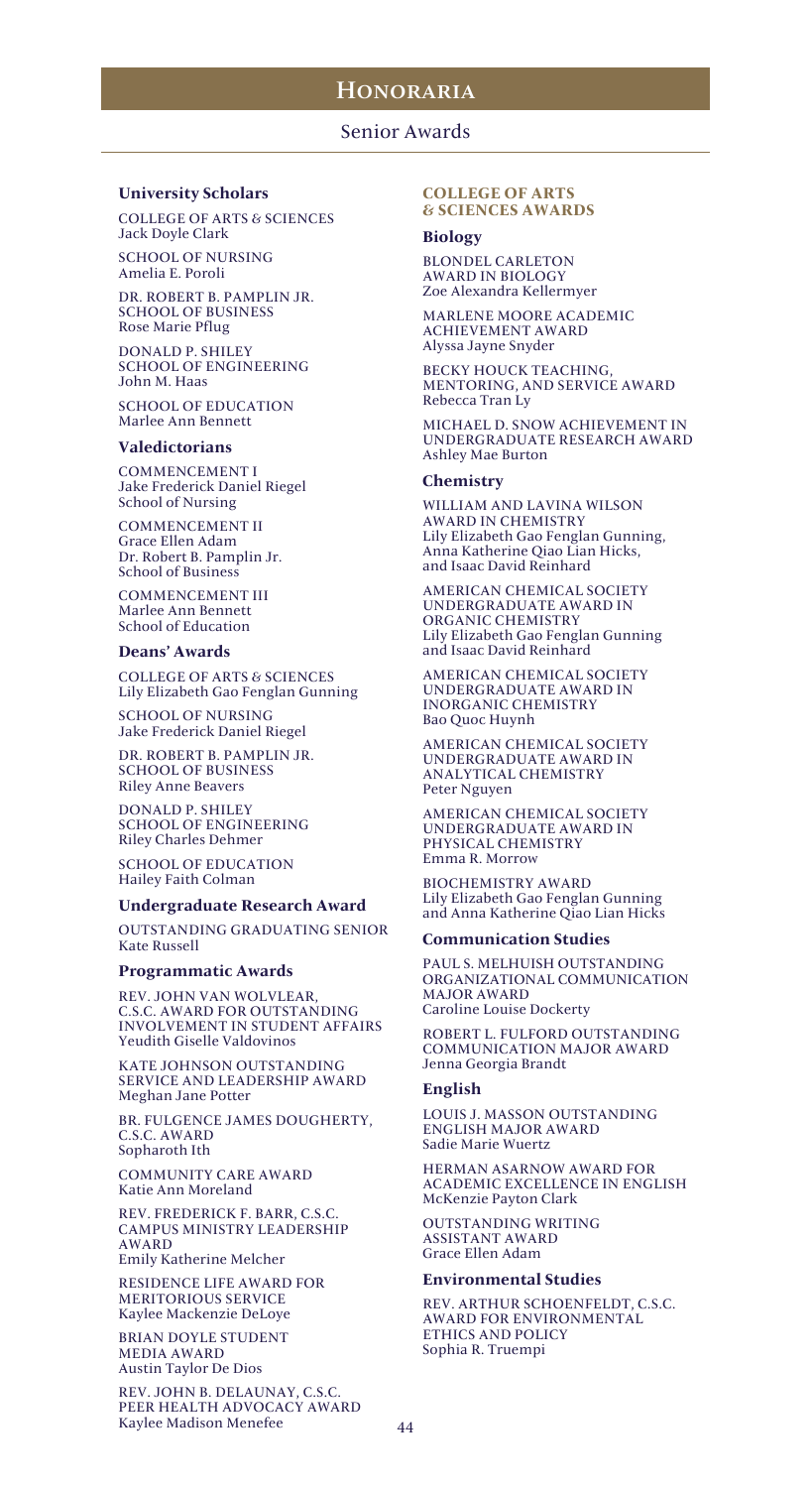### Senior Awards

REV. RONALD J. WASOWSKI, C.S.C., AWARD FOR ENVIRONMENTAL **STUDIES** Kerigan Elizabeth Bermani

STEVE A. KOLMES AWARD FOR ENVIRONMENTAL STUDIES Julia Rose Weinand

SUZANNE S. FIELDS AWARD FOR ENVIRONMENTAL SCIENCE Jack Doyle Clark

#### **Gender, Women, & Sexuality Studies**

GENDER, WOMEN, AND SEXUALITY STUDIES CIVIC ENGAGEMENT AND ACTIVISM AWARD Grace Anne Fortson

GENDER, WOMEN, AND SEXUALITY STUDIES MINOR SCHOLARLY ACHIEVEMENT AWARD Francisco Joni Franco

### **History**

REV. JOSEPH POWERS, C.S.C. SENIOR PRIZE IN HISTORY Abraham Ahn

REV. ERWIN ORKISZEWSKI, C.S.C. OUTSTANDING HISTORY THESIS Abraham Ahn and Ashley Mae Burton

#### **International Languages & Cultures**

ZERTIFIKAT BESONDERER LEISTUNG FOR OUTSTANDING ACCOMPLISHMENT IN GERMAN Cora Hyatt

CERTIFICAT D'EXCELLENCE FOR OUTSTANDING ACCOMPLISHMENT IN FRENCH Grace Campbell Smith

MANUEL J. MACIAS CERTIFICADO DE EXCELENCIA FOR OUTSTANDING ACCOMPLISHMENT IN SPANISH Mauricio Paz Cisneros

NARCISO ZANCANELLA AWARD FOR OUTSTANDING ACCOMPLISHMENT IN INTERNATIONAL LANGUAGES AND CULTURES Arielys Morffiz Gonzalez

DR. KATHLEEN REGAN AWARD FOR OUTSTANDING SERVICE IN INTERNATIONAL LANGUAGES AND CULTURES Vanessa J. Gonzalez

#### **Mathematics**

RON SMIT AWARD FOR CONTRIBUTIONS TO THE MATHEMATICAL COMMUNITY Elise Chantal Hummel

AWARD FOR EXCELLENCE IN MATHEMATICS Sierra Dawn Nieland

EMMY NOETHER AWARD FOR ACHIEVEMENT IN MATHEMATICAL RESEARCH Clare Noel Spinner

#### **Performing & Fine Arts**

JEROME N. BADRAUN OUTSTANDING SENIOR IN THEATER AWARD Hannah Nicole Harrison

MARGARET VANCE OUTSTANDING SENIOR IN MUSIC AWARD Sadie Marie Wuertz

#### **Philosophy**

PHILOSOPHICAL ACHIEVEMENT AWARD FOR SCHOLASTIC **EXCELLENCE** Maile Kristin Heen, Charles Blane Menke, and Clare Noel Spinner

AGORA AWARD FOR LEADERSHIP IN PROMOTING PHILOSOPHICAL DIALOGUE AND COMMUNITY Gareth Daniel Hart and Madison Jane Johnson

FRANZ MAYR AWARD FOR PASSION AND APTITUDE FOR PHILOSOPHY Angelica Yasmin García

#### **Physics**

PAUL E. WACK AWARD IN PHYSICS Kaylin G. Ingalls

#### **Political Science & Global Affairs**

BR. DONALD J. STABROWSKI, C.S.C. AWARD FOR ACADEMIC ACHIEVEMENT Grace Anne Fortson

REV. CLAUDE POMERLEAU, C.S.C. AWARD FOR STUDENT LEADERSHIP Connor Theodore Heffernan

STEVEN B. TAYLOR AWARD FOR EXCELLENCE IN MOCK TRIAL Madison Jane Johnson

#### **Psychological Sciences**

SR. MARIAN DOLORES ROBINSON AWARD FOR ACHIEVEMENT IN PSYCHOLOGY Olivia Claire Osborne

REV. JOHN B. DELAUNAY, C.S.C. AWARD FOR OUTSTANDING PSYCHOLOGY MAJOR Olivia Kalili Nomura

SUSAN BAILLET AWARD FOR OUTSTANDING NEUROSCIENCE MINOR Alyssa Jayne Snyder

AWARD FOR OUTSTANDING TRANSDISCIPLINARY MINOR Caroline Louise Dockerty

OUTSTANDING PSYCHOLOGY AND SOCIOLOGY DOUBLE MAJOR AWARD Katherine Rose Tolcher

#### **Sociology & Social Work**

DOROTHY DAY AWARD FOR ACADEMIC ACHIEVEMENT IN SOCIAL WORK Makenna Katherine Cowan

JOSEPH S. GALLEGOS AWARD FOR OUTSTANDING SERVICE AND LEADERSHIP IN SOCIAL WORK Sophia Marie Riccardi

bell hooks AWARD FOR COMMUNITY CARE Charlie Christopher Xiaolei DuCharme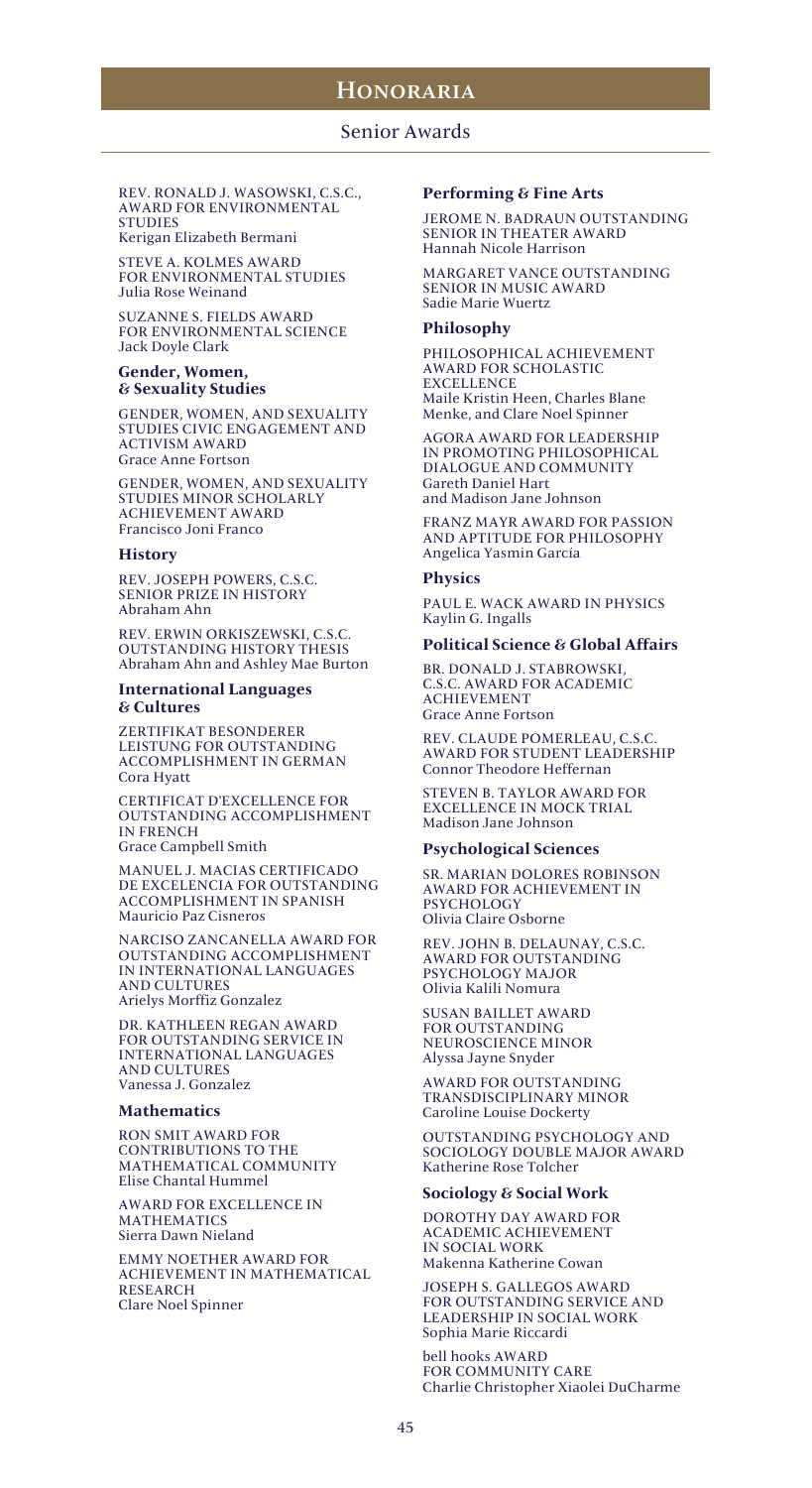### Senior Awards

ROBERT W. DUFF AWARD FOR EXCELLENCE IN SOCIOLOGY Siena M. Henson

AWARD FOR SOCIOLOGICAL IMAGINATION Gloria Yolanda Joseph

AWARD FOR THE STUDY OF CRIME IN CONTEXT Olivia Claire Osborne

PRAXIS AWARD FOR EXCELLENCE IN SOCIAL JUSTICE Grace Ellen Adam

### **Theology**

REV. RICHARD RUTHERFORD, C.S.C. AWARD Katherine M. Marcel

HENRICUS AND ANTONIA BAASTEN MEMORIAL AWARD Dylan R. Harrison

### **SCHOOL OF NURSING**

INTEGRATIVE HEALTH AND WELLNESS OUTSTANDING STUDENT AWARD Grace Madeline Kinney

IVA BRATTON FRENCH WINKEL AWARD Jaclyn Lokelani Wataoka

JOANNE R. WARNER OUTSTANDING RISING SCHOLAR AWARD Erin Barbara Steiner

PATRICIA L. CHADWICK OUTSTANDING RISING CLINICIAN AWARD Jake Frederick Daniel Riegel

TERRY R. MISENER INNOVATIONS IN NURSING AWARD Sierra May Foster and Grace Maria Mariano

**DR. ROBERT B. PAMPLIN, JR. SCHOOL OF BUSINESS**

PAMPLIN AWARD FOR EXCELLENCE IN ACCOUNTING Rose Marie Pflug

PAMPLIN AWARD FOR EXCELLENCE IN ECONOMICS Sopharoth Ith

PAMPLIN AWARD FOR EXCELLENCE IN FINANCE

Georgia Elizabeth Sutjiadi

PAMPLIN AWARD FOR EXCELLENCE IN MARKETING Alexandra Lauren Weberg

PAMPLIN AWARD FOR EXCELLENCE IN OPERATIONS AND TECHNOLOGY MANAGEMENT Kaylee Mackenzie DeLoye

ROBIN AND JEAN ANDERSON OUTSTANDING ENTREPRENEUR SCHOLAR AWARD Guyanna Leigh Bedington and Benjamin James Braukmann

### **DONALD P. SHILEY SCHOOL OF ENGINEERING**

TAU BETA PI ENGINEERING HONOR SOCIETY AWARD Mary Kathryn Stone

COMPUTER SCIENCE OUTSTANDING STUDENT AWARD Phướcan Tiến Nguyễn

DR. MEHMET INAN OUTSTANDING CIVIL ENGINEERING STUDENT AWARD

Elizabeth K. Diaz-Gunning

ELECTRICAL ENGINEERING OUTSTANDING STUDENT AWARD Paul James Meister

MIROSLAV C. ROKOS OUTSTANDING MECHANICAL ENGINEERING STUDENT AWARD Kate Russell

#### **SCHOOL OF EDUCATION**

KAPPA DELTA PI INTERNATIONAL HONOR SOCIETY AWARD Elise Chantal Hummel

VIRGINIA WALES AWARD FOR OUTSTANDING ELEMENTARY EDUCATOR Elizabeth Lorane Lyons-Best

HAROLD STAUFFER AWARD FOR OUTSTANDING SECONDARY EDUCATOR Renee Mykal Kaldor

#### **Residence Hall Awards**

SAINT ANDRÉ BESSETTE, C.S.C. AWARD Brennan Paul Van Deren

REV. DAVID T. TYSON, C.S.C. AWARD Mary Magdalene Astalis

ALBERT AND SUE CORRADO AWARD Grace Maria Mariano

BISHOP PAUL E. WALDSCHMIDT, C.S.C. AWARD

Martin Gabriel Santos Sangil

REV. THEODORE J. MEHLING, C.S.C. AWARD Kimi Mieko Gaerlan Tokunaga

REV. THOMAS C. ODDO, C.S.C. AWARD

Quinn Matthew Burdick

ARCHBISHOP ALEXANDER CHRISTIE AWARD Lane Christopher Witkowski

FRED AND SUZANNE FIELDS AWARD Madison Dawn Stanaway

REV. ARTHUR M. SCHOENFELDT, C.S.C. AWARD Nicholas James Ku'oko'a Hinson

REV. HOWARD J. KENNA, C.S.C. AWARD

Kaylee Mackenzie DeLoye

ALLEN AND KATHLEEN LUND AWARD Daniel Thomas Mesquiti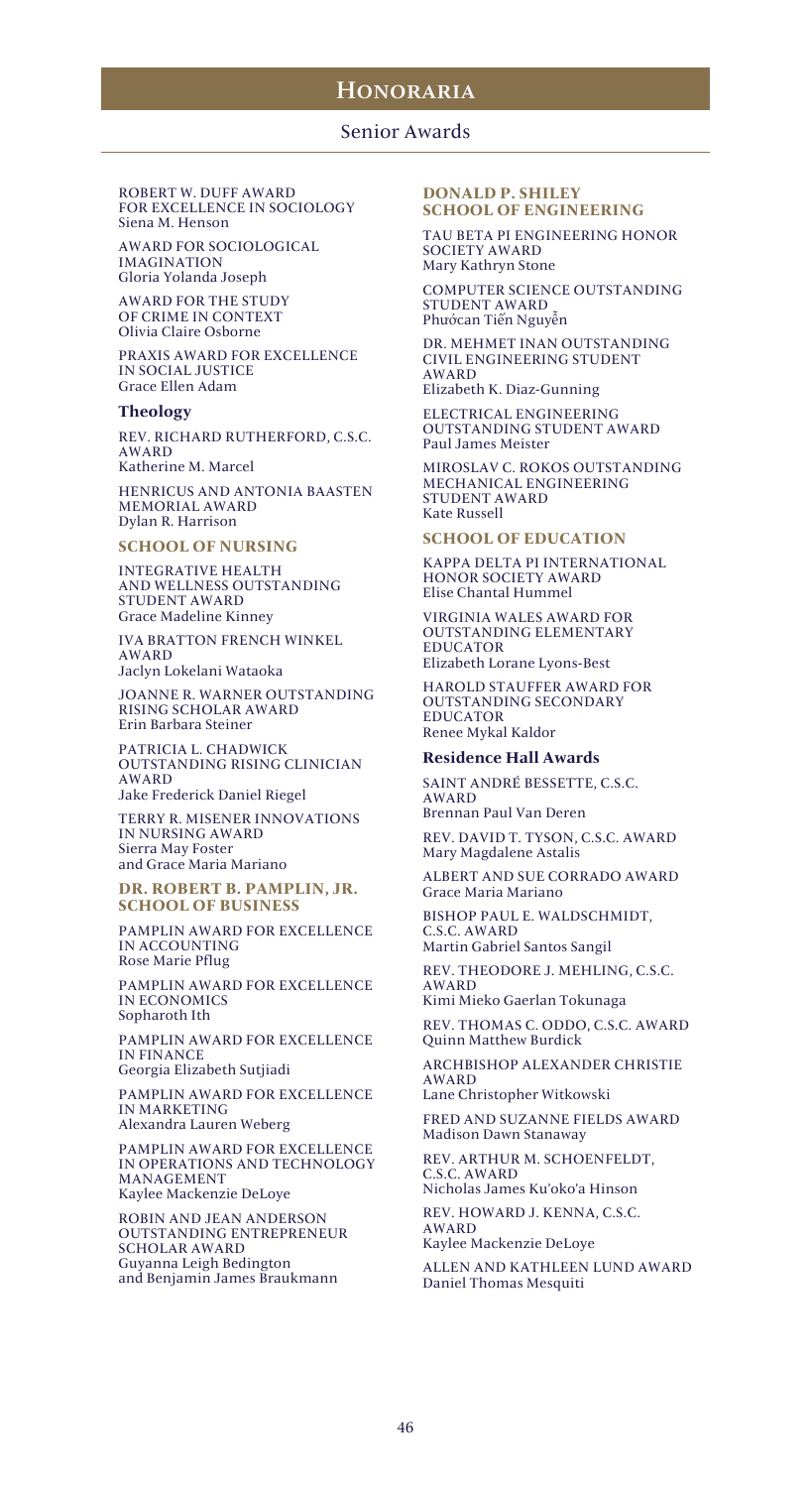### Senior Awards

#### **University of Portland Honors Program**

Abraham Ahn Is that *Kimchi* on My Plate? Korean Cookbook Writers and *Kimchi* from the 1970s-2010s Christin Hancock, Advisor

Michelle Alexis Barton Screening for Prone Positioning Knowledge as a Treatment in Undergraduate Nursing Students Amber Vermeesch, Advisor

Seth Dennis Bohn Coming to Terms with Quantum Mechanics Paige Hall, Advisor

Ashley Mae Burton Metagenomic Analysis of Soil Bacteria around Invasive vs Native Plants in Smith and Bybee Wetlands Area Susan Murray, Advisor

Kevin Dennis Cochran Jr. Project Management Senior Honors Project—Agile Literature Review Gary Mitchell, Advisor

Hailey Faith Colman Portrayals of Death: A Content Analysis of Picture Books Katie Danielson, Advisor

Gracie Jaden Cornaby Forest Infection: Bark Beetles and Fungal Pathogens Responding to Climate Change in the Pacific Northwest Neil Oculi, Advisor

Lily Elizabeth Gao Fenglan Gunning Exploration of the Molecular Basis of Climate Change through Computational Calculation of Greenhouse Gas Global Warming Potentials Paige Hall, Advisor

John Thomas Kavulich Searching for Evidence of Randomness in Quantum Random Number Generation

Maximilian Schlosshauer, Advisor

Zoe Alexandra Kellermyer *Trypanosoma cruzi* in the face of climate change: current and future directions for treatment and research Ryan Kenton, Advisor

Jennifer D. Kepler Screening for Prone Positioning Knowledge as a Treatment in Undergraduate Nursing Students Amber Vermeesch, Advisor

Kathryn Margaret Lampe The morals of milk: An ecological and ethical analysis of the dairy industry in the Pacific Northwest Heather Carpenter and Norah Martin, Advisors

Braeden Leland Lane 3D Printer Error Detection for Hydra Research LLC Surj Patel, Advisor

Katherine M. Marcel Unforming Whiteness Brandy Daniels, Advisor Kaylee Madison Menefee How Can Nonprofits Use an Intersectional Lens in their Marketing to Reach People of All Identities and Create a Distinct Brand Identity: Best Practices and a Case Study on Two Mental Health Nonprofits Tyler Laird‐Magee, Advisor

Charles Benjamin Myers Columbia Boulevard Wastewater Treatment Plant blower building and system improvements Mark Kennedy and Matthew Kuhn, Advisors

Phướcan Tiến Nguyễn Kinney Elastokinematics Non-Expert Design Interface for Suspension and Steering System Daman Oberoi and Surj Patel, Advisors

Meghan Jane Potter Religiosity and Ethics Among College Students Martin Monto, Advisor

Isaac David Reinhard Utilizing the CRISPR/Cas9 system to edit the regulatory region of Haspin in *C. elegans* David Wynne, Advisor

Alyssa Jayne Snyder Metagenomic Analysis of Soil Bacteria around Invasive vs Native Plants in Smith and Bybee Wetlands Area Ryan Kenton, Advisor

Clare Noel Spinner Outdated Labels Limit Modern Day Choices: The Harmful Effects of Contraceptive Rhetoric Patricia McShane, Advisor

Georgia Elizabeth Sutjiadi How will a Post-Pandemic economy will affect the US 10 Year Yield Curve Brian Adams, Advisor

Brandon Makana Westervelt How Brand Identity and Consumer Perception Influences the Marketing Strategies of the Apple Company Tyler Laird‐Magee, Advisor

Sadie Marie Wuertz Extended Senior Recital Nicole Hanig and Susan McDaniel, Advisors

### **Air Force Reserve Officers Training Corps Graduates**

Chasyn Joseph Iosepa Kapōhakalāokalani Aipoalani Marcus Andrew Ariel Seth Dennis Bohn Jessica Leilani Desmarais William David Hunter Larissa Ruth Klopp Kevin B. Liang Paul James Meister John Joseph Menor Kaisen Keiji Nakagawa Dennis Pham Isaac David Reinhard Jordan Ignacio San Agustin Angela Sara Schuster Richard Frank Torres Geryl Keilar Vinoya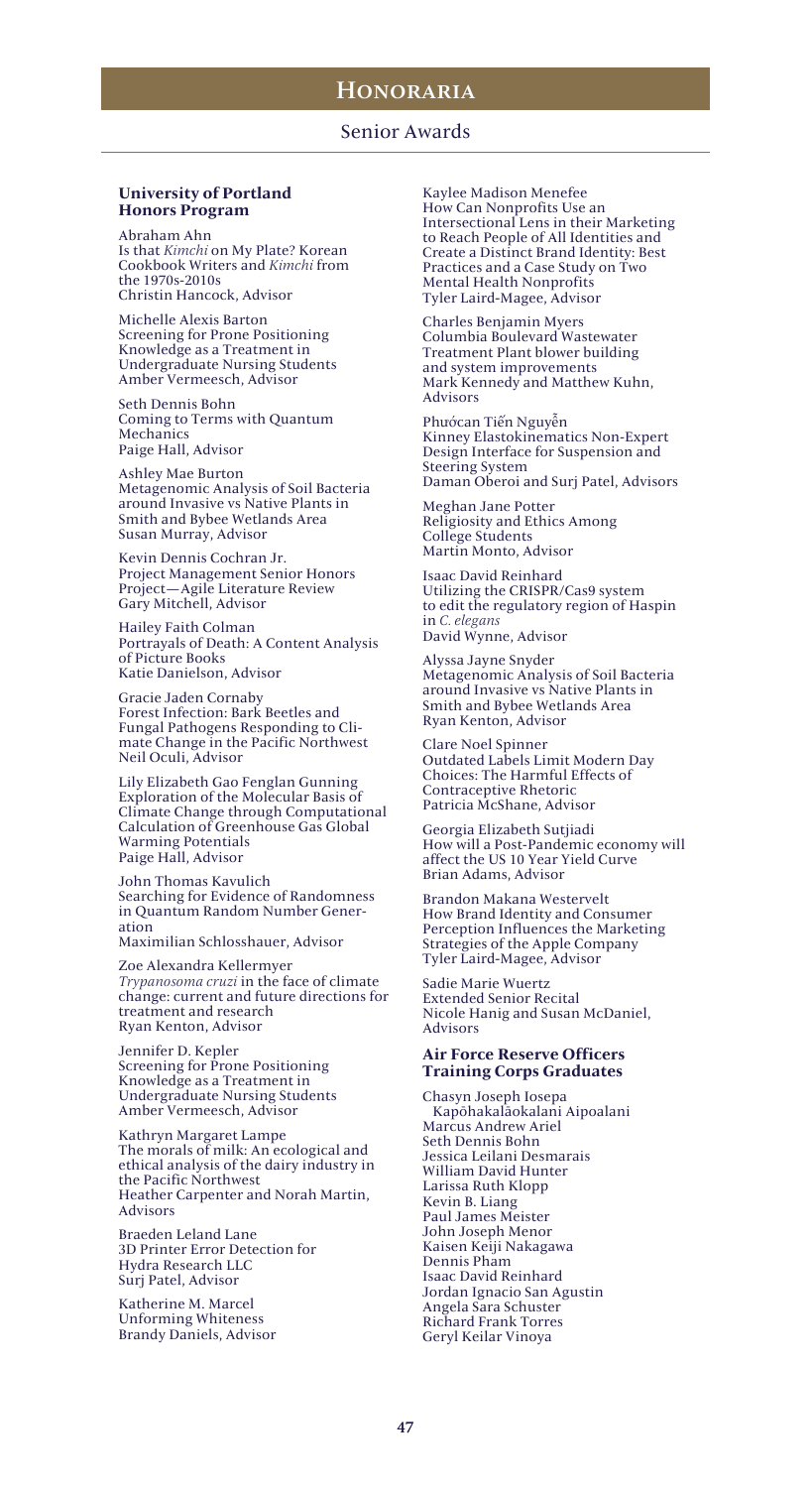### **Army Reserve Officers Training Corps Graduates**

Dede Ama Apenyo Kaleb Jin-Woo Bang Lianna Zhen Bloom Mya Jade Kainani Fuller Matthew Hoang-Viet Le Colton T. Michael Lincoln James Miller Mikhenna Elise Miller Niels Colton Rasmussen Calvin Eugene Strong

#### **Honor Societies**

ALPHA KAPPA DELTA, INTERNATIONAL SOCIOLOGY HONOR SOCIETY

Bridget Bouchard Cope Siena Marie Henson Katherine Therese Johnson Georgia Margaret Lundeen Olivia Claire Osborne Danette Ernestina Pelayo Kent John Scollard Austin Christopher Thompson

BETA BETA BETA, NATIONAL BIOLOGICAL HONOR SOCIETY

Christina Mary Buselli Jessica Dawn Cramm Samantha Marie Davis Lindsay Anne Harrington Janine M. Harris Kellie Leigh Krpan Emma J. Mathison Rylee Louise Mattson Caroline Gail McNee Gabrielle M. Mueller Paige Linh-Thy Ravelo Mackenzie Elise Ryan Jennifer Lynn Segat Brendon Kanaloa Duy-Kha Seid-Phan Danielle Rose Simmons Madison Dawn Stanaway Amber Rangsie Stone Lane Christopher Witkowski

BETA GAMMA SIGMA, INTERNATIONAL BUSINESS HONOR SOCIETY

Grace Ellen Adam Victor Martin Agostinelli, Jr. Kabiru Gbenga Ahmed Sydney Wallace Babcock Riley Anne Beavers Benjamin James Braukmann Ayaka Call Kevin Dennis Cochran Jr. Kelee Garett Cornfield-Saunders Emanuel Costache Sarah Delaney Kaylee Mackenzie DeLoye Elissa Doumith Taylor Jenet Edington Lily Parker Esch Theodore Patrick Grigsby Samantha Ann Howa Alison Gregorka Knoedler Raquel Marie Kusters Keri Ann Fumiye Miyasato Mary Morgan Sam Mowe Madeline Mae Muhlheim Rachid A. Muller Jaelynn Marie Nobriga Katelyn Rose Nofziger Anna Christina Oberg Daman Oberoi Paul C. Pak

Abigail Rose Parent Rose Marie Pflug Soha Saifeddine Jonathan Cleland Seibert Seth Headings Troyer An Dao Binh Vo Alexandra Lauren Weberg

BLUE KEY, NATIONAL HONOR SOCIETY FOR SCHOLARSHIP, LEADERSHIP, AND SERVICE

Abraham Ahn Andrea Angeles Espinosa Victoria Bajanov Megan Pasiliao Caren Charles Christopher Castillo Elizabeth K. Diaz-Gunning Isabel Maria Kanoelehua Gampon Jennifer Marie Heideman Kayla Aiko Kaneshiro Jennifer D. Kepler Mindy Keiko Kimura Megan Brooke Leung Clare Noel Spinner Georgia Elizabeth Sutjiadi Haley Grace Welliver

DELTA EPSILON SIGMA, NATIONAL HONOR SOCIETY FOR UNIVERSITIES WITH A CATHOLIC TRADITION

Abraham Ahn Jessica Marie Del Haro Elizabeth K. Diaz-Gunning Elissa Doumith Lily Parker Esch Lily Elizabeth Gao Fenglan Gunning Kevin Matthew Hoser Jennifer D. Kepler Joyce Jeeun Kim Emma Elizabeth Leonard Keri Ann Fumiye Miyasato Jaelynn Marie Nobriga Madison Fujuan Ohashi Abigail Rose Parent Abigail Aileen Ragain Sarah Anne Rosander Kyler Aaron Schuman Elliana Grace Souza Clare Noel Spinner Valerie Anna Stulz Georgia Elizabeth Sutjiadi Jaclyn Lokelani Wataoka

DELTA PHI ALPHA, NATIONAL GERMAN HONOR SOCIETY

Andrés Ricardo Giesemann Bao Quoc Huynh Henry Robert Prentice

KAPPA DELTA PI, INTERNATIONAL HONOR SOCIETY IN EDUCATION

Coralee Ann Bauer Marlee Ann Bennett Alyssa Elin Biniak Rachel Nicole Carbary McKenzie Payton Clark Haley Jacqueline Coad Hailey Faith Colman Adamm White Eagle Creel Emma Allison Cromwell Alexa Soares de Freitas Julia Branwen De Santis Savannah Katherine Dickson Megan Nichole Graziose Isabella Lily Horning Elise Chantal Hummel Renee Mykal Kaldor Karen D. Kim Katja Alina La Flamme Abbey Rockett McClurkin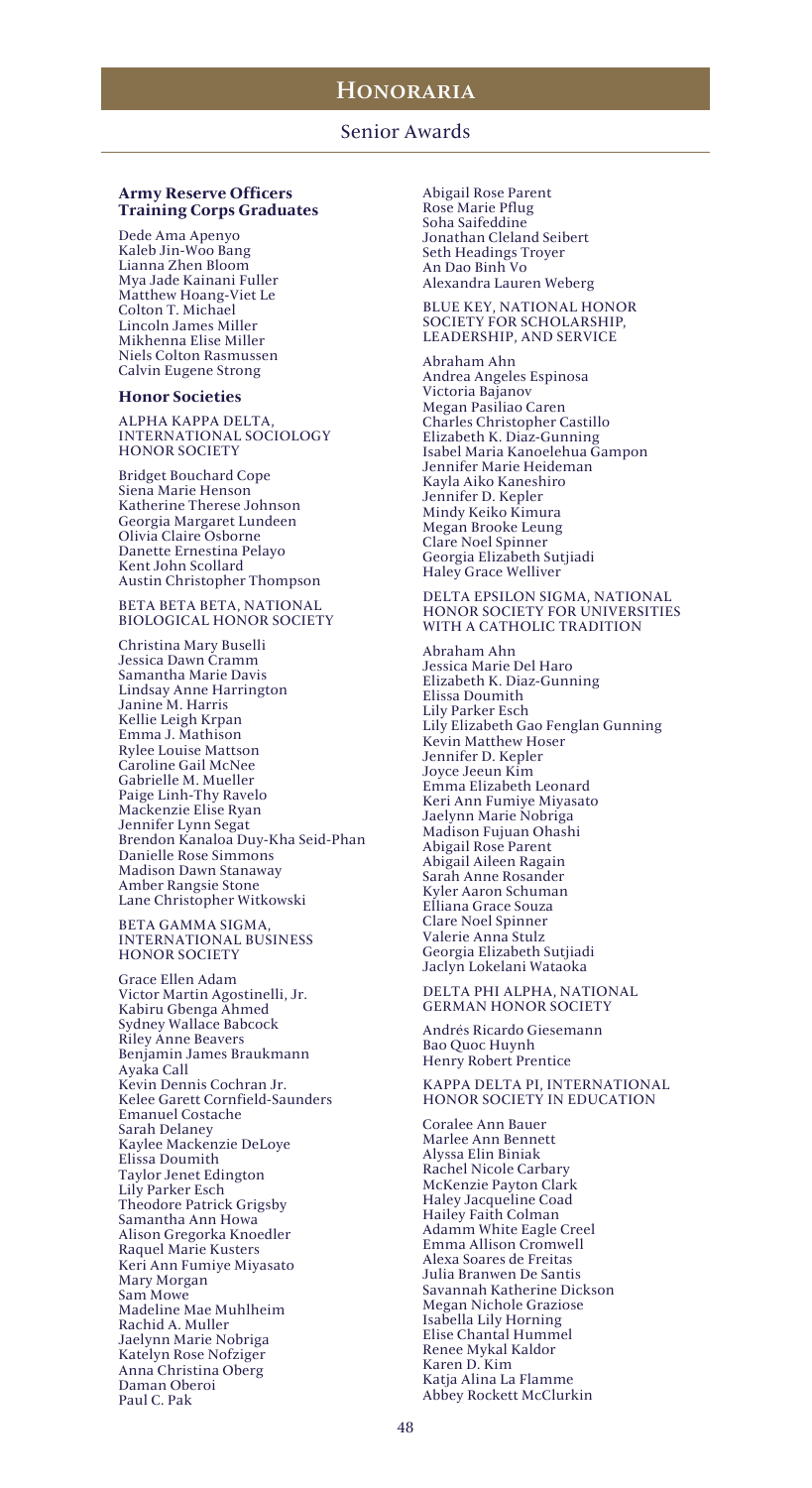### Senior Awards

Daniel Thomas Mesquiti Madison Fujuan Ohashi Alyssa Pinkerton Jenna A. Rappaport Kelly Lee Sanford Amanda Nicole Senglaub Marcos Natan Sim Jack Thomas Taylor Jenny Anne Geronimo Villanueva Katherine Jo Wilcox

LAMBDA PI ETA, NATIONAL COMMUNICATION HONOR SOCIETY

Hannah Nicole Harrison

PHI ALPHA, NATIONAL SOCIAL WORK HONOR SOCIETY

Tiana Lyzette Cazarez-Vente Mia Biggi Sydney Katherine Dutton Makenna Katherine Cowan Charlie Christopher Xiaolei DuCharme Sierra Sky Roberts-López

PHI ALPHA THETA, NATIONAL HISTORY HONOR SOCIETY

Abraham Ahn Samantha Elizabeth Bertagnolli Ashley Mae Burton Jamie Allison Jeffers Madelyn Grace Southard Sophia Grace Winland

PI SIGMA ALPHA, NATIONAL POLITICAL SCIENCE HONOR SOCIETY

Grace Anne Fortson Angelica Yasmin García Ozzie Thomas Gonzalez Nicholas James Ku'oko'a Hinson Madison Jane Johnson Allisandra Lynn Kuni Isela Monique Marquez Benjamin Alexander Thigpen Aarin Chow Sing Feliciano Young

PSI CHI, INTERNATIONAL HONOR SOCIETY IN PSYCHOLOGY

Andrea Angeles Espinosa Victoria Bajanov Bridget Bouchard Cope Jennifer Fitz Cortez Isabel Maria Kanoelehua Gampon Ryann Abigail Gregg Siena Marie Henson Sean Eilers Hovland Karen D. Kim Eva Jo Lammers Georgia Margaret Lundeen Olivia Kalili Nomura Samantha Rose Osborne Alyssa Jeanne Reed Dayna Adona Reed Larissa Ann VanderMeer Crystal Anne Wallace

SIGMA TAU DELTA, INTERNATIONAL ENGLISH HONOR SOCIETY

McKenzie Payton Clark Riley Scott Eyring Christian Aaron Jocson Kathryn Margaret Lampe Brianna Marie Mika Miyama Claire Evelyn Noring Marcos Natan Sim Crystal Anne Wallace Sadie Marie Wuertz

### SIGMA, INTERNATIONAL HONOR SOCIETY OF NURSING

Dede Ama Apenyo Kayla Keiko Arakaki Alexandrea Isabel Baptista Farrahlynn Baquial Bonocan Noel Marie Kapuanani Borg Gretchen Carlson Burchell Gabrielle Rose Ceresa Alessandra Joan Patolot Coro Yulissa Cruz Sarah Faye Curde Desiree Maxine Dennull Jessica Leilani Desmarais Madeleine Rose Dolph Attikys Wilton Eastland Riley Morgan Flynn Sierra May Foster Magdalena Jane Fox Katherine Nicole Grenley Carissa Jane Hall Taylor Nicole Hammond Livia Piper Niamh Haynes Jennifer Marie Heideman Morgan Elizabeth Helms Kristi Nobuko Hirata Abigail Grace Holt Mavis Reburiano Ibasco Sarah Kathryn Ignacio Jennifer D. Kepler Alina Minji Kim Emma Elizabeth Leonard Megan Brooke Leung Andrea Magallon Natalie Zorisa Mazlumian Marie-Terese Xichun Miller Andrea Diana Millett Kaisen Keiji Nakagawa Hanadi Roessler Nassif Sydney Brooke Nishikawa Erin Christine Nomura Sarah Catherine O'Brien Kayla Eiko Odo Cassidy Kalei Otto Alysia Marie Kuikalono Paaluhi Madyson Leigh Porta Kendyl Jordan Prentice Abigail Aileen Ragain Dayna Adona Reed Katherine Marie Roberts Emily Patricia Rowan Isaiah Datu Saluta Vanessa Anne San Juan Roshni Sheth Anna Isabella Sieber Stephen Alexander Smith Elliana Grace Souza Valerie Anna Stulz Ashley Lisa Thiessen Sophia Gabrielle Tichenor Tina Truong Cailyn Mayumi Tsukamoto Emily Isabella Tyler Dane Quinton Goble Uhlman Jaclyn Lokelani Wataoka Sara Michele Weinke Brandon Keith Yamane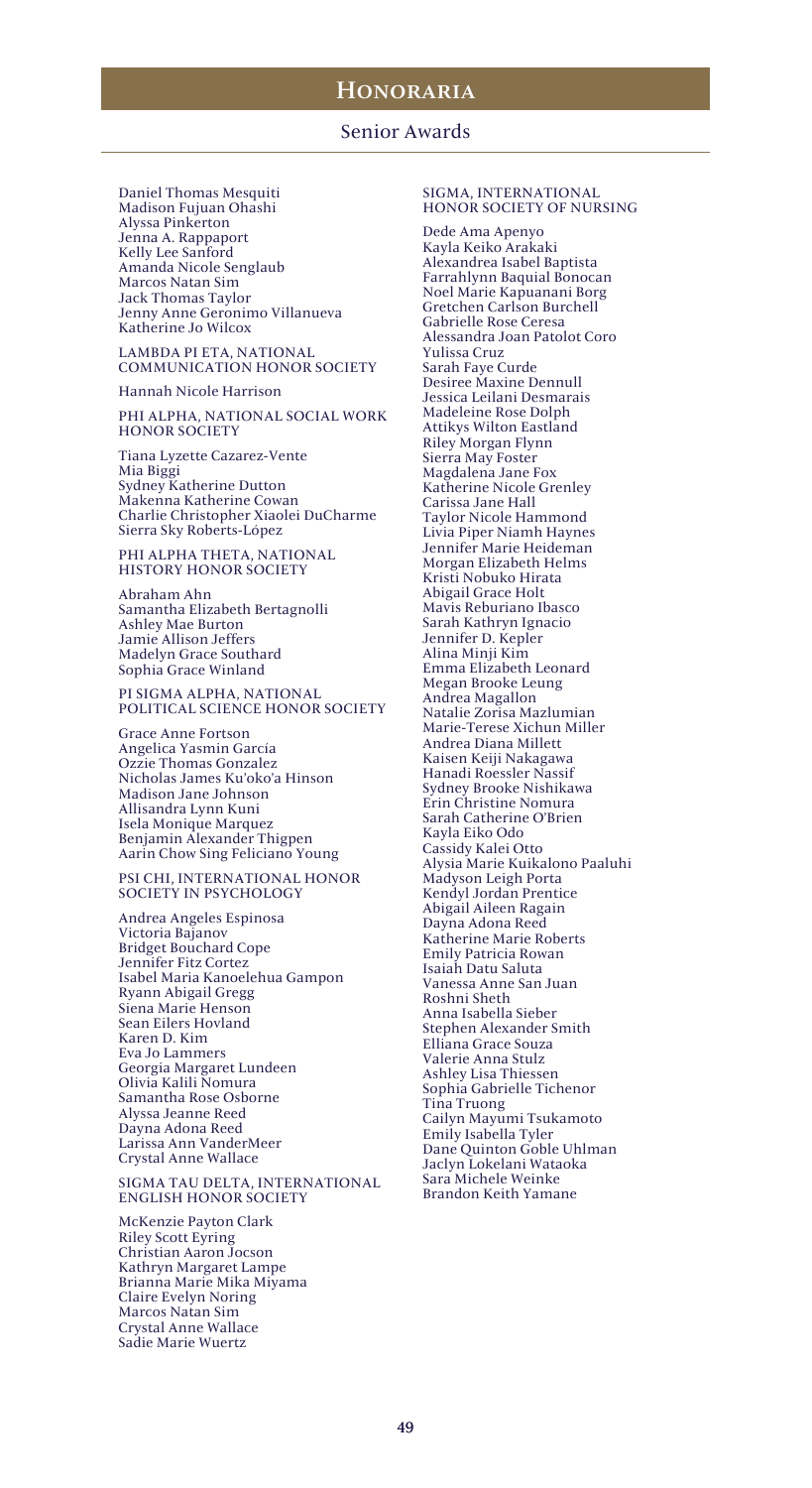# **Honoraria**

### Senior Awards

#### TAU BETA PI OREGON GAMMA CHAPTER, NATIONAL ENGINEERING HONOR SOCIETY

Justin Cao Riley Charles Dehmer Olivia Michael Dendinger Elizabeth K. Diaz-Gunning Andrés Ricardo Giesemann Ian Lawrence Guard John M. Haas Kevin Matthew Hoser Paul Matthew Kenstler Steven Patrick Ledbetter Erik Tsuyoshi Liu Isaac David Reinhard Mary Kathryn Stone

THETA ALPHA KAPPA, NATIONAL HONOR SOCIETY FOR RELIGIOUS STUDIES AND THEOLOGY

Katherine M. Marcel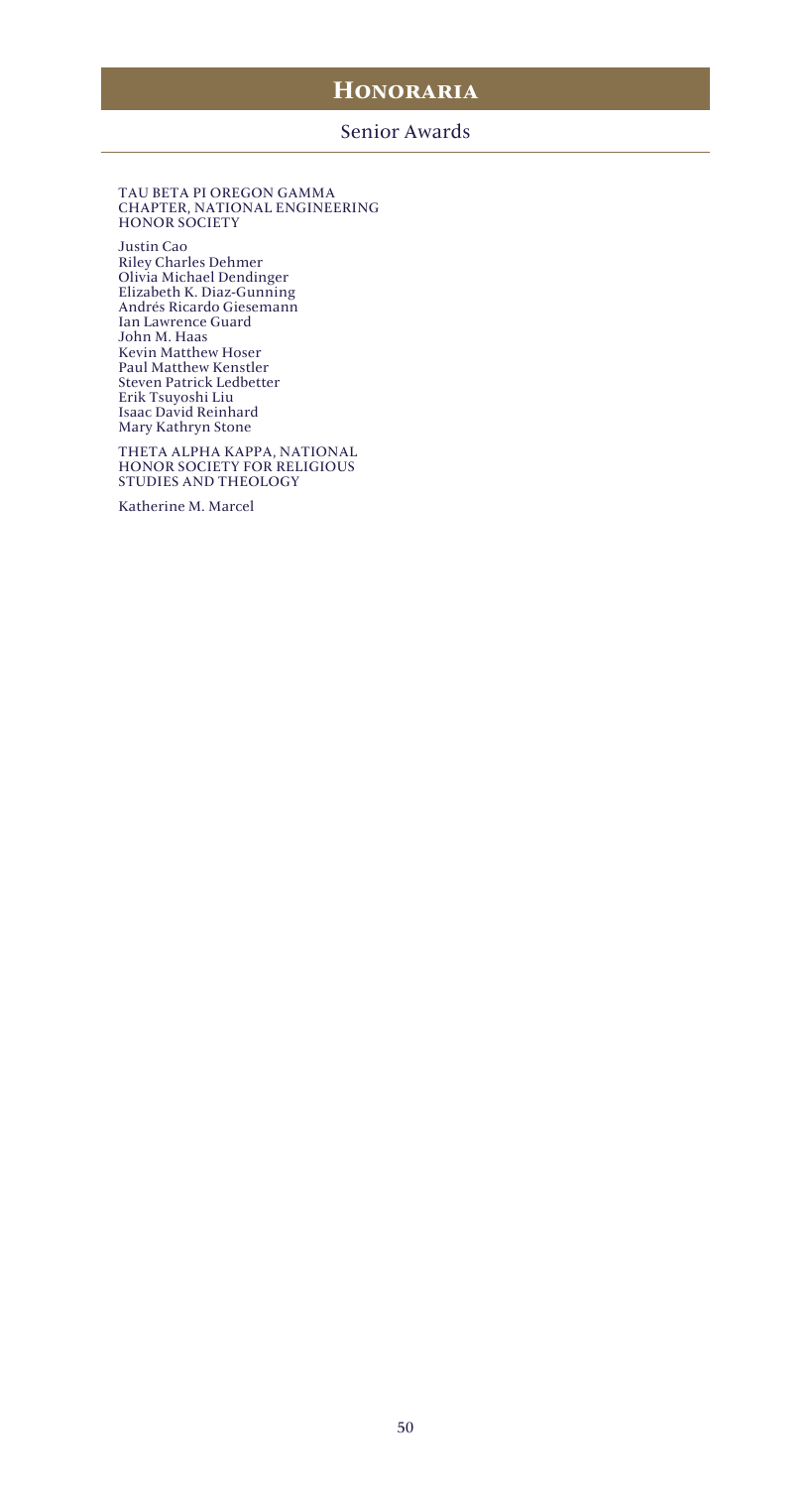## Honoraria

### The James Culligan Award

This award, established in 1953 in memory of a dedicated servant of the University, is presented annually by the University to a faculty member in recognition of distinguished service inside the classroom and in the larger University community. Winners of the Culligan Award wear the medal with their academic regalia, as a sign of the University's highest faculty honor, and the University proudly confers upon them, during the Commencement ceremony itself, its premier honor for creativity, diligence, service, collegiality, and vision.

### RECIPIENTS:

| Arnold B. Peterschmidt+                | 1953 | Rev. H. Richard Rutherford, C.S.C. |      |
|----------------------------------------|------|------------------------------------|------|
| Narcisco Zancanellat                   | 1954 | 1990                               |      |
| Paul E. Quellettet                     | 1955 | Khalid H. Khan                     | 1991 |
| Philip Loprinzi†                       | 1956 | Robert W. Duff                     | 1992 |
| Wilbur S. Williamst                    | 1957 | Louis J. Masson                    | 1993 |
| Bernice I. Orwigt                      | 1958 | Becky A. Houck†                    | 1994 |
| Philippe E. DeLaMaret                  | 1959 | Frances M. Hicks                   | 1995 |
| Blondel H. Carleton <sup>+</sup>       | 1960 | Roger O. Doylet                    | 1996 |
| Paul E. Wack+                          | 1961 | Rev. Charles D. Sherrer, C.S.C.†   | 1997 |
| <b>Ernest Hayest</b>                   | 1962 | Herman L. Asarnow                  | 1998 |
| Manuel Maciast                         | 1963 | Gary E. Malecha                    | 1999 |
| Edmund A. Smith+                       | 1964 | Sr. Sandra E. Lincoln, S.H.C.J.    | 2000 |
| Sheridan P. McCabet                    | 1965 | Kenneth A. Kleszynski              | 2001 |
| Louis Bauert                           | 1966 | Michael Connolly                   | 2002 |
| Arthur A. Schultet                     | 1967 | Bahram Adrangi                     | 2003 |
| James T. Covertt                       | 1968 | Anita Lee Malen Wynne              | 2004 |
| Anne C. Ferlict                        | 1969 | Rev. Arthur F. Wheeler, C.S.C.     | 2005 |
| Lillian A. Pereyrat                    | 1970 | Susan D. Baillet                   | 2006 |
| Ronald P. Smitt                        | 1971 | Lisa J. Reed                       | 2007 |
| Brother Godfrey Vassallo, C.S.C.† 1972 |      | Trudie M. Booth                    | 2008 |
| Miroslav C. Rokost                     | 1973 | James W. Seal                      | 2009 |
| Loretta E. Zimmermant                  | 1974 | Thomas G. Greene                   | 2010 |
| Kent Collings†                         | 1975 | Matthew J. Baasten                 | 2011 |
| Rev. Joseph L. Powers, C.S.C.†         | 1976 | Mark S. Kennedy                    | 2012 |
| Robert James Albright                  | 1977 | John C. Orr                        | 2013 |
| Margaret Vance†                        | 1978 | Karen E. Eifler                    | 2014 |
| Rev. Joseph Browne, C.S.C.†            | 1979 | Norah A. Martin                    | 2015 |
| Paul Melhuish <sup>+</sup>             | 1980 | Elise Moentmann                    | 2016 |
| Daisy L. Ellmant                       | 1981 | Terence G. Favero                  | 2017 |
| Dan G. Danner                          | 1982 | Matthew Kuhn                       | 2018 |
| George T. Chou                         | 1983 | Sr. Angela Hoffman                 | 2019 |
| John Dranchakt                         | 1984 | Steven A. Kolmes                   | 2020 |
| Karl Wetzel                            | 1985 | Tammy VanDeGrift                   | 2021 |
| Thompson M. Faller                     | 1986 | (t: decreased)                     |      |
| Marlene Moore                          | 1987 |                                    |      |
| Jerome N. Badraunt                     | 1988 |                                    |      |
| Michael D. Snow                        | 1989 |                                    |      |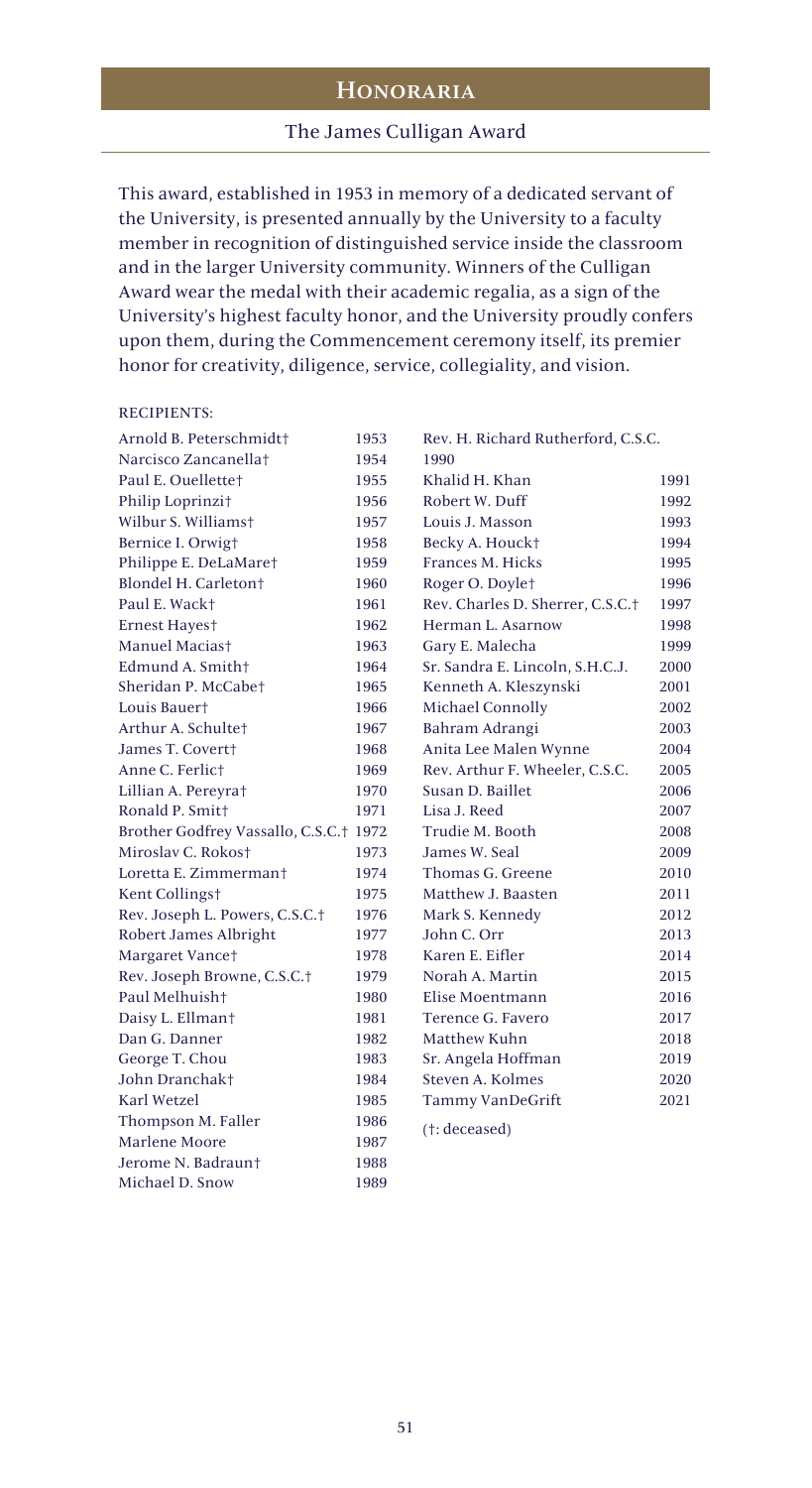## **BREVIA**

### The University's History

### *A Brief History of the University*

Tradition has it that when Reverend Alexander Christie was appointed Archbishop of Portland in 1898, he had a vision for a university. While traveling aboard a ship along the Willamette River, Christie noticed a large brick building atop Waud's Bluff. When he learned that it was the site of the defunct Portland University founded by the Methodist Episcopal Church in 1891, Christie decided to purchase it (with financial assistance from the Congregation of Holy Cross) for the school of his vision. He named it "Columbia University" after the mighty river, and when it opened its doors on September 5, 1901, it was staffed with priests from the archdiocese. Christie realized that his school needed more support, so he approached the Congregation of Holy Cross's Indiana Province, and the following September they assumed ownership. Christie's vision had special meaning to the C.S.C.s. In 1841 several members of their order traveled from France to Indiana, where they founded the University of Notre Dame. Their success assured Christie that his own vision would one day be realized. In 1925, the College of Arts and Sciences was founded. In the 1930s, the University's name was changed to the University of Portland, the

St. Vincent Hospital School of Nursing joined the University as the College of Nursing, and the School of Business was created. In 1948, the School of Engineering was created, followed by the Graduate School in 1950 and the School of Education in 1962. In 1967 the Congregation of Holy Cross order transferred ownership of the University to a lay Board of Regents.

Today, UP is Oregon's largest private and the state's only Catholic university. It also is Oregon's only comprehensive university with schools of business, education, engineering, nursing, a College of Arts and Sciences, and a graduate school. There are more than 40 undergraduate programs and 30 minors, as well as 18 graduate programs, and more than 1,300 courses. For 26 consecutive years, the University has earned a top-10 ranking by *US News & World Report* in the "Regional Universities – West" classification, including the Number 3 spot in the 2021 rankings. And for three consecutive years, *Bloomberg Businessweek* has named University of Portland the top school in Oregon for "return on investment" in a state-by-state ranking of schools providing graduates with the most return for the price of their education. The Bluff is home to nearly 4,000 students and nearly 300 full-time faculty.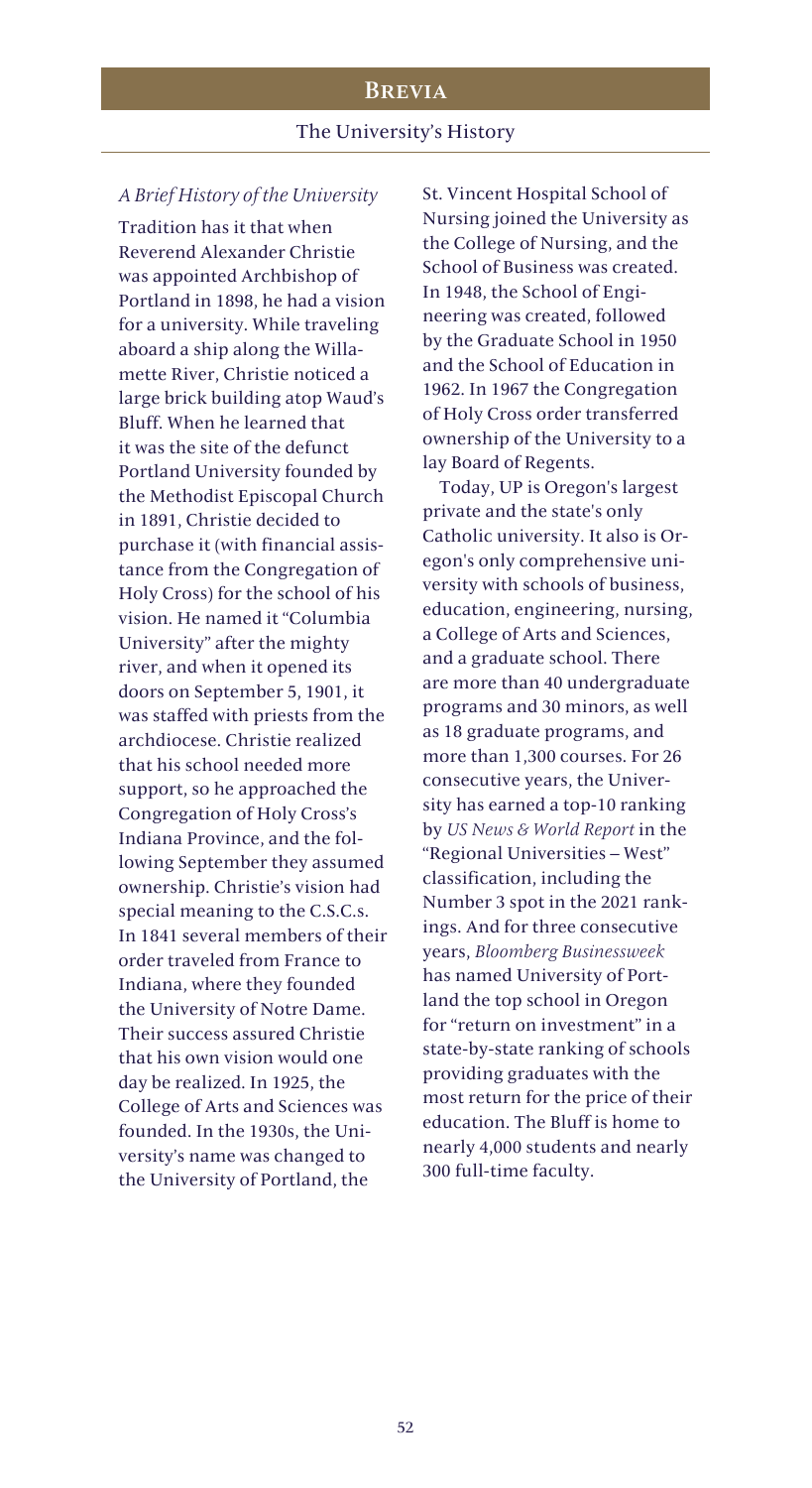### Brevia

### The University's Mission and Alumni

## *The University's Mission*

The University of Portland, an independently governed Catholic university guided by the Congregation of Holy Cross, addresses significant questions of human concern through studies of the arts, sciences, and humanities. As a diverse community of scholars dedicated to excellence and innovation, we pursue teaching and learning, faith and formation, service and leadership in the classroom, residence halls, and the world. Because we value the development of the whole person, the University honors faith and reason as ways of knowing, promotes ethical reflection, and prepares people who respond to the needs of

the world and its human family.

### *The University's Alumni*

*"Our students are destined to live in the business and problems of the world. So they should not be made to live a type of life that they would have to abandon when they leave our institution. They should be trained in such a way that they may be everywhere what they were in school."*

~Blessed Basil Moreau

As our University of Portland alumni family grows with each graduation class, your new journey begins. The joy, successes, and challenges you may encounter will ebb and flow. Your lived experience may take you to faraway places or keep you near The Bluff. UP alumni are leaders in community, service, teaching, and faith who impact the world around them. No matter where life takes you, our UP community is

always present. As newly minted alumni, you are integral to that feeling of one community that is connected, not merely by our proximity, but by our care for one another.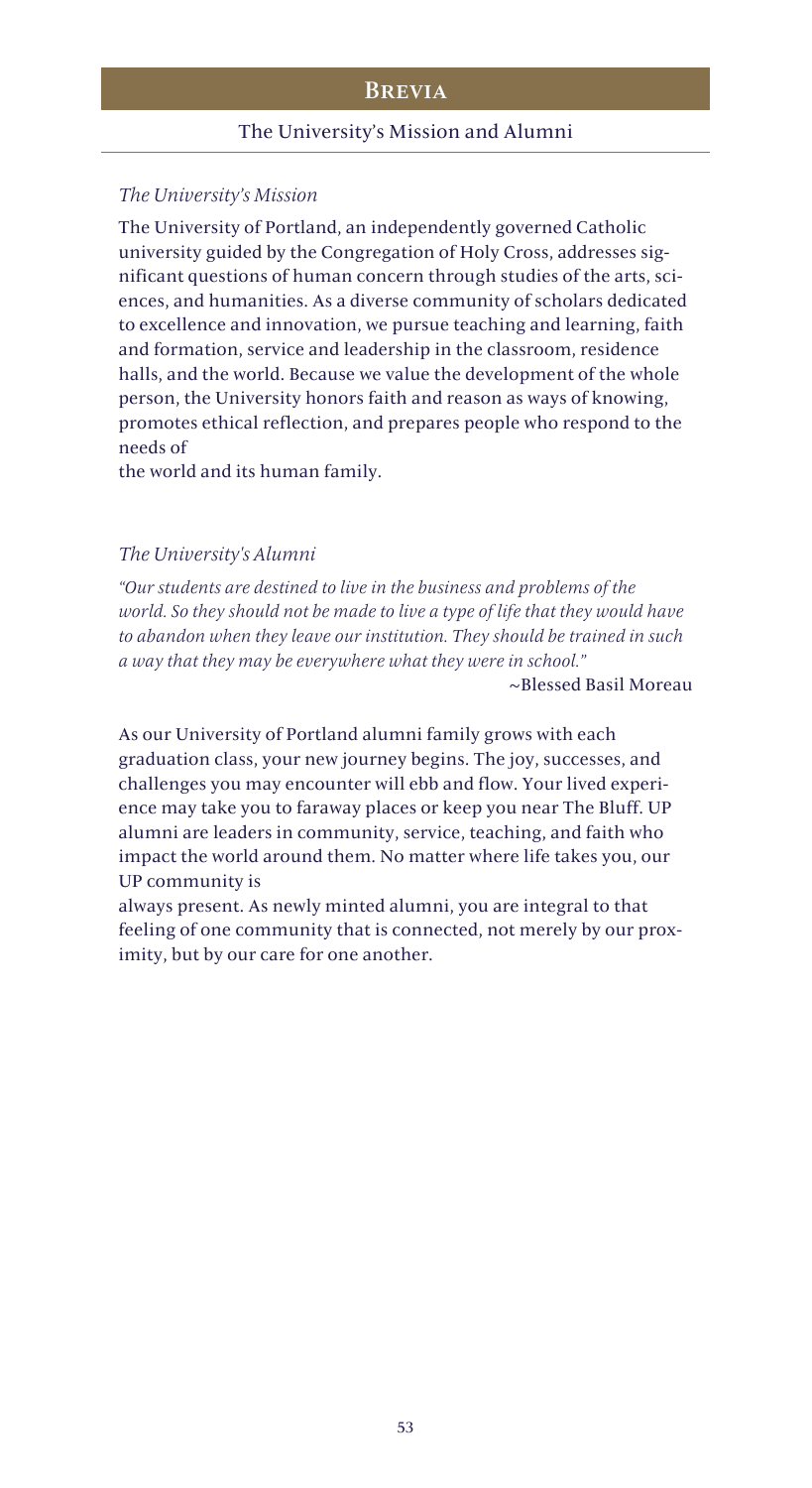## **BREVIA**

## Coat of Arms/Chain of Office/Memorial Mace/ Christus Magister Medal

## *The Coat of Arms*

The historic green shield of the University of Portland bears a silver cross moline and crossed anchors. Beneath the cross and anchors are six wavy bars of silver and blue, and an open book with gold clasps. This is an adaptation of the arms of the Congregation of Holy Cross and the city of Portland. The motto, Veritas vos liberabit ("The truth will set you free") is on an escroll under the shield. Flanking the coat of arms are oak and laurel, symbols of strength and success.

## *Chain of Office*

The President's Chain of Office is the symbol of unity the university forges from its diverse communities. Six medallions represent the major constituencies of the University: the State of Oregon, the Alumni, the Students, the Faculty, the Congregation of Holy Cross, and the Board of Regents. Tying them together is the heptagon displaying the symbol of the City of Roses and Mt. Hood. Rising over Mt. Hood is the Morning Star, symbolic of Mary, Mother of the Word Incarnate, patroness of the University. The heptagon is also representative of the Trivium and the Quadrivium, the curricula of the medieval university. At the bottom of the chain is the Coat of Arms of the University of Portland. The connecting links are cast in the shape of roots and branches of the rose.

## *The Brother Godfrey Vassallo, C.S.C., Memorial Mace*

The ceremonial mace is a traditional emblem at institutions of higher learning in academic processions. At the University of Portland, a mace made of polished myrtle wood with bronze trim was commissioned in honor of Brother Godfrey, who served as Grand Marshal for many years. It was used for the first time at the 75th commencement in 1977. The cross at the top symbolizes the founding of the University as a Christian institution. Metal plates bear the names of all University of Portland presidents and the name of the mace.

### *The Christus Magister Medal*

The Christus Magister Medal is awarded annually to men and women of international distinction. Recipients have evinced a vigorous spiritual life and an accomplished career that has significantly advanced knowledge, been of inimitable service to humanity, and been an inspiration and consolation to the world. It is the University's highest honor, conferred upon those whose lives have illustrated and enhanced the University's mission.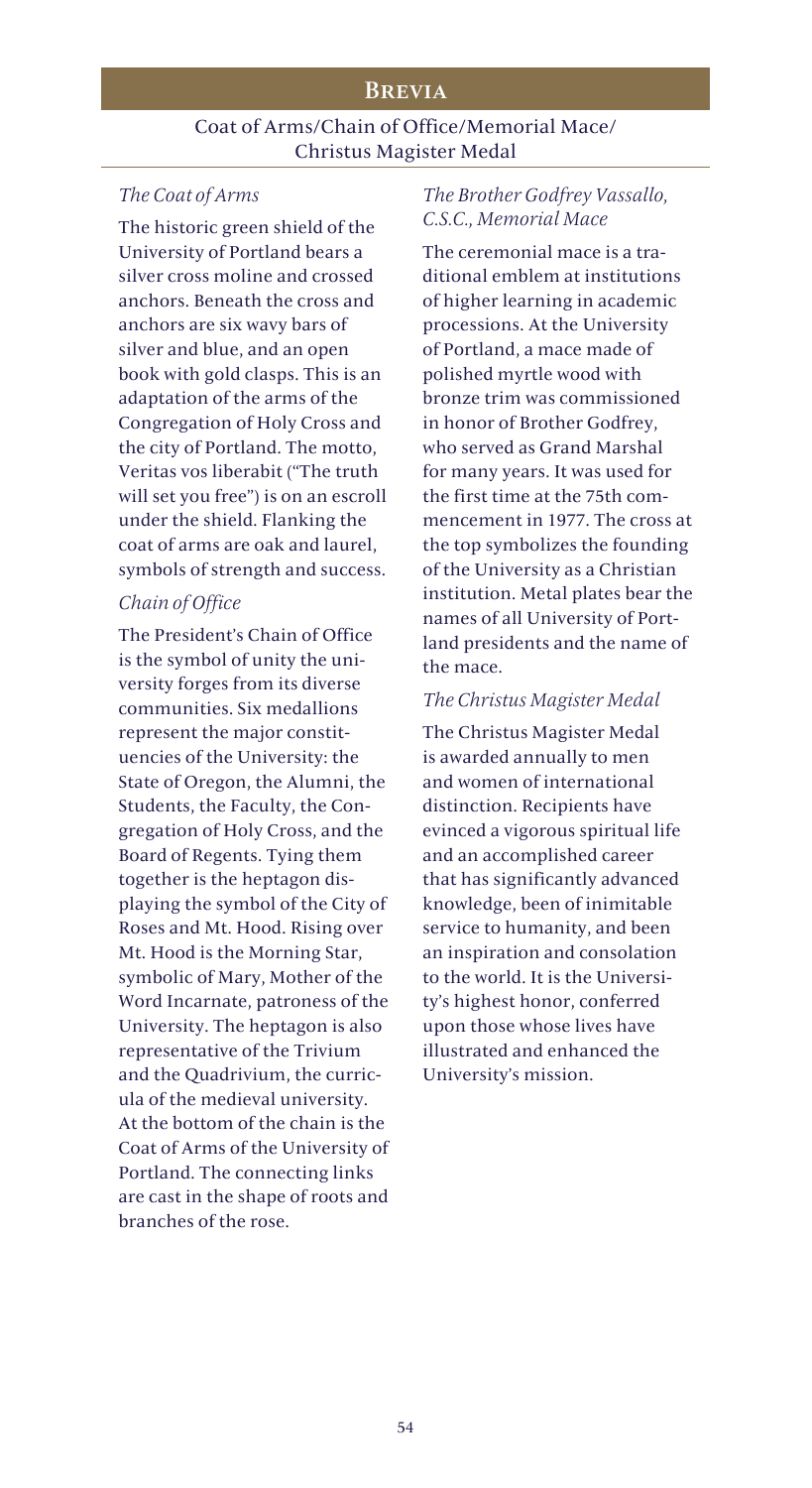## Brevia

### Academic Dress and Procession and Nursing Pin

The history of academic dress dates back to the Middle Ages when many of the scholars were also clerics and wore the costume of the monastic orders. In 1321, the University of Cambridge adopted specific styles and color combinations for its faculties. American colleges and universities desired to adopt a standard code of academic dress, and at a conference held at Columbia University in 1895, representatives from various institutions adopted a code and regulations governing academic dress for colleges and universities in the United States. The standards continue to be followed by the American Council on Education.

The costumes worn today are all traditional and their colors, trimmings, and patterns interpret the degree, the field of learning, and the institution that conferred the degree. The type of degree (bachelor's, master's, doctor's) is indicated by the width of the velvet edging and the length of the hood, the doctor's hood being the longest and of fuller shape than the others. The color of the velvet edging denotes the field of learning and the colors of the lining denote the school which conferred the degree.

The color of the tassel, worn on the left side of the mortarboard, also indicates the field of study and is gold for those with doctor's degrees. The colors you will see today in the hoods and gowns of our faculty represent the various fields of learning: *white,* Arts, Letters and Humanities; *drab,* Business;

*light blue,* Education; *orange,* Engineering; *brown,* Fine Arts; *purple,* Law; *lemon yellow,*  Library Science; *pink,* Music; *apricot,* Nursing; *dark blue,* Philosophy; *golden yellow,* Science; *scarlet,* Theology.

The academic procession is led by the Grand Marshal, a faculty member appointed by the President. A traditional order of procession is followed: First come the candidates for degrees according to the order in which the degrees are to be conferred; next, members of the faculty led by the Faculty Marshal; and finally the honorary degree recipients and other members of the platform party, followed by the President of the University. The order is reversed for the recessional.

### *Nursing Pins*

Nursing pins, once called badges, have long been a special symbol of where nurses are educated. The pin was worn prominently on the nursing uniform and is a lasting symbol of pride for the wearer, representing the high standards of the nursing school. University of Portland's pin has the date of the school's founding (1934). The crown, heart, and letter M represent the Immaculate Heart of Mary; the cross represents the Congregation of the Holy Cross; the open book represents knowledge and learning, and the trees and mountains represent our beautiful Pacific Northwest surroundings.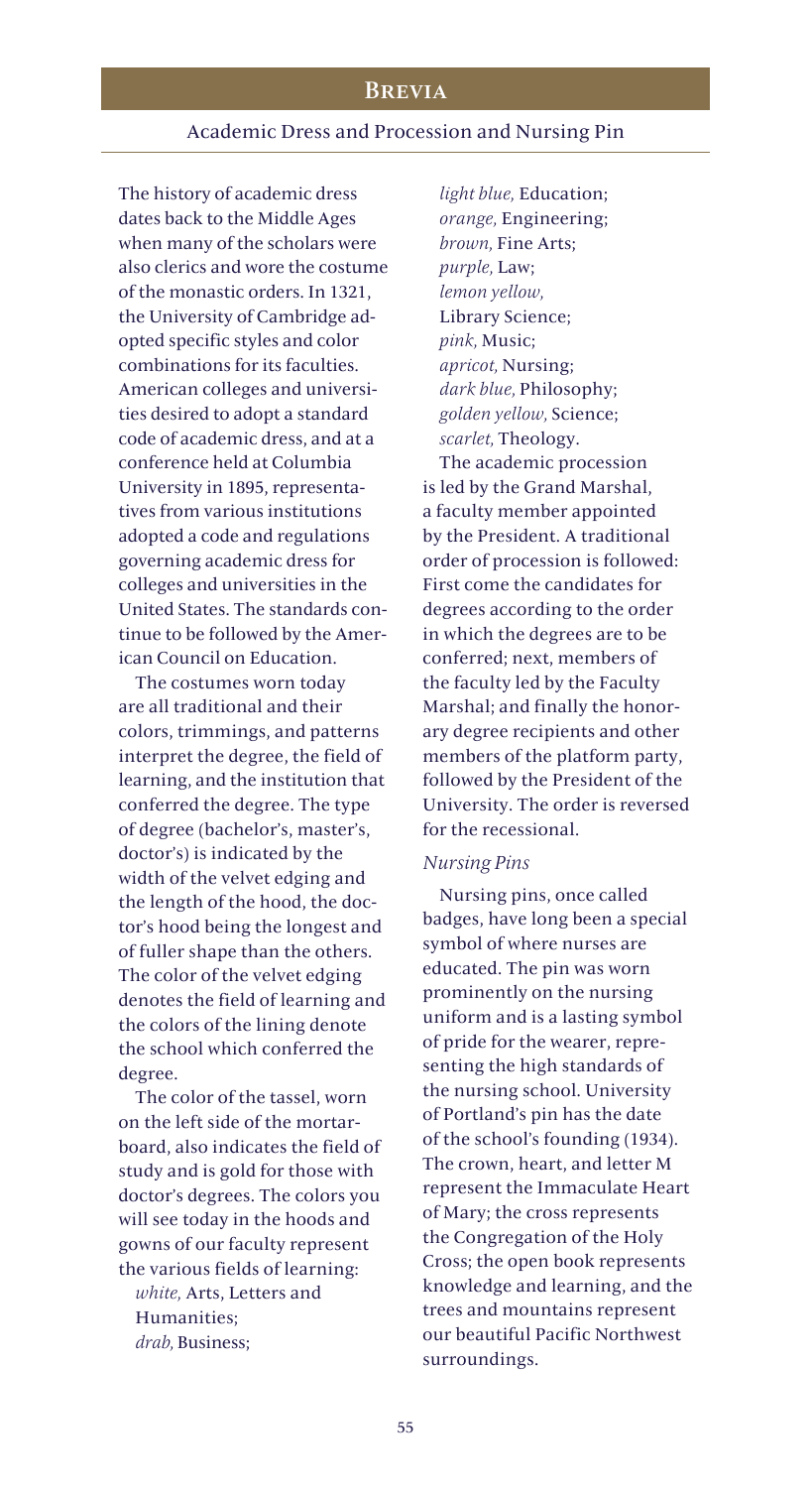### **BREVIA**

### Hymns

*America, The Beautiful*

O beautiful for spacious skies, for amber waves of grain, For purple mountain majesties Above the fruited plain! America! America! God shed His grace on thee, And crown thy good with brotherhood, From sea to shining sea!

## *Alma Mater*

 $Up$  $\sim$  on the bluff, high ov - er the Wil la-mette, the spires of learn-ing reach up to the  $\ddot{\mathbf{e}}$ sky. The  $Un \mathbf{i}$  $ver - si - ty$ of  $\overline{\phantom{a}}$  $\overline{\mathcal{C}}$ Port land, stan - dards held high, her sons and ರ daugh-ters will re - mem-ber

by Margaret A. Vance Emeritus Professor of Music